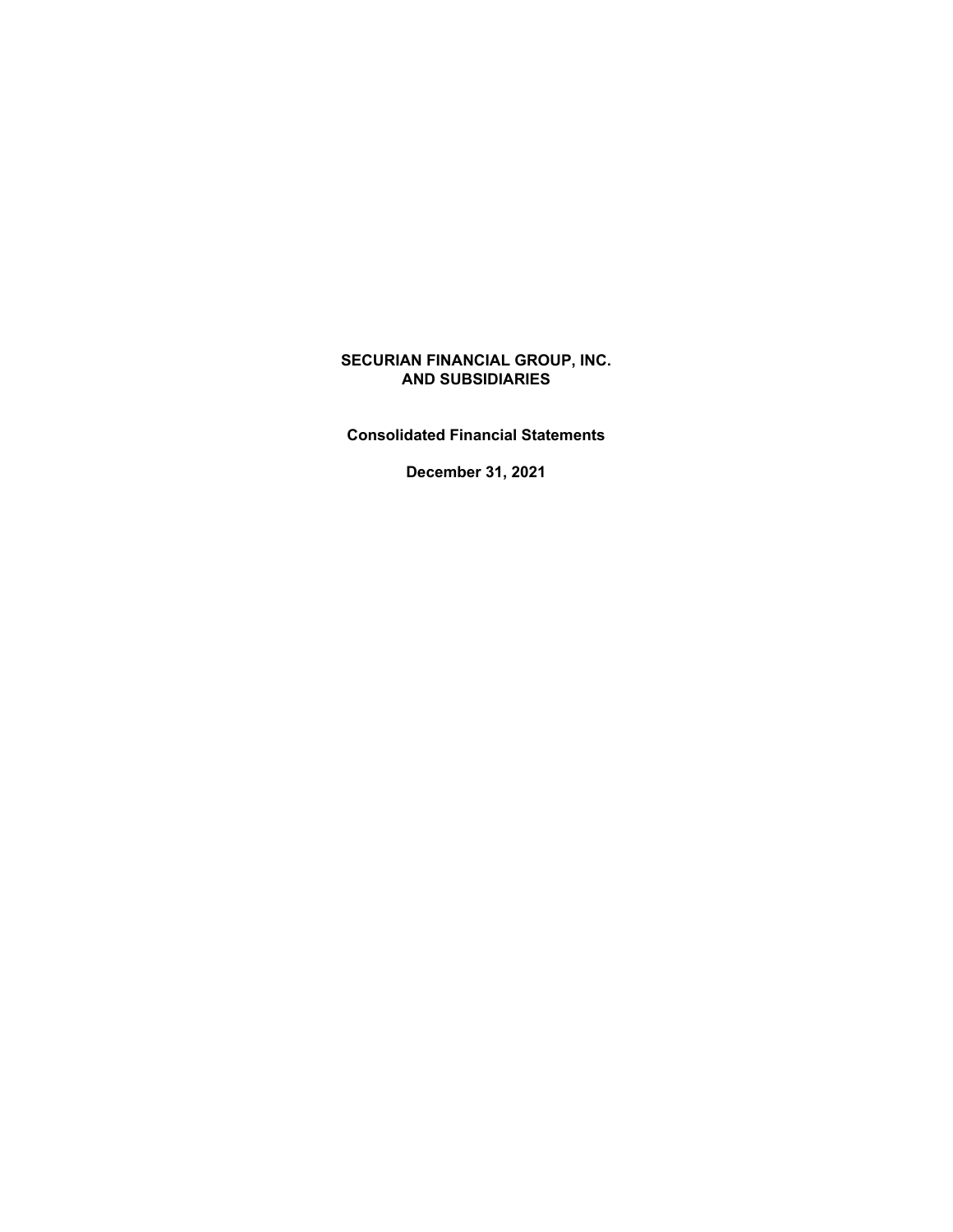

KPMG LLP 4200 Wells Fargo Center 90 South Seventh Street Minneapolis, MN 55402

# **Independent Auditors' Report**

The Board of Directors and Stockholder Securian Financial Group, Inc.:

# *Opinion*

We have audited the consolidated financial statements of Securian Financial Group, Inc. and its subsidiaries (the Company), which comprise the consolidated balance sheets as of December 31, 2021 and 2020, and the related consolidated statements of operations and comprehensive income, changes in equity, and cash flows for the years then ended, and the related notes to the consolidated financial statements.

In our opinion, the accompanying consolidated financial statements present fairly, in all material respects, the financial position of the Company as of December 31, 2021 and 2020, and the results of its operations and its cash flows for the years then ended in accordance with U.S. generally accepted accounting principles.

# *Basis for Opinion*

We conducted our audits in accordance with auditing standards generally accepted in the United States of America (GAAS). Our responsibilities under those standards are further described in the Auditors' Responsibilities for the Audit of the Consolidated Financial Statements section of our report. We are required to be independent of the Company and to meet our other ethical responsibilities, in accordance with the relevant ethical requirements relating to our audits. We believe that the audit evidence we have obtained is sufficient and appropriate to provide a basis for our audit opinion.

# *Other Matter*

U.S. generally accepted accounting principles require that the incurred and paid claims development information for the years ended December 31, 2020 and prior, and the historical claims duration information as of December 31, 2021, be presented to supplement the basic consolidated financial statements. Such information is the responsibility of management and, although not a part of the basic consolidated financial statements, is required by the Financial Accounting Standards Board who considers it to be an essential part of financial reporting for placing the basic consolidated financial statements in an appropriate operational, economic, or historical context. We have applied certain limited procedures to the required supplementary information in accordance with GAAS, which consisted of inquires of management about the methods of preparing the information and comparing the information for consistency with management's responses to our inquires, the basic consolidated financial statements, and other knowledge we obtained during our audit of the basic consolidated financial statements. We do not express an opinion or provide any assurance on the information because the limited procedures do not provide us with sufficient evidence to express an opinion or provide any assurance.

# *Responsibilities of Management for the Consolidated Financial Statements*

Management is responsible for the preparation and fair presentation of the consolidated financial statements in accordance with U.S. generally accepted accounting principles, and for the design, implementation, and maintenance of internal control relevant to the preparation and fair presentation of consolidated financial statements that are free from material misstatement, whether due to fraud or error.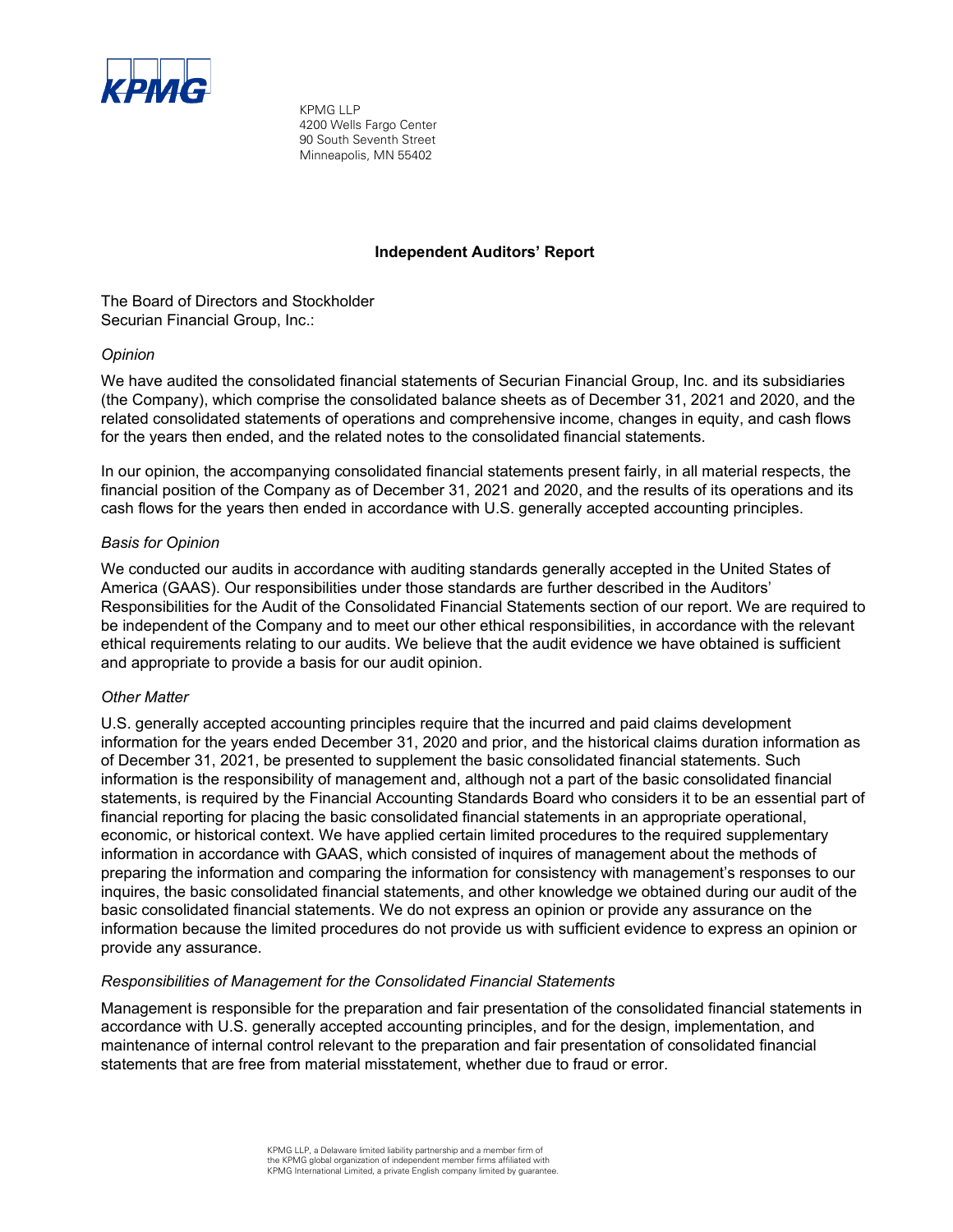

In preparing the consolidated financial statements, management is required to evaluate whether there are conditions or events, considered in the aggregate, that raise substantial doubt about the Company's ability to continue as a going concern for one year after the date that the consolidated financial statements are available to be issued.

# *Auditors' Responsibilities for the Audit of the Consolidated Financial Statements*

Our objectives are to obtain reasonable assurance about whether the consolidated financial statements as a whole are free from material misstatement, whether due to fraud or error, and to issue an auditors' report that includes our opinion. Reasonable assurance is a high level of assurance but is not absolute assurance and therefore is not a guarantee that an audit conducted in accordance with GAAS will always detect a material misstatement when it exists. The risk of not detecting a material misstatement resulting from fraud is higher than for one resulting from error, as fraud may involve collusion, forgery, intentional omissions, misrepresentations, or the override of internal control. Misstatements are considered material if there is a substantial likelihood that, individually or in the aggregate, they would influence the judgment made by a reasonable user based on the consolidated financial statements.

In performing an audit in accordance with GAAS, we:

- Exercise professional judgment and maintain professional skepticism throughout the audit.
- Identify and assess the risks of material misstatement of the consolidated financial statements, whether due to fraud or error, and design and perform audit procedures responsive to those risks. Such procedures include examining, on a test basis, evidence regarding the amounts and disclosures in the consolidated financial statements.
- Obtain an understanding of internal control relevant to the audit in order to design audit procedures that are appropriate in the circumstances, but not for the purpose of expressing an opinion on the effectiveness of the Company's internal control. Accordingly, no such opinion is expressed.
- Evaluate the appropriateness of accounting policies used and the reasonableness of significant accounting estimates made by management, as well as evaluate the overall presentation of the consolidated financial statements.
- Conclude whether, in our judgment, there are conditions or events, considered in the aggregate, that raise substantial doubt about the Company's ability to continue as a going concern for a reasonable period of time.

We are required to communicate with those charged with governance regarding, among other matters, the planned scope and timing of the audit, significant audit findings, and certain internal control related matters that we identified during the audit.

KPMG LLP

Minneapolis, Minnesota March 3, 2022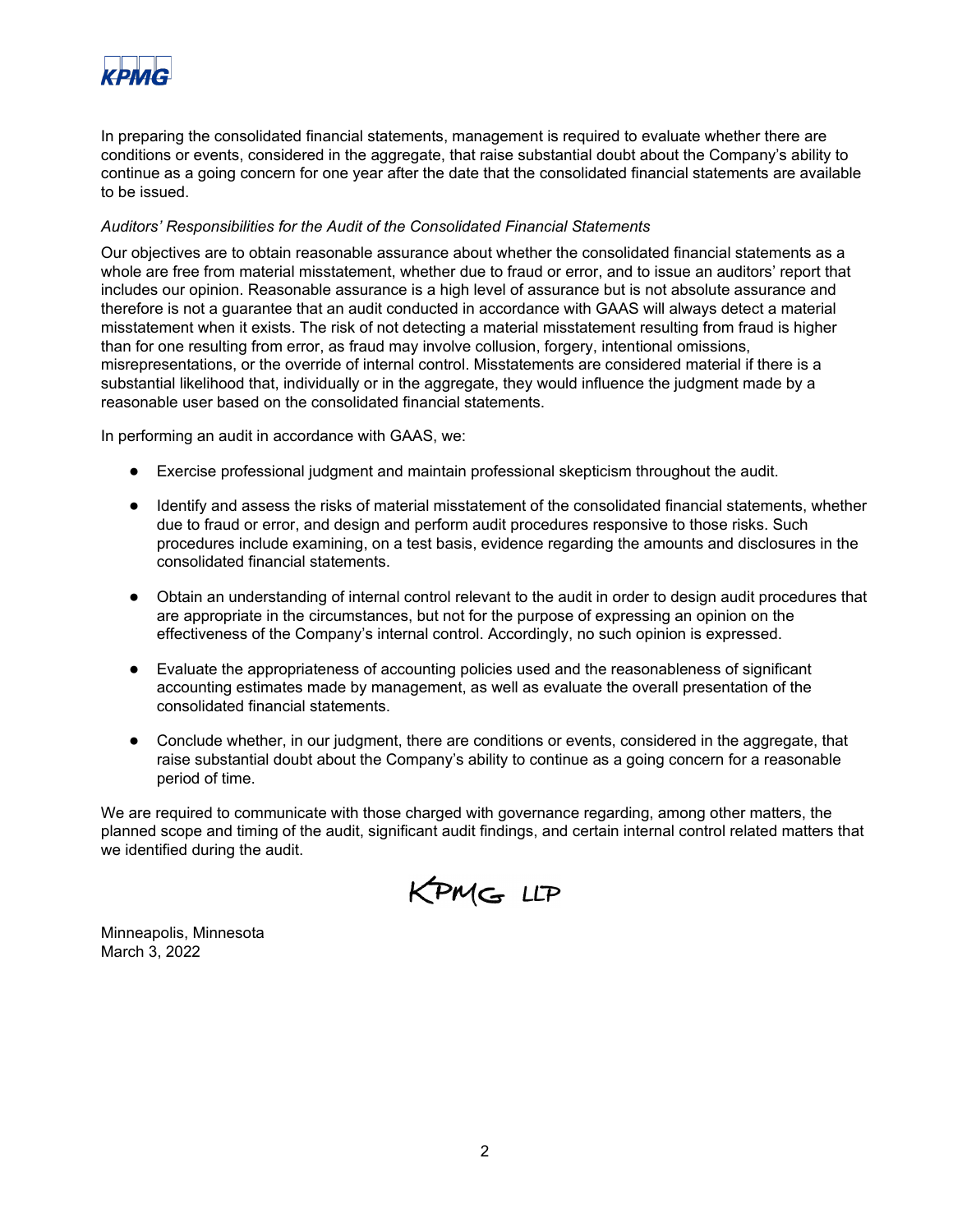# **SECURIAN FINANCIAL GROUP, INC. AND SUBSIDIARIES Consolidated Balance Sheets**

# **December 31, 2021 and 2020**

*(in thousands)*

|                                                                                                        | 2021             | 2020             |
|--------------------------------------------------------------------------------------------------------|------------------|------------------|
| <u>Assets</u>                                                                                          |                  |                  |
| Fixed maturity securities:                                                                             |                  |                  |
| Available-for-sale, at fair value (amortized cost \$25,713,110 and \$23,247,700)                       | \$<br>27,243,130 | \$<br>25,823,821 |
| Equity securities, at fair value                                                                       | 662,231          | 587,136          |
| Mortgage Ioans, net                                                                                    | 5,075,479        | 4,798,980        |
| Alternative investments                                                                                | 1,045,191        | 803,525          |
| Derivative instruments                                                                                 | 1,084,224        | 1,252,836        |
| Other invested assets                                                                                  | 815,840          | 816,301          |
| <b>Total investments</b>                                                                               | 35,926,095       | 34,082,599       |
| Cash and cash equivalents                                                                              | 778,978          | 665,482          |
| Deferred policy acquisition costs                                                                      | 1,732,285        | 922,507          |
| Reinsurance recoverables                                                                               | 1,448,453        | 1,447,791        |
| Other assets                                                                                           | 1,841,823        | 1,563,899        |
| Separate account assets                                                                                | 33,441,733       | 29,376,989       |
| <b>Total assets</b>                                                                                    | \$<br>75,169,367 | \$<br>68,059,267 |
| <b>Liabilities and Equity</b>                                                                          |                  |                  |
| Liabilities:                                                                                           |                  |                  |
| Policy and contract account balances                                                                   | \$<br>20,064,434 | \$<br>18,134,818 |
| Future policy and contract benefits                                                                    | 8,098,024        | 7,488,969        |
| Pending policy and contract claims                                                                     | 1,007,054        | 940,878          |
| Other policyholder funds                                                                               | 1,763,413        | 1,648,286        |
| Unearned premiums and fees                                                                             | 772,565          | 585,045          |
| Other liabilities                                                                                      | 2,357,803        | 2,362,059        |
| Debt                                                                                                   | 730,885          | 705,752          |
| Separate account liabilities                                                                           | 33,441,733       | 29,376,989       |
| <b>Total liabilities</b>                                                                               | 68,235,911       | 61,242,796       |
| Equity:                                                                                                |                  |                  |
| Common stock, \$.01 par value, 850,000 shares authorized with 100,000 shares<br>issued and outstanding |                  |                  |
| Additional paid in capital                                                                             | 86,699           | 89,394           |
| Accumulated other comprehensive income                                                                 | 815,328          | 1,009,250        |
| Retained earnings                                                                                      | 5,990,525        | 5,684,057        |
| Total Securian Financial Group, Inc. and subsidiaries equity                                           | 6,892,553        | 6,782,702        |
| Noncontrolling interests                                                                               | 40,903           | 33,769           |
| Total equity                                                                                           | 6,933,456        | 6,816,471        |
| Total liabilities and equity                                                                           | \$<br>75,169,367 | \$<br>68,059,267 |
|                                                                                                        |                  |                  |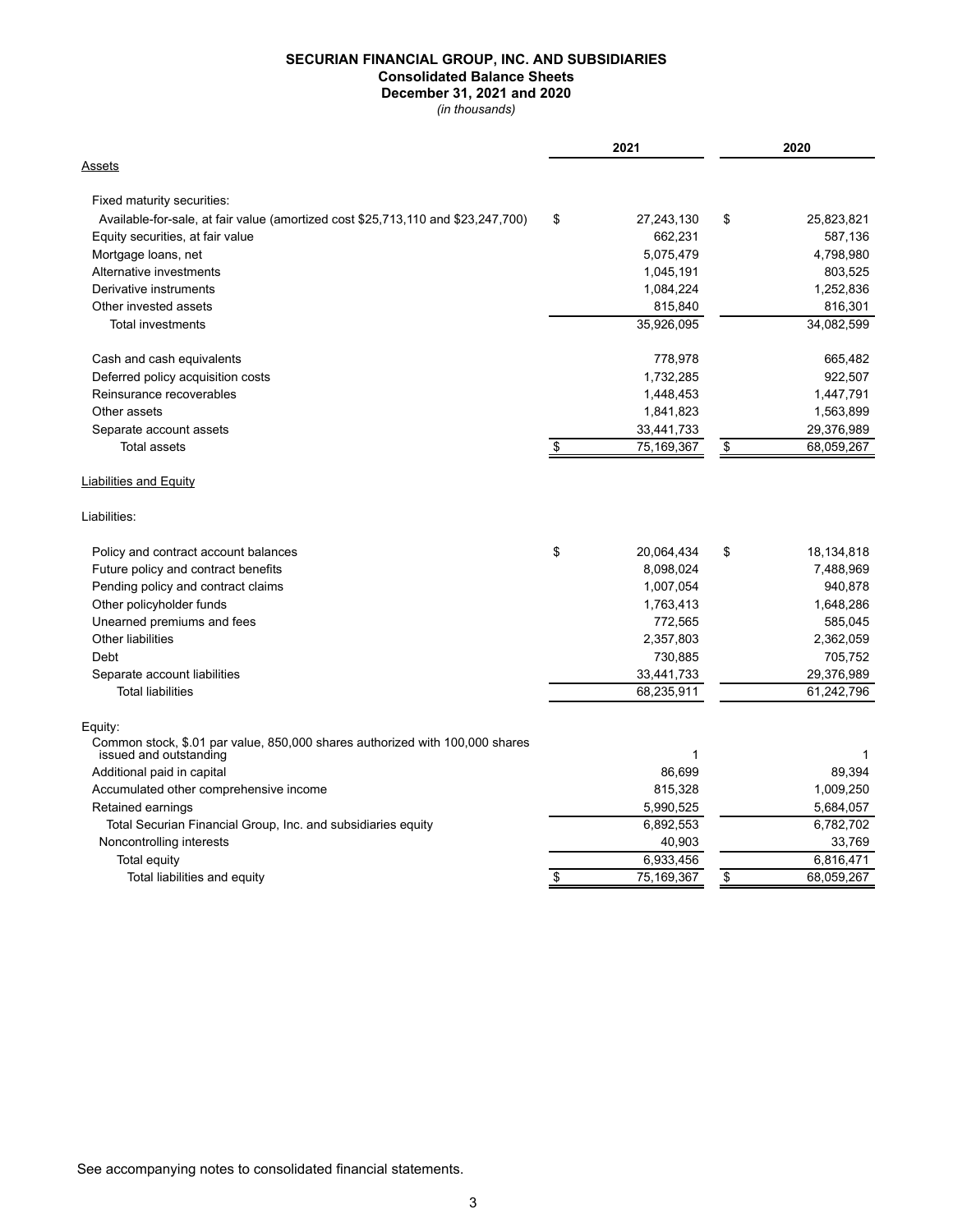# **SECURIAN FINANCIAL GROUP, INC. AND SUBSIDIARIES Consolidated Statements of Operations and Comprehensive Income Years ended December 31, 2021 and 2020**

*(in thousands)*

|                                                                             | 2021 |                         | 2020 |                         |  |
|-----------------------------------------------------------------------------|------|-------------------------|------|-------------------------|--|
| Revenues:                                                                   |      |                         |      |                         |  |
| Premiums                                                                    | \$   | 4,117,229               | \$   | 4,028,922               |  |
| Policy and contract fees                                                    |      | 858,343                 |      | 851,092                 |  |
| Net investment income                                                       |      | 1,207,934               |      | 1,081,935               |  |
| Net realized investment gains                                               |      |                         |      |                         |  |
| Other-than-temporary impairments on fixed maturity securities               |      | (7, 575)                |      | (15, 315)               |  |
| Other net realized investment gains                                         |      | 262.092                 |      | 175,672<br>160,357      |  |
| Total net realized investment gains<br>Other income                         |      | 254,517<br>879,395      |      | 748,047                 |  |
| <b>Total revenues</b>                                                       |      | 7,317,418               |      | 6,870,353               |  |
| Benefits and expenses:                                                      |      |                         |      |                         |  |
| Policyholder benefits                                                       |      | 4,055,876               |      | 3,775,325               |  |
| Interest credited to policies and contracts                                 |      | 813,427                 |      | 809,441                 |  |
| General operating and other expenses                                        |      | 1,448,910               |      | 1,327,368               |  |
| Commissions                                                                 |      | 931,888                 |      | 772,556                 |  |
| Amortization of deferred policy acquisition costs                           |      | 145,197                 |      | 292,067                 |  |
| Capitalization of policy acquisition costs<br>Total benefits and expenses   |      | (448, 342)<br>6,946,956 |      | (371, 116)<br>6,605,641 |  |
| Income from operations before taxes                                         |      | 370,462                 |      | 264,712                 |  |
|                                                                             |      |                         |      |                         |  |
| Income tax expense                                                          |      | 56,466                  |      | 18,940                  |  |
| Net income                                                                  |      | 313,996                 |      | 245,772                 |  |
| Less: Net income attributable to noncontrolling interests                   |      | 2,488                   |      | 2,505                   |  |
| Net income attributable to Securian Financial Group, Inc. and               |      |                         |      |                         |  |
| subsidiaries                                                                |      | 311,508                 |      | 243,267                 |  |
| Other comprehensive income (loss), before tax:                              |      |                         |      |                         |  |
| Unrealized holding gains (losses) on securities arising during the period   | \$   | (1,045,791)             | \$   | 1,270,081               |  |
| Unrealized gains (losses) on securities - other than temporary impairments  |      | (310)                   |      | 5,453                   |  |
| Foreign currency translation adjustment                                     |      | 813                     |      | 3,914                   |  |
| Adjustment to deferred policy acquisition costs                             |      | 506,209                 |      | (577, 151)              |  |
| Adjustment to reserves                                                      |      | 121,070                 |      | (285, 613)              |  |
| Adjustment to unearned premiums and fees                                    |      | 32,073                  |      | 122,951                 |  |
| Adjustment to pension and other retirement plans                            |      | 140,521                 |      | (85,033)                |  |
| Other comprehensive income (loss), before tax                               |      | (245, 415)              |      | 454,602                 |  |
| Income tax benefit (expense) related to items of other comprehensive income |      | 51,493                  |      | (94, 979)               |  |
| Other comprehensive income (loss), net of tax                               |      | (193, 922)              |      | 359,623                 |  |
| Comprehensive income                                                        |      | 120,074                 |      | 605,395                 |  |
| Less: Comprehensive income attributable to noncontrolling interests         |      | 2,488                   |      | 2,505                   |  |
| Comprehensive income attributable to Securian Financial                     |      |                         |      |                         |  |
| Group, Inc. and subsidiaries                                                | \$   | 117,586                 | \$   | 602,890                 |  |
|                                                                             |      |                         |      |                         |  |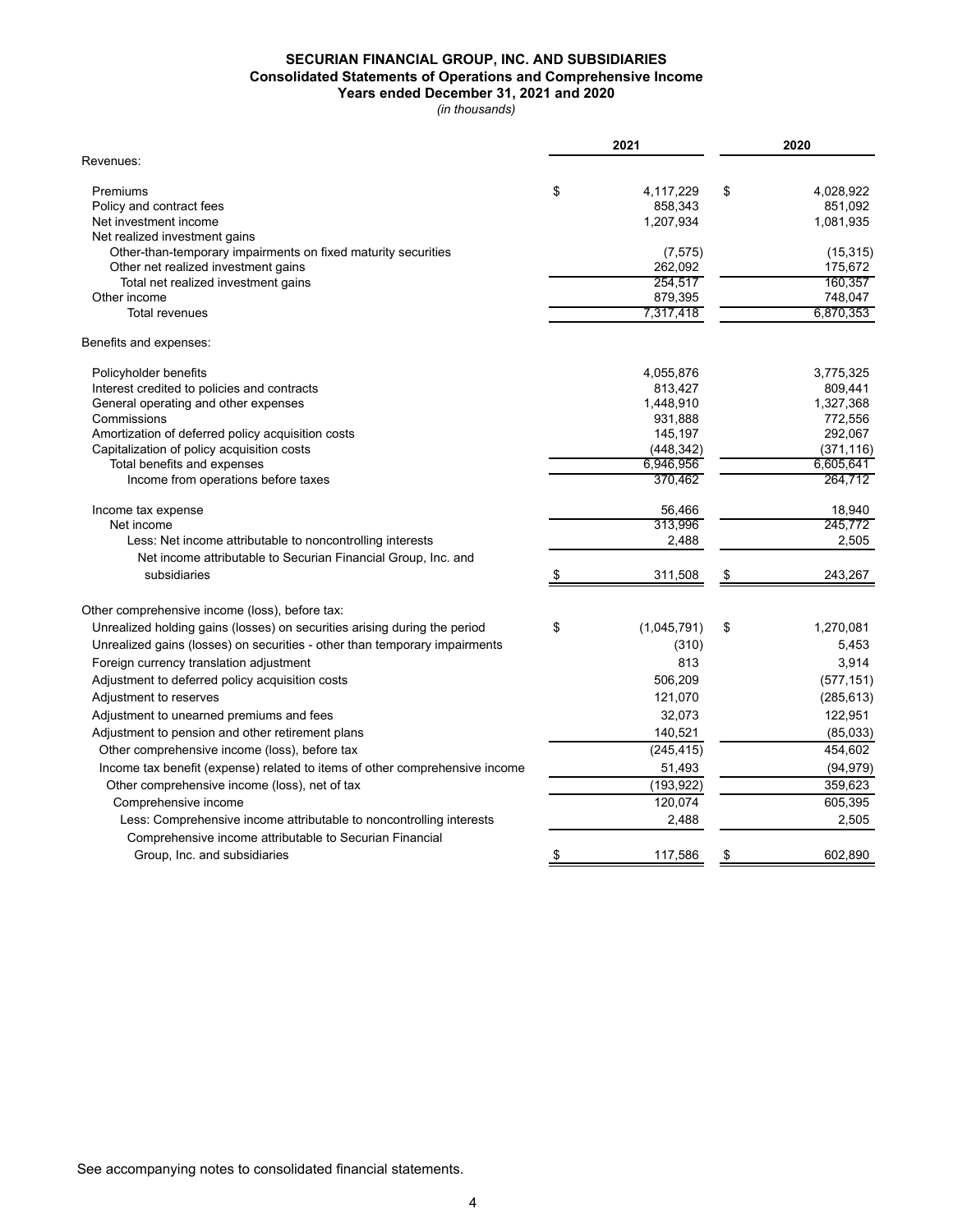# **SECURIAN FINANCIAL GROUP, INC. AND SUBSIDIARIES Consolidated Statements of Changes in Equity Years ended December 31, 2021 and 2020**

*(in thousands)*

|                                                 | Common<br>stock    |       | <b>Additional</b><br>paid in<br>capital | other<br>comprehensive<br>income (loss) |            | Accumulated |                | <b>Retained</b><br>earnings | <b>Securian Financial</b><br>Group, Inc. and<br>subsidiaries equity |    | Noncontrolling<br>interests |  | <b>Total</b><br>equity |
|-------------------------------------------------|--------------------|-------|-----------------------------------------|-----------------------------------------|------------|-------------|----------------|-----------------------------|---------------------------------------------------------------------|----|-----------------------------|--|------------------------|
| 2020<br>Balance, beginning of year              | \$<br>$\mathbf{1}$ | \$    | 89,394                                  | \$                                      | 649,627    | \$5,442,756 | \$             | 6,181,778                   | \$<br>29,318                                                        | S  | 6,211,096                   |  |                        |
|                                                 |                    |       |                                         |                                         |            |             |                |                             |                                                                     |    |                             |  |                        |
| Comprehensive income:<br>Net income             |                    |       |                                         |                                         |            | 243,267     |                | 243,267                     | 2,505                                                               |    | 245,772                     |  |                        |
| Other comprehensive<br>income                   |                    |       |                                         |                                         | 359,623    |             |                | 359,623                     |                                                                     |    | 359,623                     |  |                        |
| Total comprehensive<br>income                   |                    |       |                                         |                                         |            |             |                | 602,890                     | 2,505                                                               |    | 605,395                     |  |                        |
| Dividends to stockholder                        |                    |       |                                         |                                         |            | (1,966)     |                | (1,966)                     |                                                                     |    | (1,966)                     |  |                        |
| Change in equity of<br>noncontrolling interests |                    |       |                                         |                                         |            |             |                |                             | 1,946                                                               |    | 1,946                       |  |                        |
| Balance, end of year                            | \$<br>1            | $\$\$ | 89,394                                  | \$                                      | 1,009,250  | \$5,684,057 | $$\mathbb{S}$$ | 6,782,702                   | \$<br>33,769                                                        | \$ | 6,816,471                   |  |                        |
| 2021                                            |                    |       |                                         |                                         |            |             |                |                             |                                                                     |    |                             |  |                        |
| Balance, beginning of year                      | \$<br>1            | \$    | 89,394                                  | \$                                      | 1,009,250  | \$5,684,057 | \$             | 6,782,702                   | \$<br>33,769                                                        | \$ | 6,816,471                   |  |                        |
| Comprehensive income:<br>Net income             |                    |       |                                         |                                         |            | 311,508     |                | 311,508                     | 2,488                                                               |    | 313,996                     |  |                        |
| Other comprehensive<br>loss                     |                    |       |                                         |                                         | (193, 922) |             |                | (193, 922)                  |                                                                     |    | (193, 922)                  |  |                        |
| Total comprehensive<br>income                   |                    |       |                                         |                                         |            |             |                | 117,586                     | 2,488                                                               |    | 120,074                     |  |                        |
| Contributions, dividends<br>and other           |                    |       | (2,695)                                 |                                         |            | (5,040)     |                | (7, 735)                    |                                                                     |    | (7, 735)                    |  |                        |
| Change in equity of<br>noncontrolling interests |                    |       |                                         |                                         |            |             |                |                             | 4,646                                                               |    | 4,646                       |  |                        |
| Balance, end of year                            | \$<br>$\mathbf{1}$ | \$    | 86,699                                  | \$                                      | 815,328    | \$5,990,525 | \$             | 6,892,553                   | \$<br>40,903                                                        | \$ | 6,933,456                   |  |                        |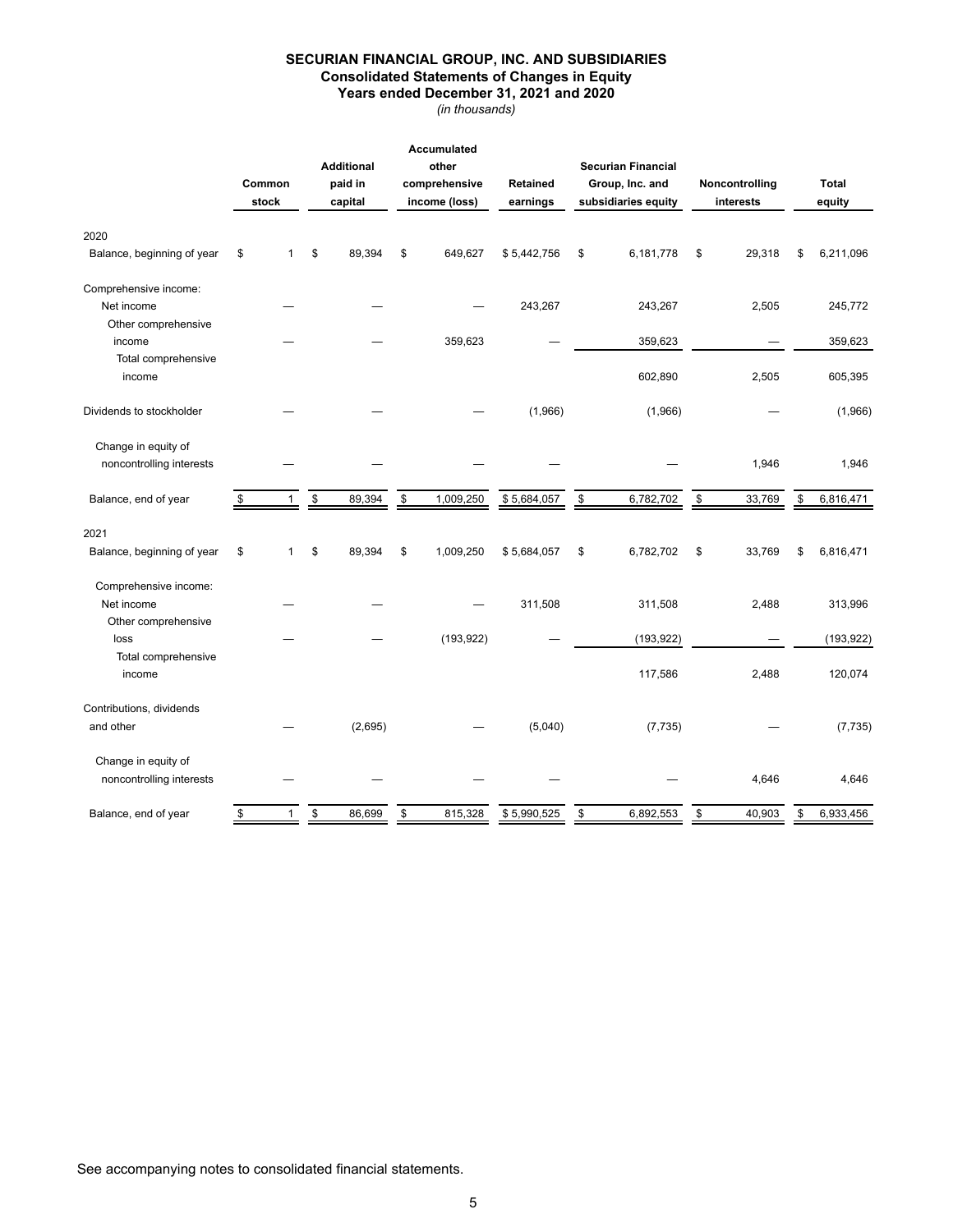# **SECURIAN FINANCIAL GROUP, INC. AND SUBSIDIARIES Consolidated Statements of Cash Flows Year ended December 31, 2021 and 2020**

*(in thousands)*

| <b>Cash Flows from Operating Activities</b>          | 2021                    |               | 2020          |             |  |
|------------------------------------------------------|-------------------------|---------------|---------------|-------------|--|
| Net income                                           | \$                      | 313,996       | \$            | 245,772     |  |
| Adjustments to reconcile net income to net cash      |                         |               |               |             |  |
| provided by operating activities:                    |                         |               |               |             |  |
| Interest credited to annuity and insurance contracts |                         | 384,807       |               | 436,090     |  |
| Fees deducted from policy and contract balances      |                         | (625, 263)    |               | (625, 113)  |  |
| Change in future policy benefits                     |                         | 748,771       |               | 787,000     |  |
| Change in other policyholder liabilities, net        |                         | 242,832       |               | 449,079     |  |
| Amortization of deferred policy acquisition costs    |                         | 145,197       |               | 292,067     |  |
| Capitalization of policy acquisition costs           |                         | (448, 342)    |               | (371, 116)  |  |
| Net realized investment losses (gains)               |                         | (254, 517)    |               | (160, 357)  |  |
| Change in reinsurance recoverables                   |                         | (662)         |               | (52, 705)   |  |
| Other, net                                           |                         | 250,327       |               | 117,383     |  |
| Net cash provided by operating activities            |                         | 757,146       |               | 1,118,100   |  |
| <b>Cash Flows from Investing Activities</b>          |                         |               |               |             |  |
| Proceeds from sales of:                              |                         |               |               |             |  |
| <b>Fixed maturity securities</b>                     |                         | 2,627,103     |               | 2,371,935   |  |
| <b>Equity securities</b>                             |                         | 259,155       |               | 177,587     |  |
| Alternative investments                              |                         | 144,162       |               | 75,229      |  |
| Derivative instruments                               |                         | 635,080       |               | 470,962     |  |
| Other invested assets                                |                         | 32,274        |               | 12,186      |  |
| Proceeds from maturities and repayments of:          |                         |               |               |             |  |
| <b>Fixed maturity securities</b>                     |                         | 2,224,845     |               | 2,169,996   |  |
| Mortgage loans                                       |                         | 471,988       |               | 241,880     |  |
| Purchases and originations of:                       |                         |               |               |             |  |
| <b>Fixed maturity securities</b>                     |                         | (7, 335, 971) |               | (7,078,987) |  |
| <b>Equity securities</b>                             |                         | (183, 145)    |               | (183, 801)  |  |
| Mortgage loans                                       |                         | (748, 566)    |               | (718, 534)  |  |
| Alternative investments                              |                         | (197, 727)    |               | (128, 619)  |  |
| Derivative instruments                               |                         | (346,004)     |               | (324, 779)  |  |
| Other invested assets                                |                         | (55, 143)     |               | (28, 626)   |  |
| Other, net                                           |                         | (412, 753)    |               | (316, 616)  |  |
| Net cash used for investing activities               |                         | (2,884,702)   |               | (3,260,187) |  |
| <b>Cash Flows from Financing Activities</b>          |                         |               |               |             |  |
| Deposits credited to annuity and insurance contracts |                         | 6,779,512     |               | 9,013,204   |  |
| Withdrawals from annuity and insurance contracts     |                         | (4,521,452)   |               | (6,809,798) |  |
| Proceeds from issuance of debt                       |                         | 200,000       |               | 500,000     |  |
| Payments on debt                                     |                         | (175,000)     |               | (500,000)   |  |
| Other, net                                           |                         | (42,008)      |               | 86,403      |  |
| Net cash provided by financing activities            |                         | 2,241,052     |               | 2,289,809   |  |
| Net increase in cash and cash equivalents            |                         | 113,496       |               | 147,722     |  |
| Cash and cash equivalents, beginning of year         |                         | 665,482       |               | 517,760     |  |
| Cash and cash equivalents, end of year               | $\sqrt[6]{\frac{2}{5}}$ | 778,978       | $\frac{1}{2}$ | 665,482     |  |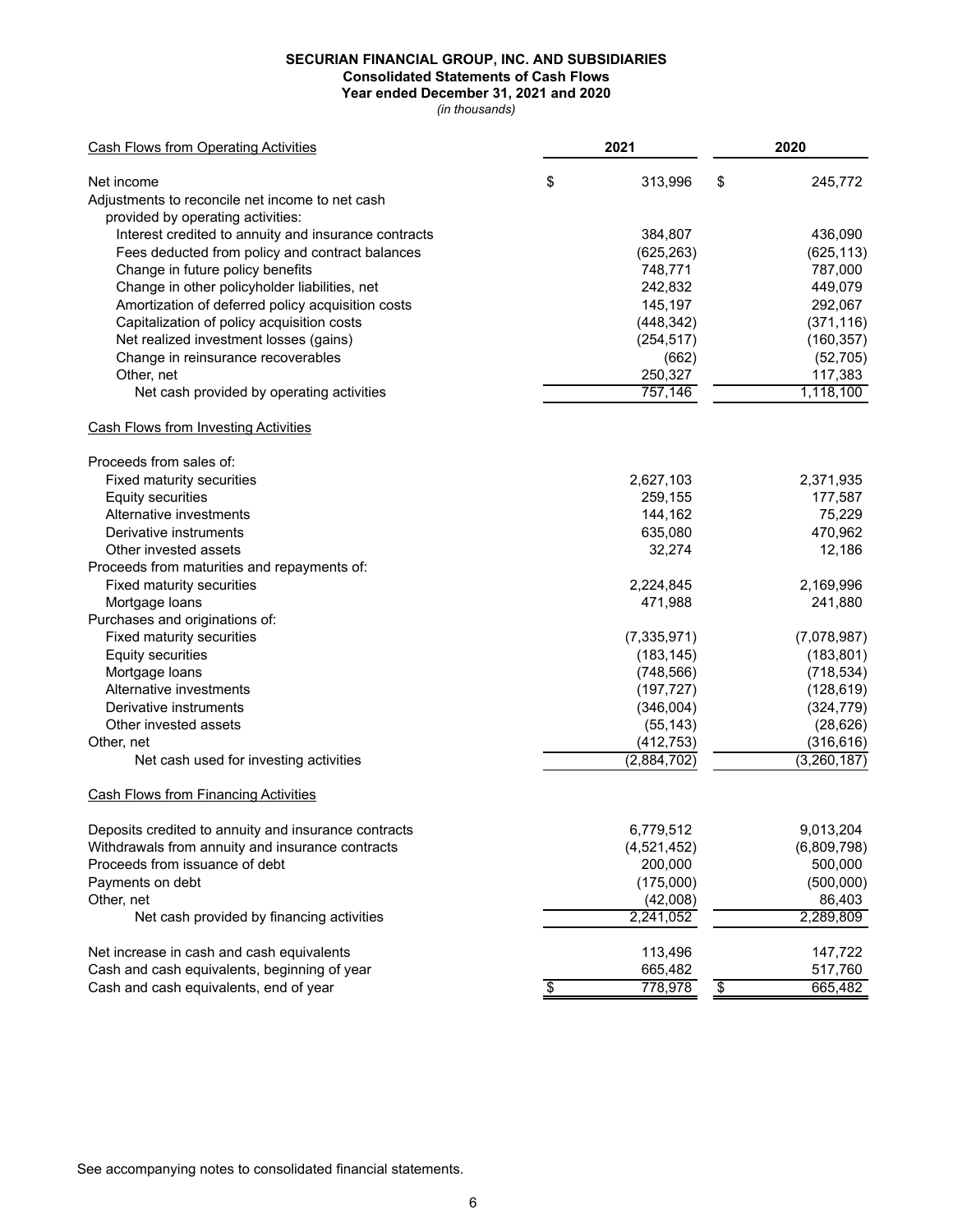**Notes to Consolidated Financial Statements**

**December 31, 2021 and 2020**

*(in thousands)*

# **(1) Nature of Operations**

Organization and Description of Business

The accompanying consolidated financial statements include the accounts of Securian Financial Group, Inc. (SFG) (a whollyowned subsidiary of Securian Holding Company (SHC)) and its subsidiaries. SFG, through its subsidiaries (collectively, the Company), provides a diversified array of insurance, retirement and investment products and services designed principally to protect and enhance the long-term financial security of individuals and families.

The Company, which primarily operates in the United States, generally offers the following types of products through its various subsidiaries:

- Fixed, indexed and variable universal life, term life and whole life insurance products to individuals through affiliated and independent channel partners;
- Immediate and deferred annuities, with fixed, indexed, and variable investment options through affiliated and independent channel partners;
- Financial advice, investment advisory, and wealth management services;
- Group life insurance and voluntary products to public and private employers;
- Customized retirement options to employers and investment firms through affiliated and independent channel partners as well as direct relationships;
- Life and specialty property and casualty insurance protection through banks, credit unions, and finance companies along with distribution of financial institution products and services; and
- Investment and asset management services.

### **(2) Summary of Significant Accounting Policies**

#### Basis of Presentation

The accompanying consolidated financial statements have been prepared in accordance with U.S. generally accepted accounting principles (GAAP). The consolidated financial statements include the accounts of SFG and its subsidiaries. All material intercompany transactions and balances have been eliminated.

The preparation of consolidated financial statements in conformity with GAAP requires management to make certain estimates and assumptions that affect reported assets and liabilities, including reporting or disclosure of contingent assets and liabilities as of the balance sheet date and the reported amounts of revenues and expenses during the reporting period. Future events, including but not limited to, changes in policyholder mortality, policyholder morbidity, policyholder withdrawal rates, policyholder lapse rates and policyholder utilization, interest rates and asset valuations, could cause actual results to differ from the estimates used in the consolidated financial statements, and such changes in estimates are generally recorded on the consolidated statements of operations and comprehensive income in the period in which they are made.

The most significant estimates include those used in determining the balance of deferred policy acquisition costs, unearned premiums and fees and reinsurance recoverables for traditional and nontraditional insurance products, policyholder liabilities, valuation of and impairment losses on fixed maturity securities and investments for mortgage loans on real estate, income taxes, goodwill, and pension and other postretirement employee benefits obligation. Although some variability is inherent in these estimates, the recorded amounts reflect management's best estimates based on facts and circumstances as of the balance sheet date. Management believes the amounts provided are appropriate.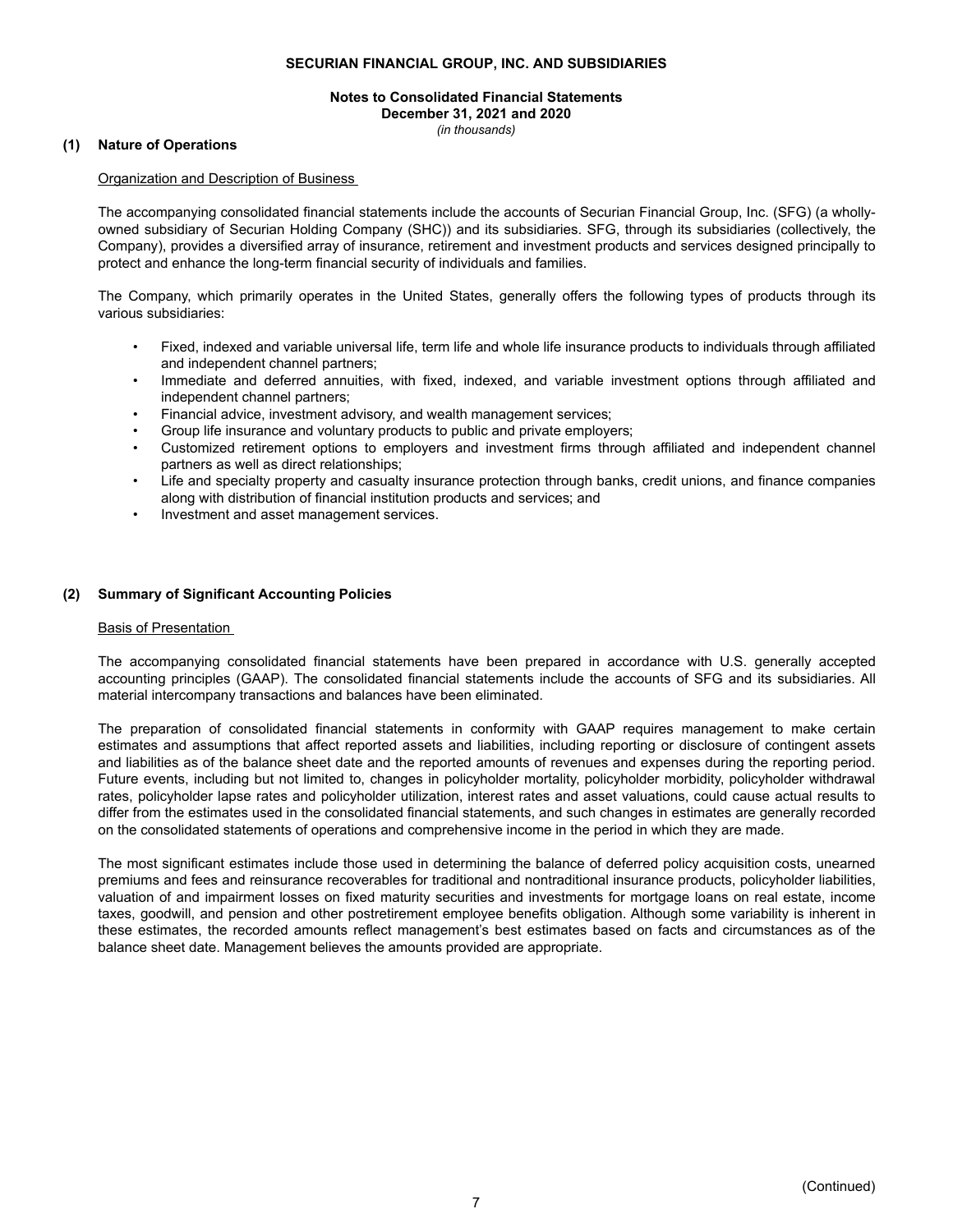# **Notes to Consolidated Financial Statements (Continued)**

*(in thousands)*

## **(2) Summary of Significant Accounting Policies (Continued)**

#### **Insurance Revenues and Expenses**

Premiums on traditional life insurance products, which include individual whole life and term insurance and immediate and supplemental annuities paid for life, are recognized as revenue when due. Premiums for accident and health and group life insurance products are recognized as revenue over the contract period when earned. To the extent that this revenue is unearned, it is reported as part of unearned premiums and fees on the consolidated balance sheets. Benefits and expenses, including amortization of deferred policy acquisition costs, are recognized in relation to premiums over the contract period via a liability for future policyholder benefits.

Nontraditional life insurance products include individual fixed, indexed and variable universal life insurance and adjustable life insurance and group universal and variable universal life insurance. Revenue from nontraditional life insurance products is comprised of policy and contract fees charged for the cost of insurance, sales loads, policy administration, benefit riders, surrenders and mortality and expense risk charges. Policy and contract fees are assessed on a daily or monthly basis and recognized as revenue when assessed and earned. Expenses include benefits, policy acquisition costs, and interest credited to policy account balances. Deferred policy acquisition costs are amortized relative to the emergence of gross profits.

Revenue from deferred annuities are comprised of policy and contract fees charged for mortality and expense risk, guaranteed benefit riders, and policy administration which are assessed on a daily or monthly basis and recognized when assessed and earned. Expenses include benefits, policy acquisition costs, and interest credited to policy account balances. Deferred policy acquisition costs are amortized relative to the emergence of gross profits.

Any premiums on both traditional and nontraditional products due as of the date of the consolidated financial statements that have not yet been received and posted are included in other assets on the consolidated balance sheets.

Certain nontraditional life insurance products, specifically individual fixed, indexed and variable universal life insurance, require payment of fees in advance for services that will be rendered over the estimated lives of the policies. These payments are established as unearned revenue reserves (URR) when assessed and are included in unearned premiums and fees on the consolidated balance sheets. These URRs are amortized over the estimated lives of these policies in relation to the emergence of gross profits and changes in estimates are included on the consolidated statements of operations and comprehensive income. Changes in assumptions can have a significant impact on the amount of URR reported for certain nontraditional life insurance products and the related amortization patterns. In the event actual experience differs from expected experience or future assumptions are revised to reflect management's new best estimate, the Company records an increase or decrease in URR amortization, which could be significant. Unearned revenue reserves are adjusted to reflect the impact of unrealized gains and losses on fixed maturity securities available-for-sale. The adjustment represents the changes in amortization that would have been recorded had such unrealized amounts been realized. This adjustment is recorded through other comprehensive income (loss) on the consolidated statements of operations and comprehensive income.

# Revenue from Contracts with Customers

The Company earns commission income on the distribution of insurance and investment related products. Commission income on insurance and investment related products is recognized as earned, and it is probable that a significant reversal in the amount of the commission will not occur. The performance obligation is either satisfied at time of sale for placing the product, or it is satisfied over the time the client owns the investment or holds the contract (trailing distribution income). Commission income is calculated as a fixed rate applied, as a percentage, to the net asset value of the fund or value of the insurance product distributed or reflects the consideration the Company expects to be entitled to in exchange for the products distributed. Trailing distribution income is not recognized at the time of sale because it is variable constrained due to factors outside of the Company's control including market volatility and client behavior. Commission income recognized at a point in time for the years ended December 31, 2021 and 2020 was \$330,115 and \$245,359, respectively. Trailing distribution income recognized over time for the years ended December 31, 2021 and 2020 was \$52,911 and \$48,706, respectively. Commission income is received and recognized weekly, monthly, or quarterly, and is recognized in other income on the consolidated statements of operations and comprehensive income.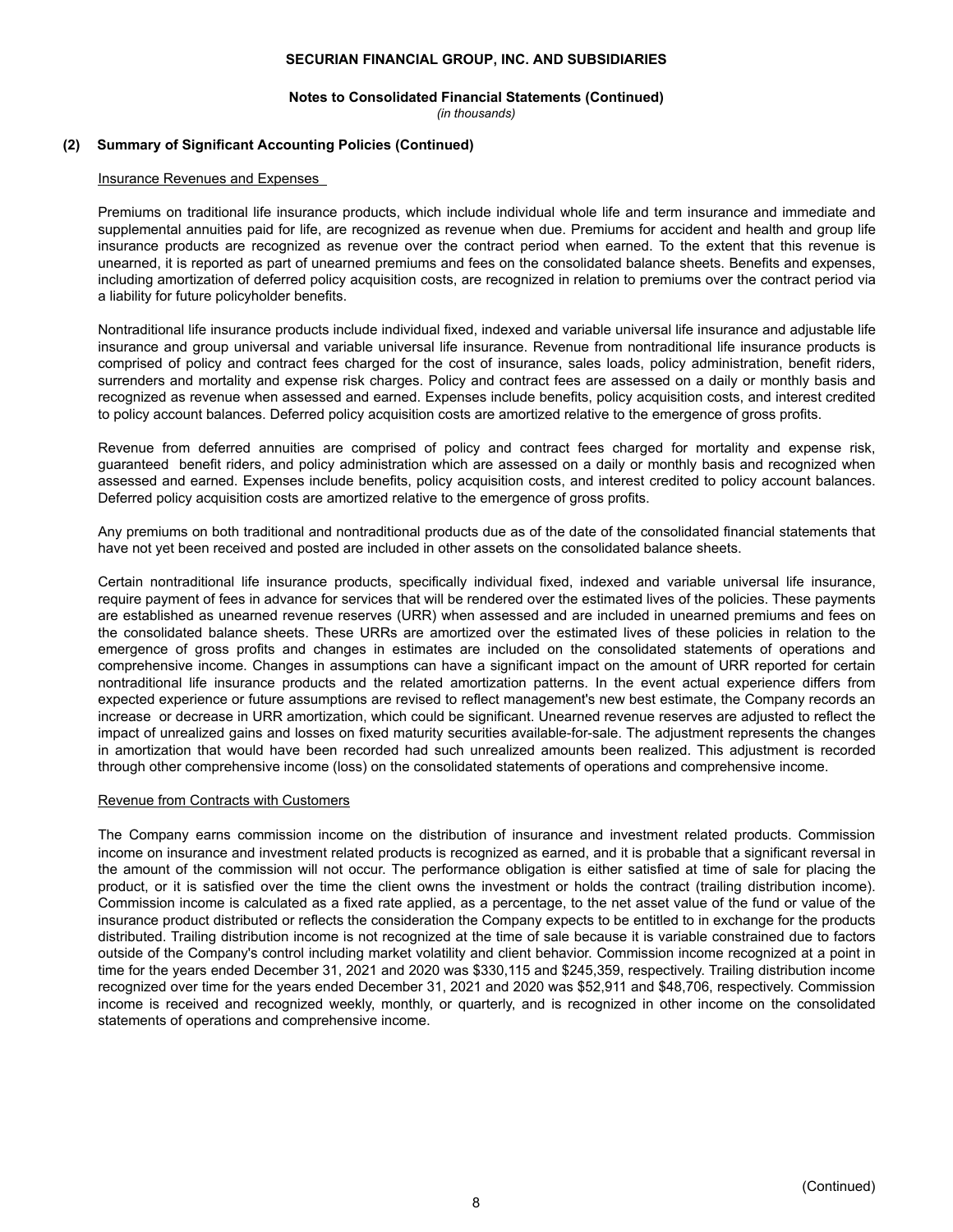### **Notes to Consolidated Financial Statements (Continued)**

*(in thousands)*

### **(2) Summary of Significant Accounting Policies (Continued)**

#### Revenue from Contracts with Customers (Continued)

Investment advisory fee income is earned for asset management services and for investment advisory services provided to brokerage customer accounts. Investment advisory income is recognized when the contractual terms of the fee arrangement have been satisfied and it is probable that a significant reversal in the amount of the fee will not occur. The investment advisory performance obligation is considered a series of distinct services that are substantially the same that are satisfied each day over the contract term. Investment advisory fee income is variably constrained due to factors outside the Company's control including market volatility and client behavior. Investment advisory fee income recognized for the years ended December 31, 2021 and 2020 was \$285,534 and \$234,551, respectively. Investment advisory fee income is primarily invoiced or charged on a monthly or quarterly basis and is recognized in other income on the consolidated statements of operations and comprehensive income.

The Company recognizes revenue for its employee benefit enrollment and human resources administration services. These services represent a stand-ready obligation to perform these activities on an as needed basis. The customer obtains value from each period of service, and each time increment (i.e., each month, or each benefits cycle) is distinct and substantially the same. Accordingly, the ongoing services represent a 'series' and are deemed one performance obligation. Employee enrollment and human resources administration services may include fixed consideration, variable consideration, or a combination of the two. Variable consideration is a function of the number of participants per month. Revenue is recognized over time as services are performed because clients are simultaneously receiving and consuming the benefits of the service. Employee benefit enrollment and human resources administration revenue recognized for the year ended December 31, 2021 and 2020 was \$91,372 and \$87,772, respectively. Customers are billed monthly for the services provided during the month and revenue is recognized in other income on the consolidated statements of operations and comprehensive income.

#### Valuation of Investments and Net Investment Income

Fixed maturity securities, which may be sold prior to maturity, are classified as available-for-sale and are carried at fair value. Premiums and discounts are amortized or accreted using the interest yield method. The Company recognizes the excess of all cash flows over the initial investment attributable to its beneficial interest in asset-backed securities estimated at the acquisition/transaction date as interest income over the life of the Company's beneficial interest using the effective interest yield method. The Company does not accrete the discount for fixed maturity securities that are in default.

For non-structured fixed maturity securities, the Company recognizes interest income using the interest method without anticipating the impact of prepayments.

For structured fixed maturity securities, excluding interest-only securities, the Company recognizes income using a constant effective yield method based on prepayment assumptions obtained from outside service providers or upon analyst review of the underlying collateral and the estimated economic life of the securities. When estimated prepayments differ from the anticipated prepayments, the effective yield is recalculated to reflect actual prepayments to date and anticipated future payments. Any resulting adjustment is included in net investment income.

Equity securities include common stock of publicly traded companies, mutual funds and exchange-traded fund investments. Equity securities are stated at fair value, with changes in fair value recorded as net realized investment gains (losses) on the consolidated statements of operations and comprehensive income. Mutual funds and exchange-traded fund are carried at fair value, which generally are quoted market prices of the funds' net asset value. The Company recognizes dividend income on equity securities upon the declaration of the dividend.

Available-for-sale securities are stated at fair value, with the unrealized holding gains and losses, net of adjustments to deferred policy acquisition costs, unearned premiums and fees, reserves and deferred income tax, reported as a separate component of accumulated other comprehensive income in equity.

Mortgage loans and mortgage loans held for investment are carried at amortized cost less any valuation allowances. Premiums and discounts are amortized or accreted over the terms of the mortgage loans based on the effective interest yield method. Mortgage loans for which the Company has recorded a specific valuation allowance are held at the present value of the expected future cash flows discounted at the loan's original effective interest rate, or the estimated fair value of the loan's underlying collateral.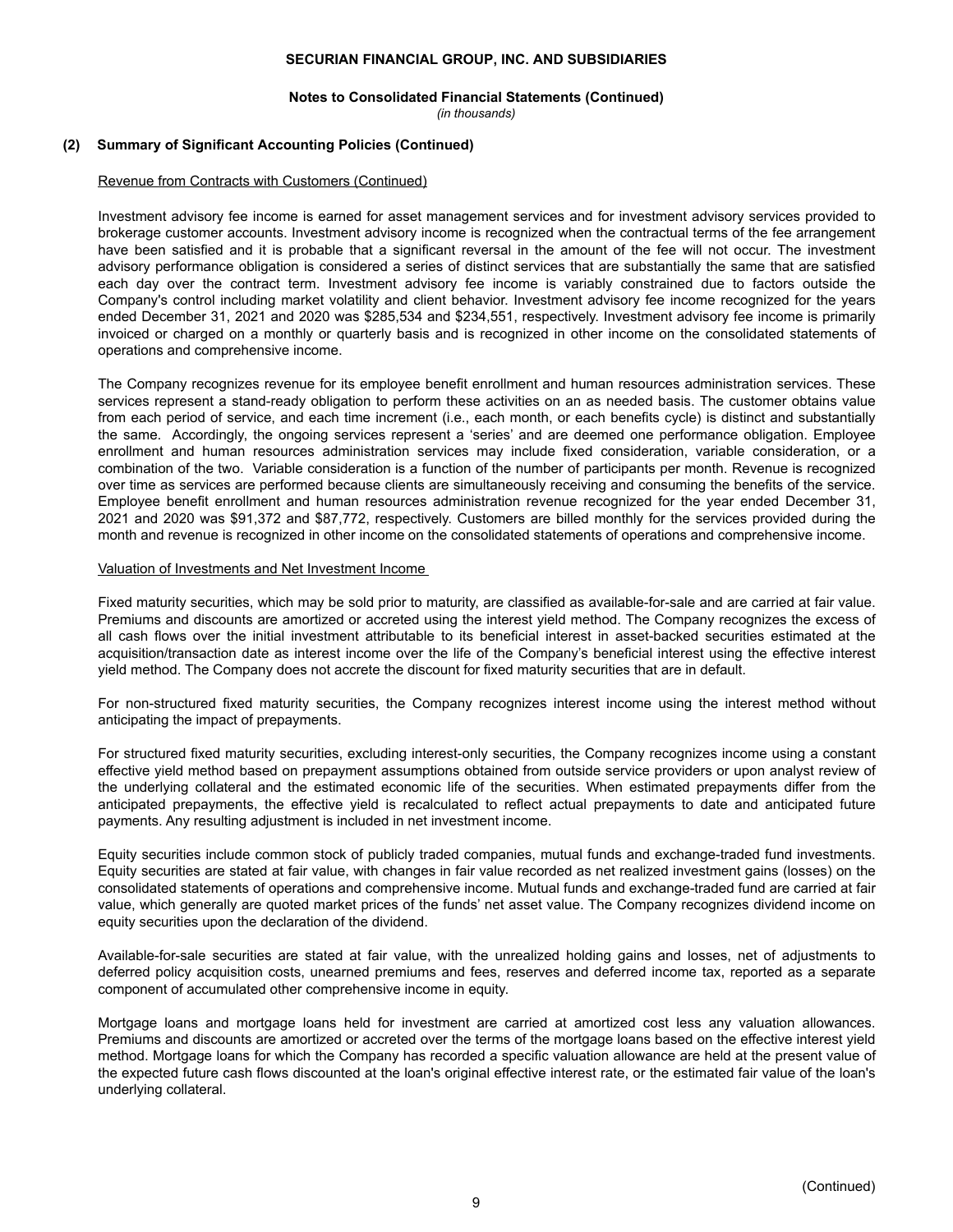### **Notes to Consolidated Financial Statements (Continued)**

*(in thousands)*

### **(2) Summary of Significant Accounting Policies (Continued)**

#### Valuation of Investments and Net Investment Income (Continued)

Alternative investments include limited partnership investments in private equity, mezzanine debt and hedge funds. These investments are carried on the consolidated balance sheets using the equity method of accounting. The Company's income from these alternative investments is included in net investment income or net realized investment gains (losses) on the consolidated statements of operations and comprehensive income based on information provided by the investee. The valuation of alternative investments is recorded based on the partnership financial statements from the previous quarter plus contributions and distributions during the fourth quarter. Changes in any undistributed amounts held by the investee are recorded, based on the Company's ownership share, as realized gains or losses on the consolidated statements of operations and comprehensive income. The Company evaluates partnership financial statements received subsequent to December 31 up to the financial statement issue date for material fluctuations in order to determine if an adjustment should be recorded as of December 31.

Investments in partnerships, which generally represent minority interests owned in certain general agencies, are carried in other invested assets on the consolidated balance sheets at the amount invested, adjusted to recognize the Company's ownership share of the earnings or losses of the investee after acquisition adjusted for any distributions received (equity method accounting). The valuation of these investments is based on each general agency financial statement from the previous quarter, and is included in net investment income on the consolidated statements of operations and comprehensive income.

Real estate, included in other invested assets on the consolidated balance sheets, represents commercial real estate acquired in satisfaction of mortgage loan debt and other properties held for sale. Real estate is considered held for sale for accounting purposes and is carried at the lower of cost or fair value less estimated cost to sell.

Policy loans are carried at the unpaid principal balance and are reported in other invested assets on the consolidated balance sheets. The carrying value of the policy loans at December 31, 2021 and 2020 was \$697,806 and \$652,556, respectively.

Cash is carried at cost, which approximates fair value. Cash equivalents of sufficient credit quality are carried at fair value. The Company considers commercial paper with original maturity dates of less than three months and all money market funds to be cash equivalents. The Company places its cash and cash equivalents with high quality financial institutions and, at times, these balances may be in excess of the Federal Deposit Insurance Corporation (FDIC) insurance limit.

A portion of the funds collected by the Company from its financial institution customers is restricted in its use because the Company is acting as an agent on behalf of certain insurance underwriters. As an agent, the Company has a fiduciary responsibility to remit the appropriate percentage of monies collected to the corresponding insurance underwriters. This sum of money is defined as unremitted premiums payable and is recorded in other liabilities on the consolidated balance sheets as discussed in detail in note 15 Unremitted Premiums and Claims Payable. The use of restricted funds is limited to the satisfaction of the unremitted premiums and claims payable owed to the underwriter. The Company also holds funds on behalf of clients under benefit outsourcing agreements that are typically remitted on the client's behalf in a short period of time.

The amount of restricted cash reported in cash and cash equivalents on the consolidated balance sheets is \$92,453 and \$73,440 at December 31, 2021 and 2020, respectively.

#### Derivative Financial Instruments

The Company uses a variety of derivatives, including swaps, swaptions, futures, caps, floors, forwards and option contracts, to manage the risks associated with cash flows, interest crediting or changes in estimated fair values related to the Company's financial instruments. The Company currently enters into derivative transactions that do not qualify for hedge accounting or in certain cases, elects not to utilize hedge accounting.

Derivative instruments are carried at fair value, with changes in fair value of derivative instruments recorded in net realized investment gains or interest credited to policies and contracts on the consolidated statements of operations and comprehensive income. Interest income generated by derivative instruments is reported in net realized investment gains on the consolidated statements of operations and comprehensive income. The Company does not offset the fair value amounts recognized for derivatives executed with the same counterparty under the same master netting agreement.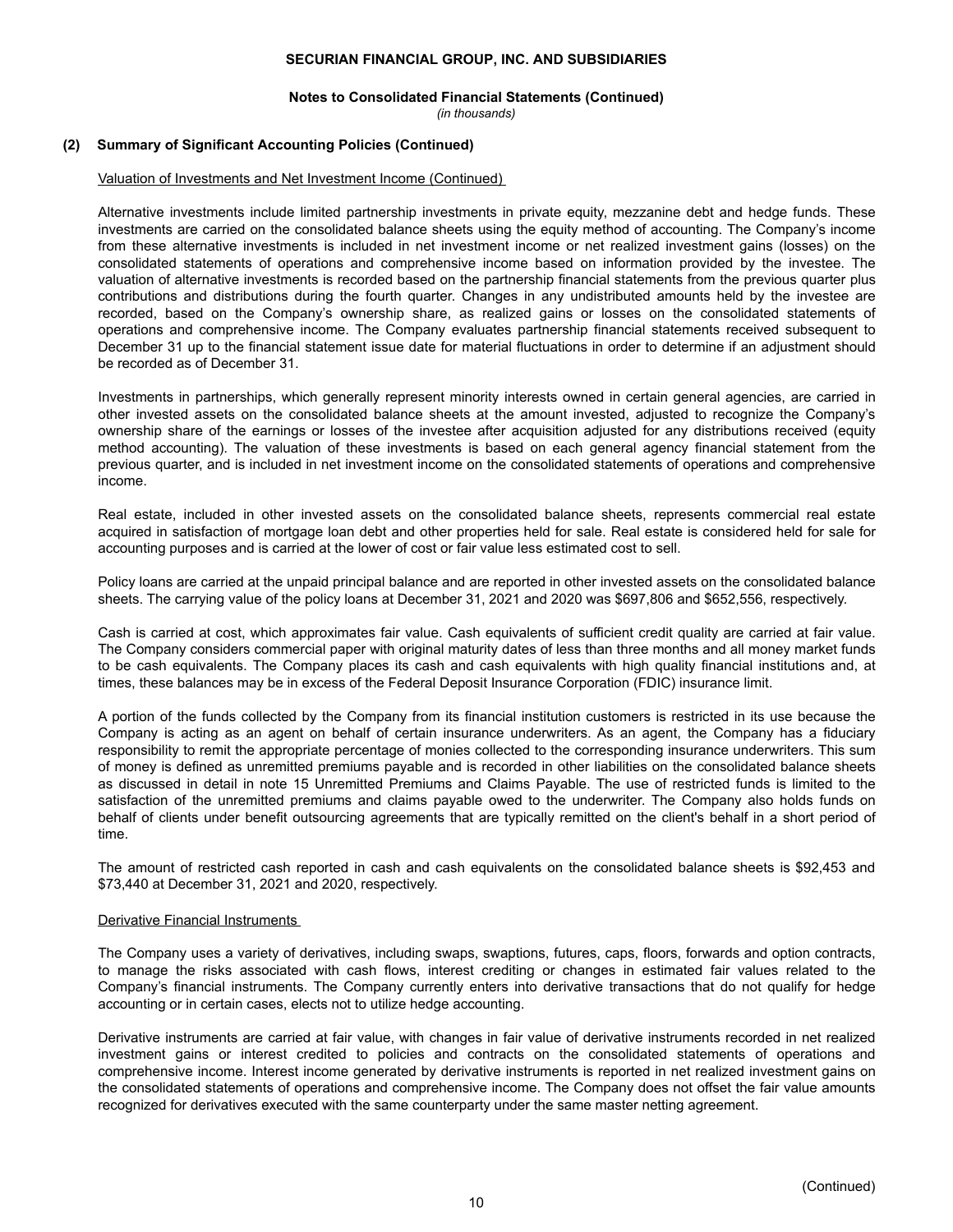## **Notes to Consolidated Financial Statements (Continued)**

*(in thousands)*

### **(2) Summary of Significant Accounting Policies (Continued)**

#### Derivative Financial Instruments (Continued)

Several non-traditional life insurance and annuity products in the Company's liability portfolio contain investment guarantees which are deemed to be embedded derivatives. These guarantees take the form of guaranteed withdrawal benefits on variable annuities, a guaranteed payout floor on a variable payout annuity, and indexed interest credits on both fixed indexed annuity and fixed indexed universal life products. The embedded derivative is bifurcated from the host insurance contract and accounted for as a freestanding derivative. Embedded derivatives are carried on the consolidated balance sheets at estimated fair value and are included within policy and contract account balances and future policy and contract benefits on the consolidated balance sheets. Changes in estimated fair value are reported in net realized investment gains or in interest credited to policies and contracts on the consolidated statements of operations and comprehensive income.

#### Realized and Unrealized Gains and Losses

Realized and unrealized gains and losses are determined using the specific security identification method. The Company regularly reviews investments in its various asset classes to evaluate the necessity of recording impairment losses for otherthan-temporary declines in fair value. During these reviews, the Company evaluates many factors, including, but not limited to, the length of time and the extent to which the current fair value has been below the cost of the security, specific credit issues such as collateral, financial prospects related to the issuer, the Company's intent to sell the security, and current economic conditions.

An other-than-temporary impairment (OTTI) is recognized in earnings for a fixed maturity security in an unrealized loss position when it is anticipated that the amortized cost will not be recovered. In such situations, the OTTI recognized in earnings is the entire difference between the fixed maturity security's amortized cost and its fair value only when either the Company has the intent to sell the fixed maturity security or it is more likely than not that the Company will be required to sell the fixed maturity security before recovery of the decline in the fair value below amortized cost. If neither of these two conditions exists, the difference between the amortized cost basis of the fixed maturity security and the present value of the projected future cash flows expected to be collected using the original purchase yield as the discount rate is recognized as an OTTI in earnings (credit loss). If the fair value is less than the present value of projected future cash flows expected to be collected, this portion of the OTTI related to other-than credit factors (noncredit loss) is recorded in other comprehensive loss. When an unrealized loss on a fixed maturity security is considered temporary, the Company continues to record the unrealized loss in accumulated other comprehensive income and not in earnings.

For non-structured fixed maturity securities, an OTTI is recorded when the Company does not expect to recover the entire amortized cost basis of the security. The Company estimates the credit component of the loss based on a number of various liquidation scenarios that it uses to assess the revised expected cash flows from the security.

For structured fixed maturity securities, an OTTI is recorded when the Company believes that based on expected discounted cash flows, it does not expect to recover the entire unamortized cost basis of the security. The credit loss component considers inputs from outside sources, including but not limited to, default rates, delinquency rates, loan to collateral ratios, third-party guarantees, current levels of subordination, vintage, geographic concentration, credit ratings and other information that management deems relevant in forming its assessment.

The Company utilizes an accretable yield which is the equivalent of book yield at purchase date as the discount rate in the present value of estimated future cash flows. The book yield is also analyzed to see if it warrants any changes due to prepayment assumptions.

Changes in fair value of equity securities are recorded as realized investment gains (losses) on the consolidated statements of operations and comprehensive income.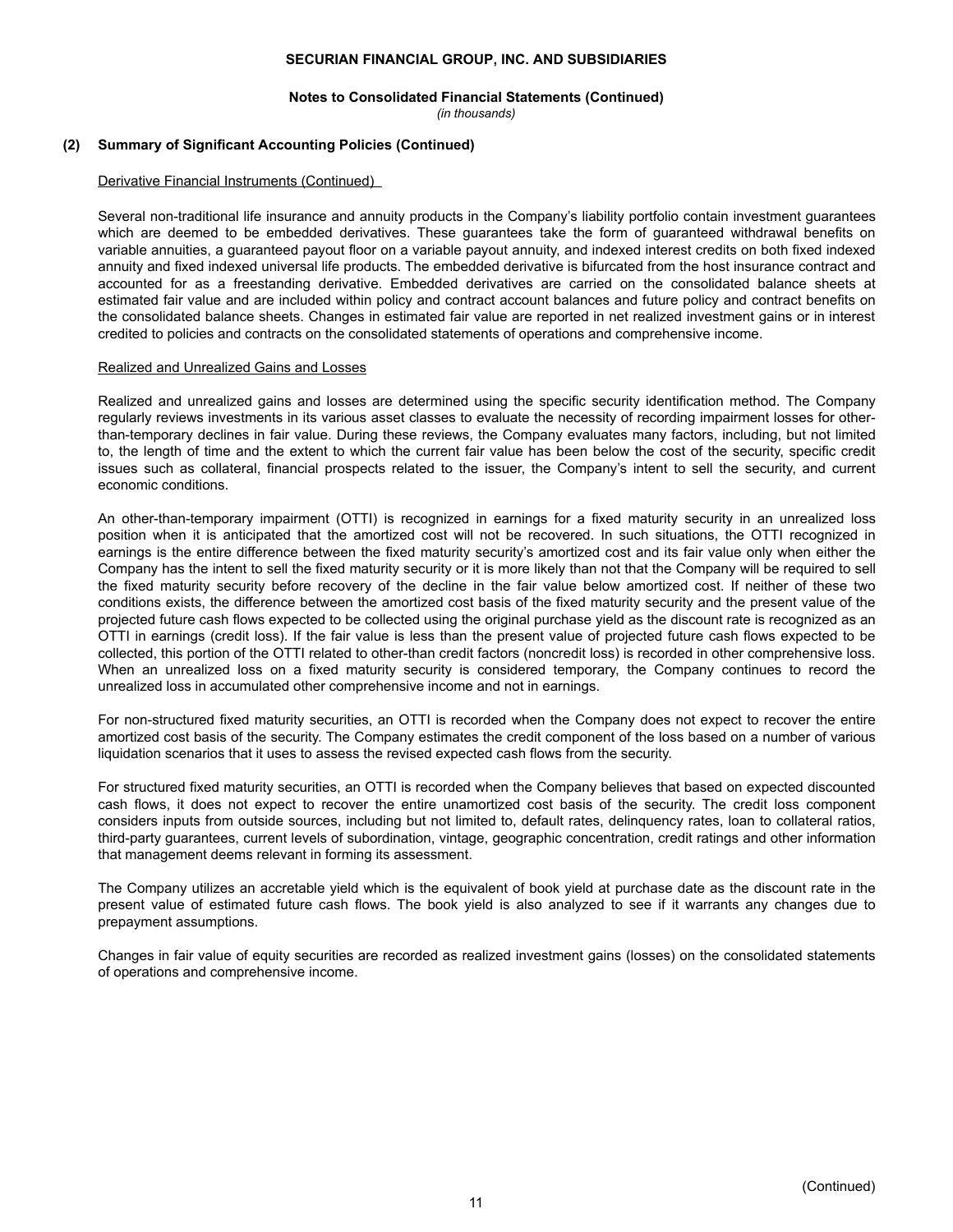# **Notes to Consolidated Financial Statements (Continued)**

*(in thousands)*

# **(2) Summary of Significant Accounting Policies (Continued)**

### Realized and Unrealized Gains and Losses (Continued)

All other material unrealized losses are reviewed for any criteria that may trigger an OTTI. Determination of the status of each analyzed investment as other-than-temporarily impaired or not is made based on these evaluations with documentation of the rationale for the decision.

The Company may, from time to time, sell invested assets subsequent to the balance sheet date that were considered temporarily impaired at the balance sheet date for several reasons. The rationale for the change in the Company's intent to sell generally focuses on unforeseen changes in the economic facts and circumstances related to the invested asset subsequent to the balance sheet date, significant unforeseen changes in the Company's liquidity needs, or changes in tax laws or the regulatory environment. The Company had no material sales of invested assets, previously considered OTTI or in an unrealized loss position, subsequent to the balance sheet dates for either December 31, 2021 or 2020.

The mortgage loan valuation allowance is estimated based on an evaluation of known and inherent risks within the loan portfolio and consists of an evaluation of a specific loan loss allowance and a general loan loss allowance. A specific loan loss allowance is recognized when, based on current information and events, it is probable that the Company will be unable to collect all amounts due according to the contractual terms of the loan. A nonperforming loan is defined as a loan that is not performing to the contractual terms of the loan agreement. Examples of nonperforming loans may include delinquent loans, requests for forbearance and loans in the process of foreclosure. The specific valuation allowance is equal to the excess carrying value of the loan over the present value of expected future cash flows discounted at the loan's original effective interest rate, or, if the loan is in the process of foreclosure or otherwise collateral dependent, the estimated fair value of the loan's underlying collateral, less estimated selling costs. Mortgage loans that are deemed uncollectible are generally writtenoff against the valuation allowance, and recoveries, if any, are credited to the valuation allowance. The Company may recognize a general loan loss valuation allowance when it is probable that a credit event has occurred and the amount of the loss can be reasonably estimated. Changes in the valuation allowance are recorded in net realized investment gains (losses) on the consolidated statements of operations and comprehensive income.

For a small portion of the portfolio, classified as troubled debt restructurings (TDRs), the Company grants concessions related to the borrowers' financial difficulties. The types of concessions may include: a permanent or temporary modification of the interest rate, payment deferrals, extension of the maturity date at a lower interest rate and/or a reduction of accrued interest. If a loan is considered a TDR, the Company impairs the loan and records a specific valuation allowance, if applicable. During 2021 and 2020, the Company granted principal payment deferrals to certain borrowers impacted by COVID-19. These loan modifications were not considered TDR's based on our election to apply provisions of Section 4013 of the Coronavirus Aid, Relief, and Economic Security (CARES) Act or as they represent short-term or insignificant modifications based on our regular loan modification assessments or as permitted by regulatory guidance.

Under equity method accounting, investments in partnerships, consisting of both equity value of the investment and related goodwill, are evaluated annually regarding the necessity of recording impairment losses for an other-than-temporary impairment decline in the fair value of the asset.

# Separate Accounts

Separate account assets and liabilities represent segregated funds administered by an unaffiliated asset management firm. These segregated funds are invested by both an unaffiliated asset management firm and the Company for the exclusive benefit of the Company's pension, variable annuity and variable life insurance policyholders and contractholders. Assets consist principally of marketable securities and are reported at the fair value of the investments held in the segregated funds. Investment income and gains and losses accrue directly to the policyholders and contractholders. The activity of the separate accounts is not reflected on the consolidated statements of operations and comprehensive income except for the fees the Company received, which are assessed on a daily or monthly basis and recognized as revenue when assessed and earned, and the activity related to guaranteed minimum death and withdrawal benefits.

The Company periodically invests money in its separate accounts. At December 31, 2021 and 2020, the fair value of these investments included within equity securities, at fair value on the consolidated balance sheets was \$25,945 and \$29,690, respectively.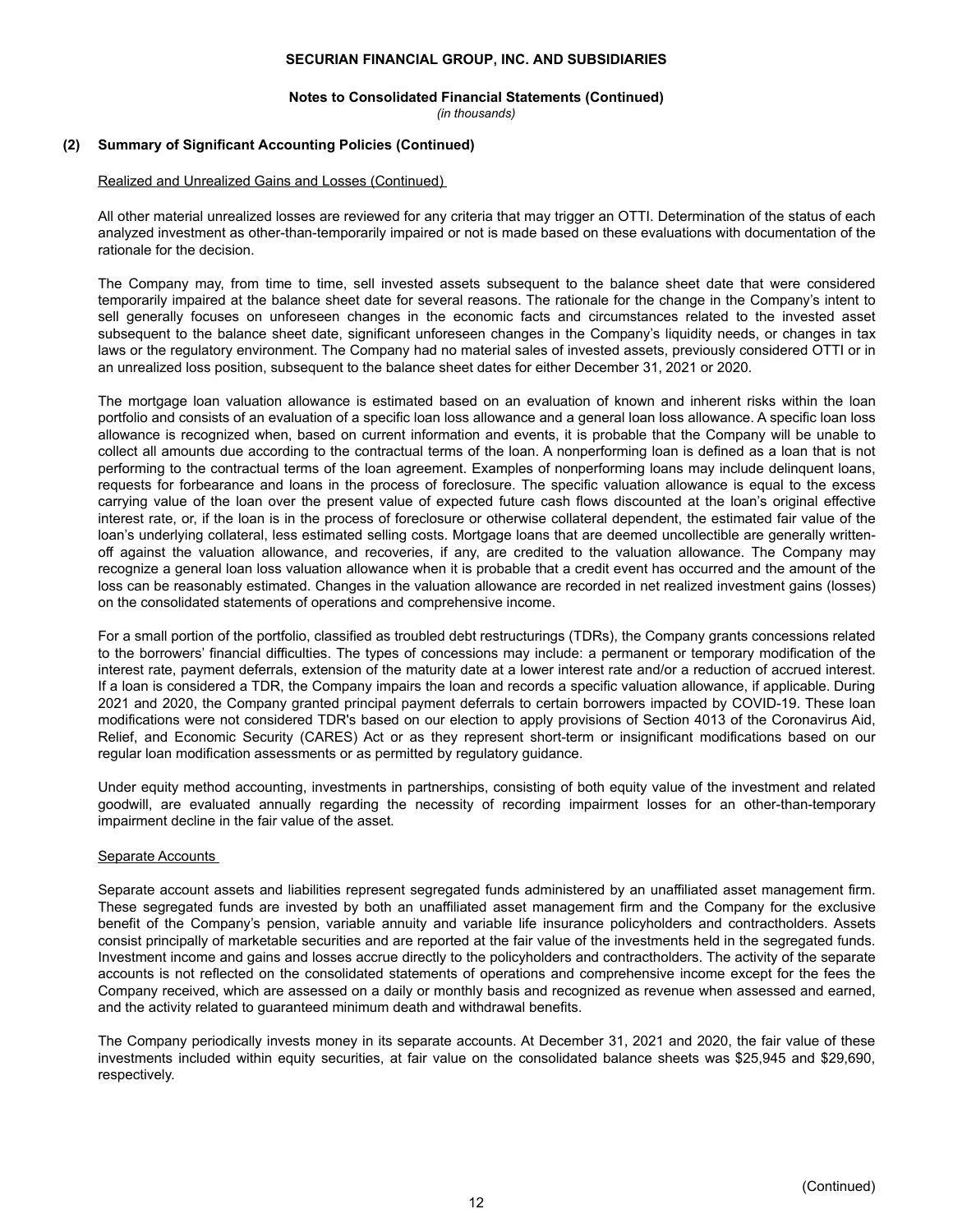# **Notes to Consolidated Financial Statements (Continued)**

*(in thousands)*

## **(2) Summary of Significant Accounting Policies (Continued)**

#### Deferred Policy Acquisition Costs

The costs after the effects of reinsurance, which relate directly to the successful acquisition of new or renewal contracts, are generally deferred to the extent recoverable from future premiums or expected gross profits. Deferrable costs that can be capitalized in the successful acquisition of new or renewal contracts include incremental direct costs of acquisitions, as well as certain costs related directly to acquisition activities such as underwriting, policy issuance and processing, medical and inspection and sales force contract selling. Deferred policy acquisition costs (DAC) are subject to loss recognition and recoverability testing at least annually.

For traditional life insurance, accident and health and group life insurance products, DAC are amortized with interest over the premium paying period in proportion to the ratio of annual premium revenues to ultimate premium revenues. The ultimate premium revenues are estimated based upon the same assumptions used to calculate the future policy benefits and the assumptions are locked.

For nontraditional life insurance products and deferred annuities, DAC are amortized with interest over the expected life of the contracts in relation to the present value of actual and estimated future gross profits from investment, mortality, expense, and lapse margins. The Company reviews actuarial assumptions used to project estimated gross profits, such as mortality, persistency, expenses, future crediting rates, investment returns and separate account returns, periodically throughout the year. These assumptions reflect the Company's best estimate of future experience.

For future separate account return assumptions, the Company utilizes a mean reversion process. The Company determines an initial starting date (anchor date) to which a long-term separate account return assumption is applied in order to project an estimated mean return. The Company's future long-term separate account return assumptions ranged from 4.50% to 6.75% at December 31, 2021 and 2020 depending on the block of business, reflecting differences in contract holder fund allocations between fixed income and equity investments. Factors regarding economic outlook and management's current view of the capital markets along with a historical analysis of long-term investment returns are considered in developing the Company's long-term separate account return assumption. If the actual separate account return varies from the long-term assumption, a modified yield assumption is projected over the next five years such that the mean return equals the long-term assumption. The modified yield assumption is generally not permitted to be negative or in excess of 15% during the five-year reversion period.

Changes in assumptions can have a significant impact on the amount of DAC reported for nontraditional life insurance products and deferred annuities, and the related amortization patterns. In the event actual experience differs from expected experience or future assumptions are revised to reflect management's new best estimate, the Company records an increase or decrease in DAC amortization expense, which could be significant. Any resulting impact to financial results from a change in an assumption is included in amortization of DAC on the consolidated statements of operations and comprehensive income.

DAC are adjusted to reflect the impact of unrealized gains and losses on fixed maturity securities available-for-sale. The adjustment represents the changes in amortization that would have been recorded had such unrealized amounts been realized. This adjustment is recorded through other comprehensive income (loss) on the consolidated statements of operations and comprehensive income.

The Company assesses internal replacements on insurance contracts to determine whether such modifications significantly change the contract terms. An internal replacement represents a modification in product benefits, features, rights or coverages that occurs by the exchange of an insurance contract for a new insurance contract, or by amendment, endorsement or rider to a contract, or by the election of a feature or coverage within a contract. If the modification substantially changes the contract, the remaining DAC on the original contract are immediately expensed and any new DAC on the replacement contract are deferred. If the contract modification does not substantially change the contract, DAC amortization on the original contract continues and any new acquisition costs associated with the modification are immediately expensed.

The estimated fair value of in–force contracts in a business combination is an intangible asset that represents the portion of the purchase price allocated to the value of the right to receive future cash flows from the business in force at the acquisition date. The Company amortizes the intangible asset over the anticipated life of the acquired contracts using similar actuarial methodology used to amortize DAC and the intangible asset is also subject to recoverability testing. The intangible asset is included as part of DAC on the consolidated balance sheets with related amortization included as part of DAC amortization on the consolidated statements of operations and comprehensive income.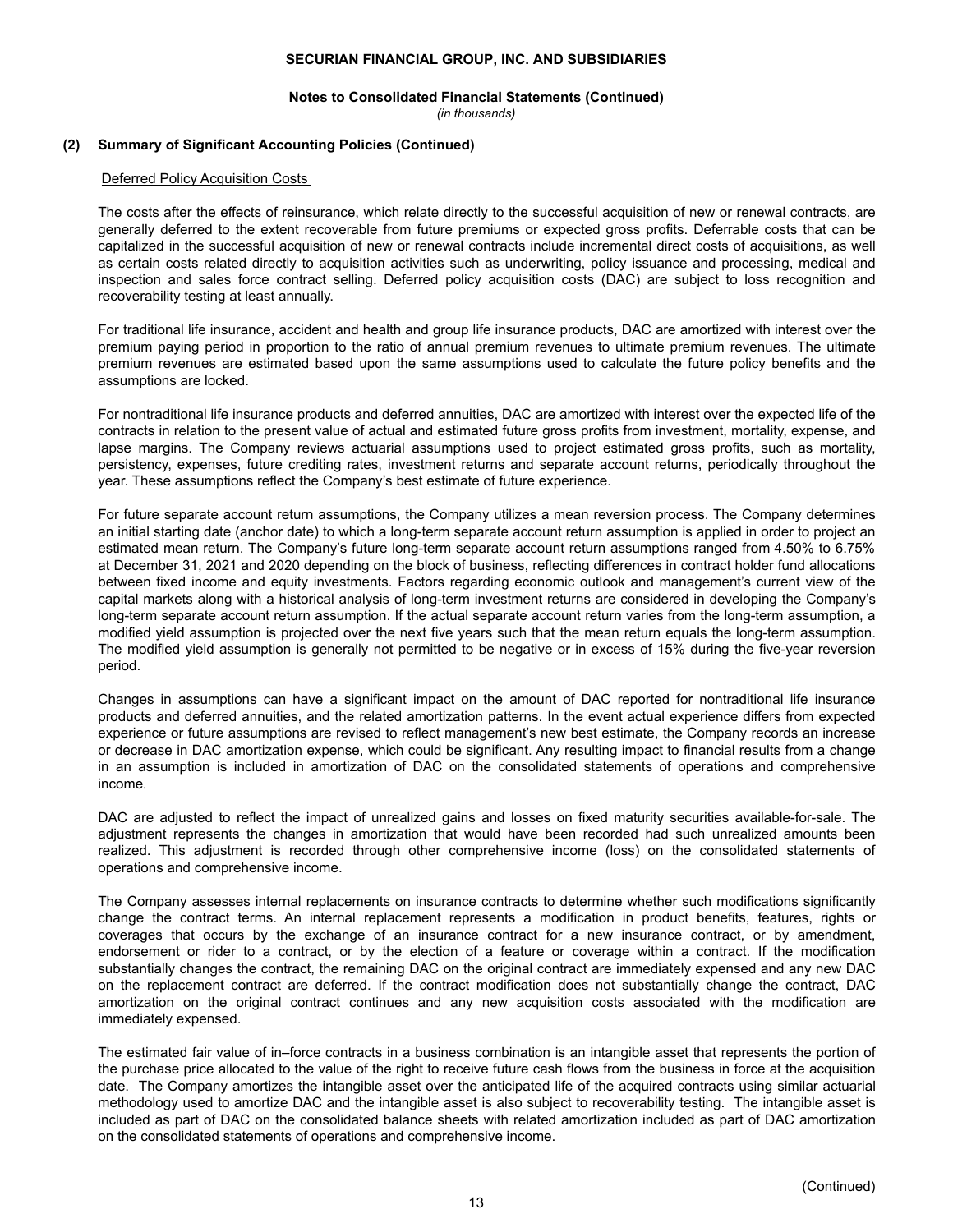## **Notes to Consolidated Financial Statements (Continued)**

*(in thousands)*

## **(2) Summary of Significant Accounting Policies (Continued)**

#### Sales Inducements

The Company defers sales inducements and amortizes them over the life of the policy utilizing the same methodology and assumptions used to amortize DAC. Deferred sales inducements are included in other assets on the consolidated balance sheets. The Company offers sales inducements for individual annuity products that credits the policyholder with a higher interest rate than the normal general account interest rate for the first year of the deposit and another sales inducement that offers an upfront bonus on variable annuities. Changes in deferred sales inducements for the periods ended December 31 were as follows:

|                                          | 2021 |        | 2020    |
|------------------------------------------|------|--------|---------|
| Balance at beginning of year             | \$   | 25.618 | 26,631  |
| Capitalization                           |      | 5.084  | 6.908   |
| Amortization and interest                |      | (992)  | (8,201) |
| Adjustment for unrealized (gains) losses |      | 240    | 280     |
| Balance at end of year                   | \$   | 29.950 | 25,618  |

### Goodwill and Other Intangible Assets

In connection with acquisitions of operating entities, the Company recognizes the excess of the purchase price over the fair value of net assets acquired as goodwill. Goodwill is recorded in other assets on the consolidated balance sheets and is not amortized. The Company may choose to perform a qualitative assessment in which the Company determines if the fair value of the reporting unit is, more likely than not, greater than the carrying value of the reporting unit. If the fair value of the reporting unit is, more likely than not, greater than the carrying value of the reporting unit, then no further review or testing is required. If the fair value of the reporting entity is not, more likely than not, greater than the carrying value of the reporting unit, or if the Company chooses not to perform a qualitative assessment, the goodwill is tested for impairment at the reporting unit level.

The assessment or testing of goodwill is performed at least annually and between annual evaluations if events occur or circumstances change that would more likely than not reduce the fair value of the reporting unit below its carrying amount. Such circumstances could include, but are not limited to: (1) a significant adverse change in legal factors or in business climate, (2) unanticipated competition, or (3) an adverse action or assessment by a regulator. When evaluating whether goodwill is impaired, the Company compares the fair value of the reporting unit to which the goodwill is assigned to the reporting unit's carrying amount, including goodwill. When the Company chooses to perform or determines that testing is required, the fair value of the reporting unit is estimated using a combination of the income or discounted cash flows approach and the market approach, which utilizes comparable companies' data, when available. If the carrying amount of a reporting unit exceeds its fair value, then the amount of the impairment loss must be measured. The impairment loss would be calculated by comparing the implied fair value of reporting unit goodwill to its carrying amount. In calculating the implied fair value of reporting unit goodwill, the fair value of the reporting unit is allocated to all of the other assets and liabilities of that unit based on their fair values. The excess of the fair value of a reporting unit over the amount assigned to its other assets and liabilities is the implied fair value of goodwill. An impairment loss would be recognized when the carrying amount of goodwill exceeds its implied fair value.

Other intangible assets acquired in connection with acquisitions of operating entities are recorded in other assets on the consolidated balance sheets. The Company evaluates the recoverability of other intangible assets with finite useful lives whenever events or changes in circumstances indicate that an intangible asset's carrying amount may not be recoverable. Such circumstances could include, but are not limited to: (1) a significant decrease in the fair value of an asset, (2) a significant adverse change in the extent or manner in which an asset is used, or (3) an accumulation of costs significantly in excess of the amount originally expected for the acquisition of an asset. The Company measures the carrying amount of the asset against the estimated undiscounted future cash flows associated with it. Should the sum of the expected undiscounted future net cash flows be less than the carrying value of the asset being evaluated, an impairment loss would be recognized. The impairment loss would be determined as the amount by which the carrying value of the asset exceeds its fair value. The fair value is measured based on quoted market prices, if available. If quoted market prices are not available, the estimate of fair value is based on various valuation techniques, including the discounted value of estimated future cash flows. The evaluation of asset impairment requires the Company to make assumptions about future cash flows over the life of the asset being evaluated. These assumptions require significant judgment and actual results may differ from assumed and estimated amounts.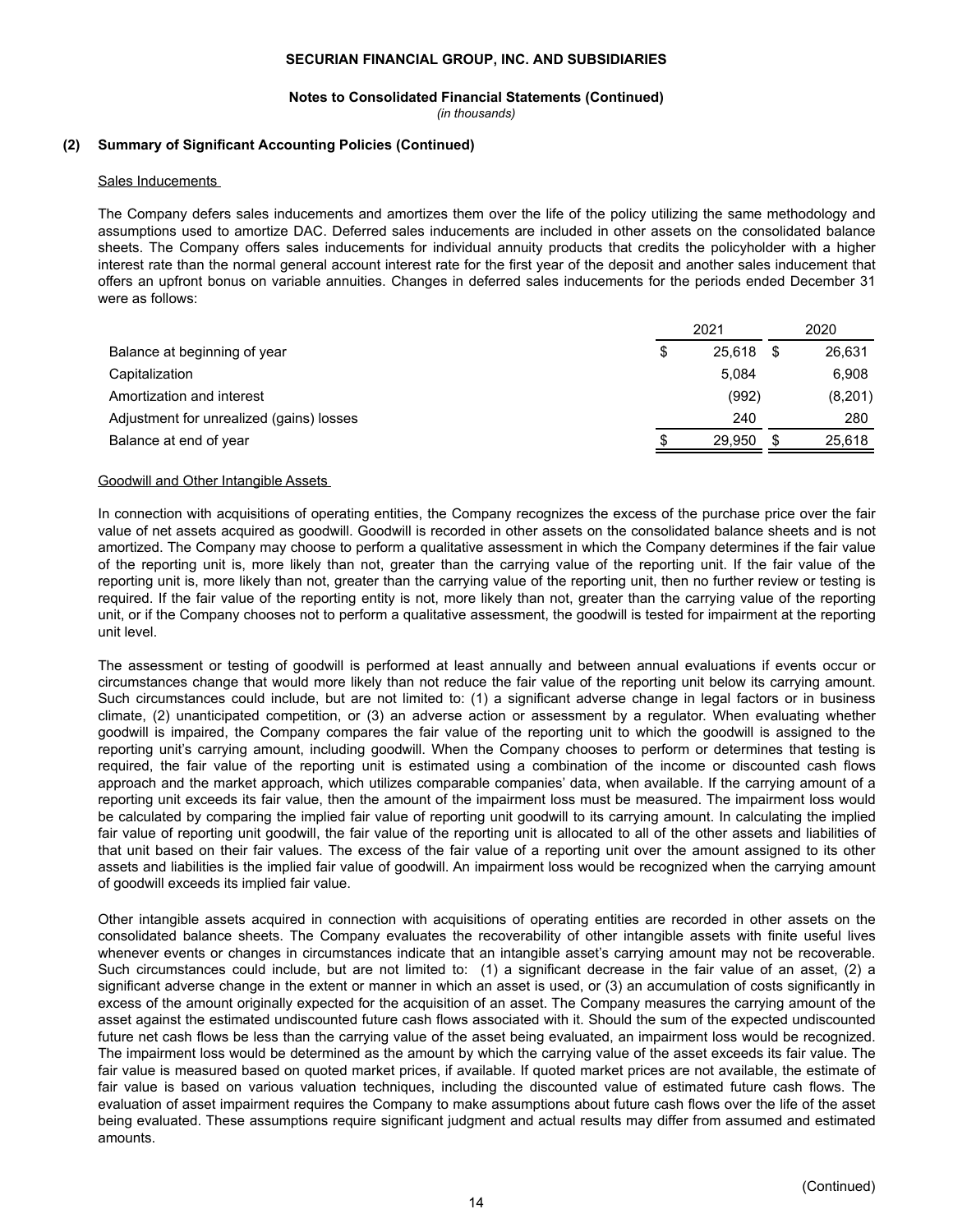## **Notes to Consolidated Financial Statements (Continued)**

*(in thousands)*

## **(2) Summary of Significant Accounting Policies (Continued)**

### Software

Computer software costs incurred for internal use, including cloud computing costs, are capitalized and amortized over a three to five-year period. Computer software costs include application software, purchased software packages and significant upgrades to software and cloud computing cost which include implementation costs for cloud computing arrangements and is included in other assets on the consolidated balance sheets. The Company had unamortized software and cloud computing costs of \$97,055 and \$76,260 as of December 31, 2021 and 2020, respectively, and amortized software and cloud computing expense of \$14,525 and \$18,661 for the years ended December 31, 2021 and 2020, respectively.

### Property and Equipment

Property and equipment are carried at cost, net of accumulated depreciation of \$190,379 and \$181,721 at December 31, 2021 and 2020, respectively. Property and equipment is included in other assets on the consolidated balance sheets. Buildings are depreciated over 40 years and equipment is generally depreciated over 5 to 10 years. Depreciation expense for the years ended December 31, 2021 and 2020, was \$27,022 and \$32,266, respectively.

### Reinsurance

Insurance liabilities are reported before the effects of ceded reinsurance. Reinsurance recoverables represent amounts due from reinsurers for paid and unpaid benefits, expense reimbursements, prepaid premiums and policyholder liabilities. Policyholder liabilities recoverable from reinsurers are estimated in a manner consistent with the policyholder liability associated with the reinsured business. Reinsurance premiums ceded and recoveries on benefits and claims incurred are deducted from the respective income and expense accounts. Reinsurance profit share income is classified in other income on the consolidated statements of operations and comprehensive income.

### Policyholder Liabilities

Policy and contract account balances represent the net accumulation of funds associated with nontraditional life insurance products and deferred annuities. Additions to account balances include premiums, deposits, sales inducements and interest credited by the Company. Deductions to account balances include surrenders, withdrawals, benefit payments and policy and contract fees. Policyholder liabilities also include host insurance contracts and embedded derivatives as described in Derivative Instruments above.

Future policy and contract benefits are comprised of reserves for traditional life insurance, group life insurance, accident and health products, and immediate annuities. The reserves are calculated using the net level premium method based upon assumptions regarding investment yield, mortality, morbidity and withdrawal rates determined at the date of issue, commensurate with the Company's experience. Provision has been made in certain cases for adverse deviations from these assumptions. When estimating the expected gross margins for traditional life insurance products as of December 31, 2021, the Company has assumed an average rate of investment yields ranging from 3.45% to 4.86%.

Future policy and contract benefits also include reserves for guarantees on certain universal life and deferred annuity contracts that provide for potential benefits in addition to the account balance. The additional liabilities are determined by estimating the expected value of benefits in excess of projected account balances and recognizing the excess ratably over the accumulation period based on total expected assessments.

Certain future policy and contract benefits are adjusted to reflect the impact of unrealized gains and losses on fixed maturity securities available for sale. The adjustment to future policy benefits and claims represents the increase in policy reserves that would have been recorded had such unrealized amounts been realized. This adjustment is recorded through other comprehensive income (loss) on the consolidated statements of operations and comprehensive income.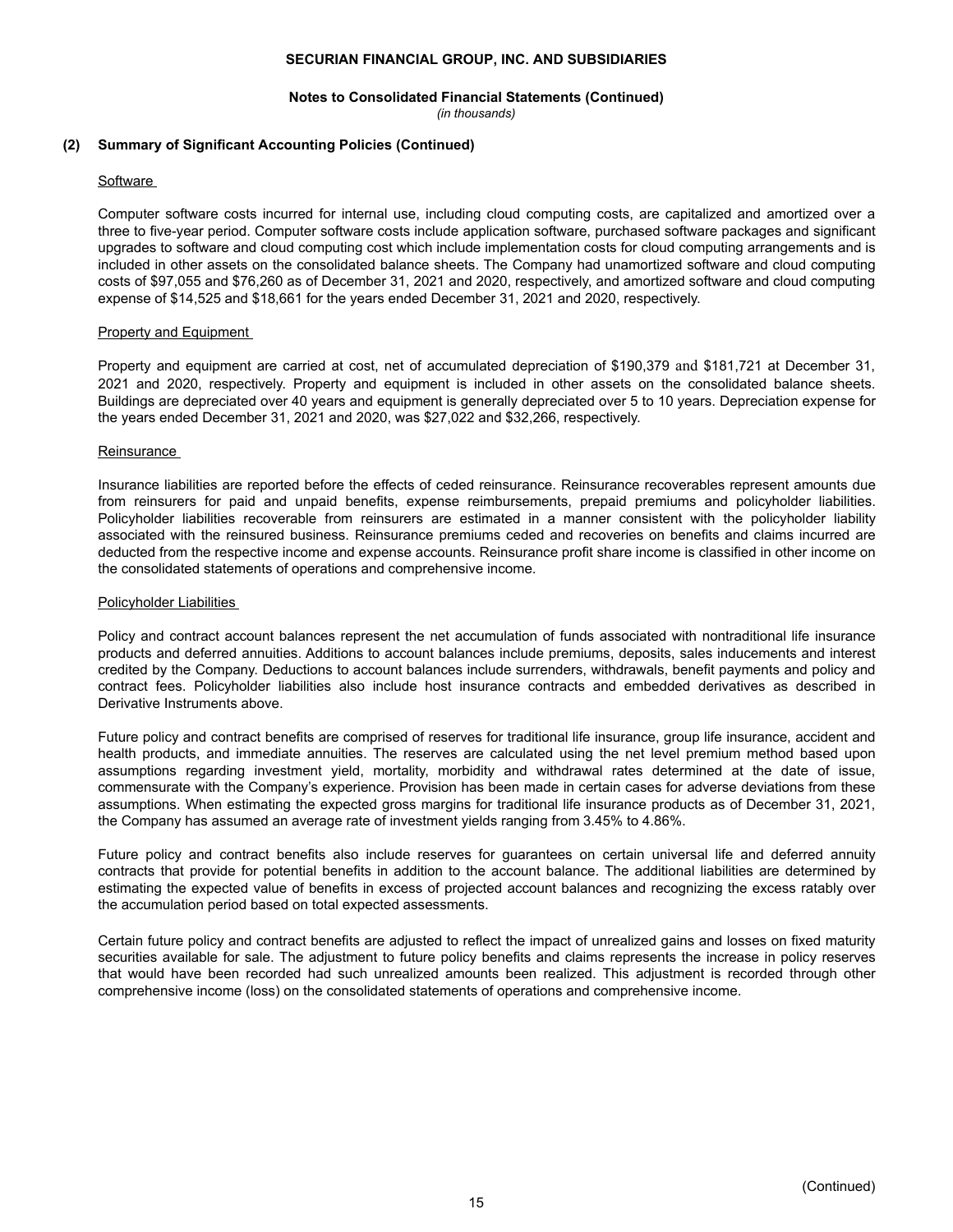## **Notes to Consolidated Financial Statements (Continued)**

*(in thousands)*

### **(2) Summary of Significant Accounting Policies (Continued)**

#### Policyholder Liabilities (continued)

Pending policy and contract claims primarily represent amounts estimated for claims incurred but not reported and claims that have been reported but not settled. Such liabilities are estimated based upon the Company's historical experience and other actuarial assumptions that consider current developments and anticipated trends.

Other policyholder funds are comprised of dividend accumulations, premium deposit funds and supplementary contracts without life contingencies.

#### **Foreign Currency**

Assets, liabilities and operations of foreign subsidiaries located in Canada are recorded based on the functional currency of the subsidiary. The determination of the functional currency is made based on the appropriate economic facts and management indicators and generally represents the local currency of the subsidiary. Assets and liabilities of foreign subsidiaries are translated from the functional currency to U.S. dollars at the exchange rates in effect at each year-end and revenues and expenses are translated at the average exchange rates during the year. The resulting translation adjustments are charged or credited directly to other comprehensive income (loss), net of applicable taxes. Gains and losses from foreign currency transactions are included in net income.

#### Participating Business

Dividends on participating policies and other discretionary payments are declared by the Board of Directors based upon actuarial determinations, which take into consideration current mortality, interest earnings, expense factors and federal income taxes. Dividends, which are recognized as expenses consistent with the recognition of premiums, were \$3,636 and \$3,638 for the years ended December 31, 2021 and 2020, respectively, and are included in general operating and other expenses on the consolidated statements of operations and comprehensive income. Policyholder dividends payable were \$14,742 and \$16,552 at December 31, 2021 and 2020, respectively, and are included in other liabilities on the consolidated balance sheets. At December 31, 2021 and 2020, the total participating business in force was \$1,863,153 and \$1,972,679, respectively. As a percentage of total life insurance in force, participating business in force represents 0.2% at December 31, 2021 and 2020.

#### Income Taxes

The Company files a life/non-life consolidated federal income tax return with Minnesota Mutual Companies, Inc., the Company's ultimate parent. The Company utilizes a consolidated approach to the allocation of current taxes, whereby, the tax benefits resulting from any losses by the Company, which would be realized by Minnesota Mutual Companies, Inc. on a consolidated return, go to the benefit of the Company. Intercompany tax balances are settled annually when the tax return is filed with the Internal Revenue Service (IRS).

Inherent in the provision for federal income taxes are estimates regarding the deductibility of certain items and the realization of certain tax credits. In the event the ultimate deductibility of certain items or the realization of certain tax credits differs from estimates, the Company may be required to significantly change the provision for federal income taxes recorded on the consolidated financial statements. Any such change could significantly affect the amounts reported on the consolidated statements of operations and comprehensive income. Management has used best estimates to establish reserves based on current facts and circumstances regarding tax exposure items where the ultimate deductibility is open to interpretation. Management evaluates the appropriateness of such reserves based on any new developments specific to their fact patterns. Information considered includes results of completed tax examinations, Technical Advice Memorandums and other rulings issued by the IRS or the tax courts.

The Company utilizes the asset and liability method of accounting for income taxes. Under this method, deferred tax assets and liabilities are recognized for the future tax consequences attributable to differences between the financial statement carrying amounts of existing assets and liabilities and their respective tax bases and operating loss and tax credit carryforwards. Deferred tax assets and liabilities are measured using enacted tax rates expected to apply to taxable income in the years in which those temporary differences are expected to be recovered or settled. Under this method, the effect on deferred tax assets and liabilities of a change in tax rates is recognized in income in the period that includes the enactment date. Valuation allowances are established when it is determined that it is more likely than not that the deferred tax asset will not be fully realized. Current income taxes are charged to operations based upon amounts estimated to be payable as a result of taxable operations for the current year.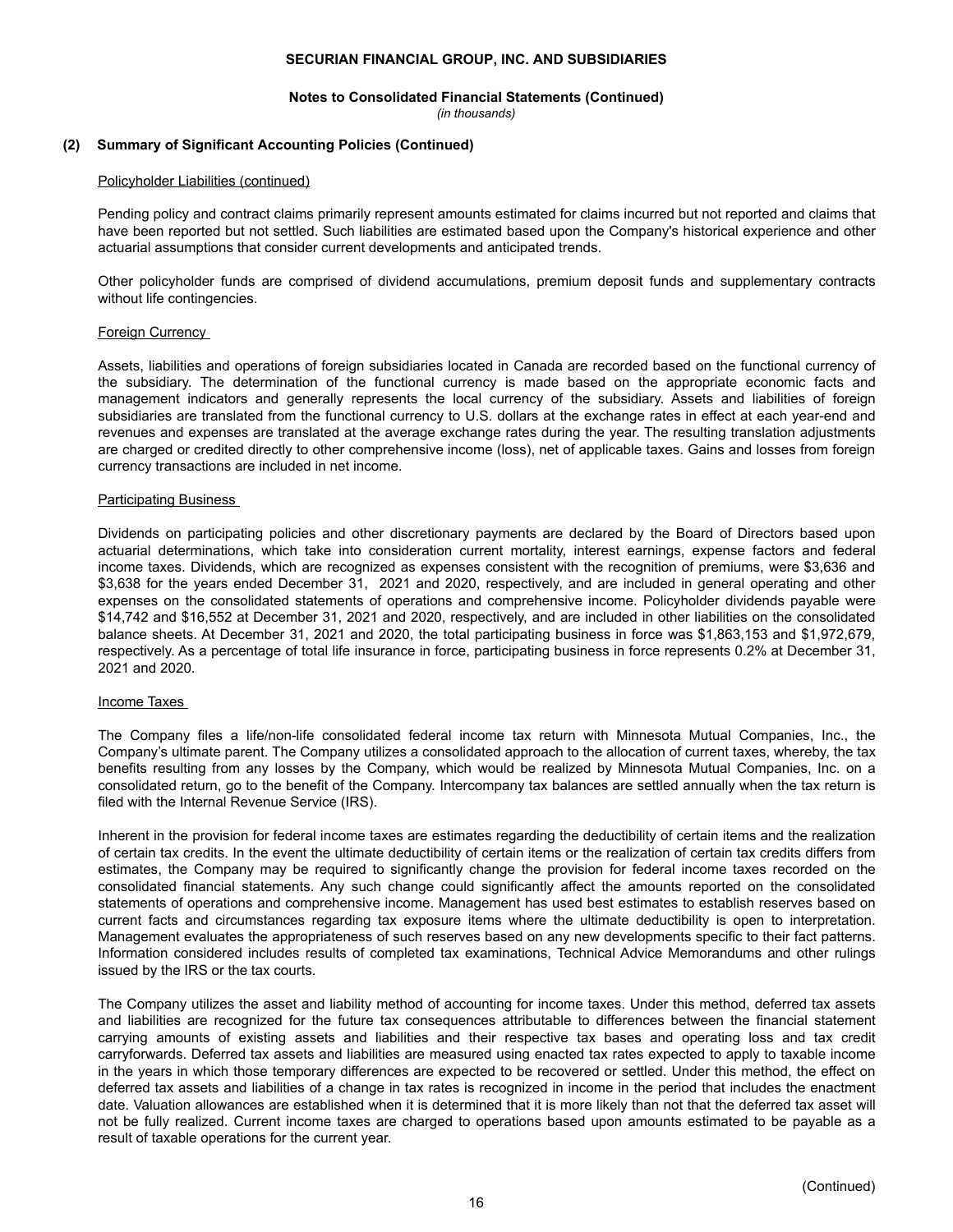# **Notes to Consolidated Financial Statements (Continued)**

*(in thousands)*

# **(3) Risks**

The Company's consolidated financial statements are based on estimates and assumptions that are subject to significant business, economic and competitive risks and uncertainties, many of which are beyond the Company's control or are subject to change. As such, actual results could differ from the estimates used in the consolidated financial statements and the value of the Company's investments, and its financial condition and its liquidity could be adversely affected. The following risks and uncertainties, among others, may have such an effect:

- Economic environment and capital markets-related risks such as those related to interest rates, equity markets, credit spreads, real estate, derivatives and foreign currency.
- Investment-related risks such as those related to valuation, impairment, and concentration.
- Business and operational-related risks such as those related to mortality/longevity, morbidity and claims experience, reinsurers and counterparties, liquidity, ratings, competition, cyber or other information security, fraud, and overall risk management.
- Catastrophic and pandemic event related risks such as COVID-19 that may impact policyholder behavior and claims experience, volatility in financial markets and economic activity, and operations.
- Acquisition, disposition, or other structural change related risks.
- Regulatory and legal risks such as those related to changes in fiscal, tax and other legislation, insurance and other regulation, and accounting standards.

The Company actively monitors and manages risks and uncertainties through a variety of policies and procedures in an effort to mitigate or minimize the adverse impact of any exposures impacting the consolidated financial statements.

# **(4) New Accounting Pronouncements**

# Adoption of New Accounting Pronouncements

In October 2021, the Financial Accounting Standards Board (FASB) issued Accounting Standards Update (ASU) 2021-08 Business Combinations (Topic 805): Accounting for Contract Assets and Contract Liabilities from Contracts with Customers which requires acquirers to account for contract assets and contract liabilities from revenue contracts with customers in accordance with Topic 606, rather than at fair value. This update is effective for reporting periods beginning January 1, 2024, with early adoption permitted and is applied prospectively. The Company elected to early adopt this guidance for the year ended December 31, 2021.

# **(5) Fair Value of Financial Instruments**

# Financial Assets and Financial Liabilities Reported at Fair Value

Fair value is defined as the price that would be received to sell an asset or paid to transfer a liability (exit price) in an orderly transaction between market participants at the measurement date. In determining fair value, the Company primarily uses the market approach which utilizes prices and other relevant information generated by market transactions involving identical or comparable assets or liabilities. To a lesser extent, the Company also uses the income approach which uses discounted cash flows to determine fair value. When applying either approach, the Company maximizes the use of observable inputs and minimizes the use of unobservable inputs. Observable inputs reflect the assumptions market participants would use in valuing a financial instrument based on market data obtained from sources independent of the Company. Unobservable inputs reflect the Company's estimates about the assumptions market participants would use in valuing financial assets and financial liabilities based on the best information available in the circumstances. Considerable judgment is required to interpret market data to develop the estimates of fair value. The use of different market assumptions and/or estimation methodologies may have a material effect on the estimated fair value amounts.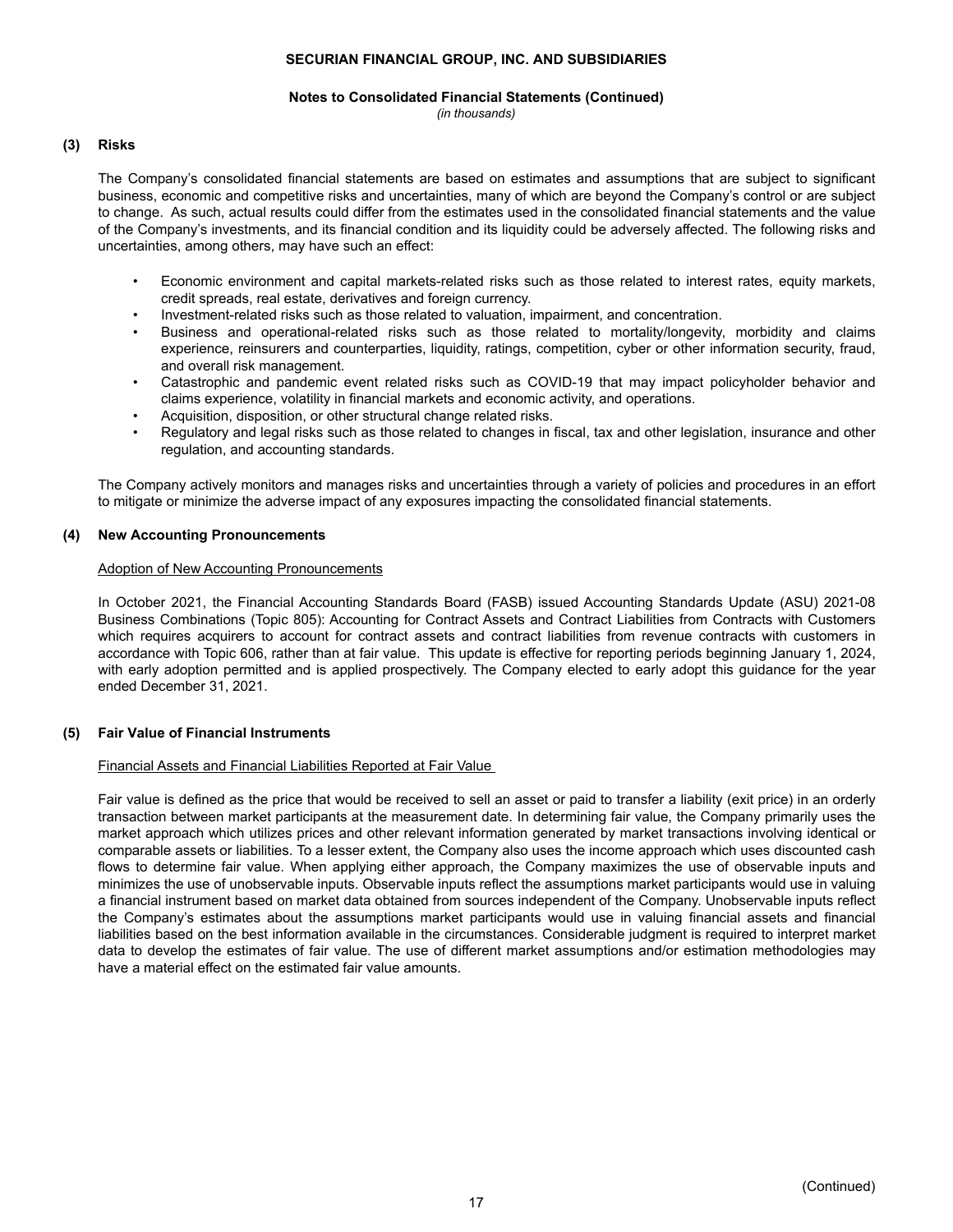#### **Notes to Consolidated Financial Statements (Continued)**

*(in thousands)*

## **(5) Fair Value of Financial Instruments (Continued)**

#### Financial Assets and Financial Liabilities Reported at Fair Value (Continued)

The Company is required to categorize its financial assets and financial liabilities recorded on the consolidated balance sheets according to a three-level hierarchy. Inputs used to measure fair value of an asset or liability may fall into different levels of the fair value hierarchy. A level is assigned to each financial asset and financial liability based on the lowest level input that is significant to the fair value measurement in its entirety. The levels of fair value hierarchy are as follows:

Level 1 – Fair value is based on unadjusted quoted prices for identical assets or liabilities in an active market.

Level 2 – Fair value is based on significant inputs, other than quoted prices included in Level 1, that are observable in active markets for identical or similar assets and liabilities.

Level 3 – Fair value is based on at least one or more significant unobservable inputs. These inputs reflect the Company's assumptions about the inputs market participants would use in pricing the assets or liabilities.

The Company uses prices and inputs that are current as of the measurement date. In periods of market disruption, the ability to observe prices and inputs may be reduced, which could cause an asset or liability to be reclassified to a lower level.

The following tables summarize the Company's financial assets and financial liabilities measured at fair value on a recurring basis:

|                                                | December 31, 2021 |           |    |                    |    |           |    |            |
|------------------------------------------------|-------------------|-----------|----|--------------------|----|-----------|----|------------|
|                                                |                   | Level 1   |    | Level <sub>2</sub> |    | Level 3   |    | Total      |
| Fixed maturity securities, available-for-sale: |                   |           |    |                    |    |           |    |            |
| U.S. government securities                     | \$                | 1,049,483 | \$ |                    | \$ |           | \$ | 1,049,483  |
| Agencies not backed by the full faith and      |                   |           |    |                    |    |           |    |            |
| credit of the U.S. government                  |                   |           |    | 913,436            |    |           |    | 913,436    |
| Foreign government securities                  |                   |           |    | 85,234             |    |           |    | 85,234     |
| Corporate securities                           |                   | 1,730     |    | 16,108,240         |    | 3,583,361 |    | 19,693,331 |
| Asset-backed securities                        |                   |           |    | 958,192            |    | 10,223    |    | 968,415    |
| Commercial mortgage-backed securities (CMBS)   |                   |           |    | 2,372,030          |    |           |    | 2,372,030  |
| Residential mortgage-backed securities (RMBS)  |                   |           |    | 2,155,201          |    | 6,000     |    | 2,161,201  |
| Total fixed maturity securities, available-    |                   |           |    |                    |    |           |    |            |
| for-sale                                       |                   | 1,051,213 |    | 22,592,333         |    | 3,599,584 |    | 27,243,130 |
| Equity securities, at fair value               |                   | 617,931   |    | 34,816             |    | 9,484     |    | 662,231    |
| Derivative instruments                         |                   |           |    | 1,084,224          |    |           |    | 1,084,224  |
| <b>Total investments</b>                       |                   | 1,669,144 |    | 23,711,373         |    | 3,609,068 |    | 28,989,585 |
| Cash equivalents                               |                   | 466,295   |    |                    |    |           |    | 466,295    |
| Separate account assets                        |                   | 7,476,667 |    | 25,937,448         |    | 27,618    |    | 33,441,733 |
| <b>Total financial assets</b>                  |                   | 9,612,106 | \$ | 49,648,821         | \$ | 3,636,686 |    | 62,897,613 |
| Policy and contract account balances (1)       | \$                |           | \$ |                    | S  | 837,350   | \$ | 837,350    |
| Future policy and contract benefits (1)        |                   |           |    |                    |    | 21,529    |    | 21,529     |
| Derivative instruments (2)                     |                   |           |    | 565,899            |    |           |    | 565,899    |
| <b>Total financial liabilities</b>             | \$                |           | \$ | 565,899            | \$ | 858,879   | \$ | 1,424,778  |

(1) Policy and contract account balances and future policy and contract benefits balances reported in this table relate to embedded derivatives associated with living benefit guarantees and indexed features on certain annuity and life insurance products. The Company's guaranteed minimum withdrawal benefits, guaranteed payout annuity floor, and fixed indexed annuity and fixed indexed universal life products contain embedded derivatives, resulting in the embedded derivatives being separated from the host contract and recognized at fair value.

(2) Included in other liabilities on the consolidated balance sheets.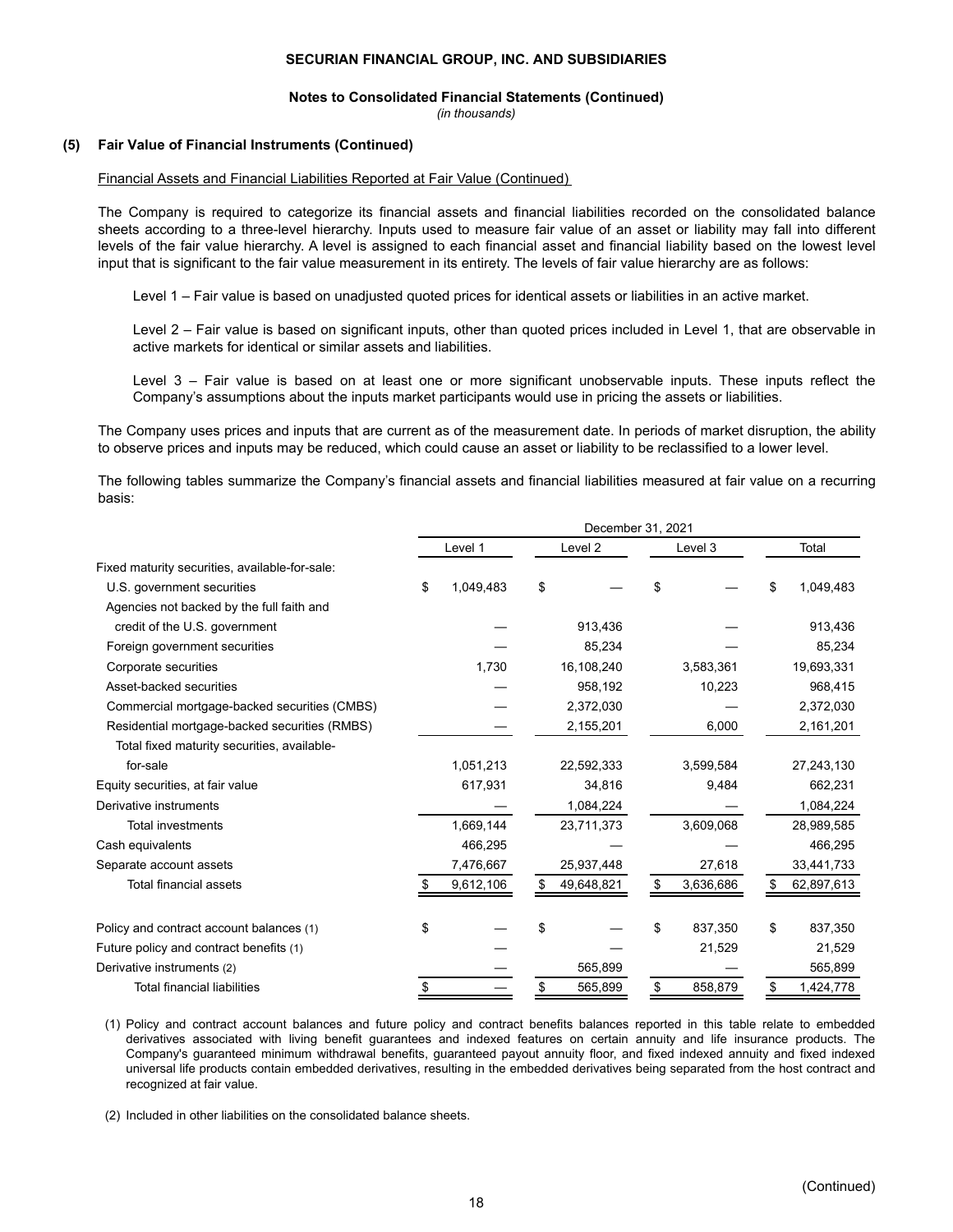#### **Notes to Consolidated Financial Statements (Continued)**

*(in thousands)*

# **(5) Fair Value of Financial Instruments (Continued)**

# Financial Assets and Financial Liabilities Reported at Fair Value (Continued)

The following tables summarize the Company's financial assets and financial liabilities measured at fair value on a recurring basis (Continued):

|                                                | December 31, 2020 |           |    |                    |    |           |    |            |  |
|------------------------------------------------|-------------------|-----------|----|--------------------|----|-----------|----|------------|--|
|                                                |                   | Level 1   |    | Level <sub>2</sub> |    | Level 3   |    | Total      |  |
| Fixed maturity securities, available-for-sale: |                   |           |    |                    |    |           |    |            |  |
| U.S. government securities                     | \$                | 862,242   | \$ |                    | \$ |           | \$ | 862,242    |  |
| Agencies not backed by the full faith and      |                   |           |    |                    |    |           |    |            |  |
| credit of the U.S. government                  |                   |           |    | 1,021,724          |    |           |    | 1,021,724  |  |
| Foreign government securities                  |                   |           |    | 92,256             |    |           |    | 92,256     |  |
| Corporate securities                           |                   |           |    | 15,175,114         |    | 3,122,714 |    | 18,297,828 |  |
| Asset-backed securities                        |                   |           |    | 813,992            |    | 28,845    |    | 842,837    |  |
| <b>CMBS</b>                                    |                   |           |    | 2,228,327          |    |           |    | 2,228,327  |  |
| <b>RMBS</b>                                    |                   |           |    | 2,476,661          |    | 1,946     |    | 2,478,607  |  |
| Total fixed maturity securities, available-    |                   |           |    |                    |    |           |    |            |  |
| for-sale                                       |                   | 862,242   |    | 21,808,074         |    | 3,153,505 |    | 25,823,821 |  |
| Equity securities, at fair value               |                   | 555,224   |    | 30,457             |    | 1,455     |    | 587,136    |  |
| Derivative instruments:                        |                   |           |    |                    |    |           |    |            |  |
| Other derivative instruments                   |                   | 36        |    | 1,252,800          |    |           |    | 1,252,836  |  |
| Total derivative instruments                   |                   | 36        |    | 1,252,800          |    |           |    | 1,252,836  |  |
| <b>Total investments</b>                       |                   | 1,417,502 |    | 23,091,331         |    | 3,154,960 |    | 27,663,793 |  |
| Cash equivalents                               |                   | 346,506   |    | 785                |    |           |    | 347,291    |  |
| Separate account assets                        |                   | 6,742,047 |    | 22,624,283         |    | 10,659    |    | 29,376,989 |  |
| <b>Total financial assets</b>                  |                   | 8,506,055 | S  | 45,716,399         | \$ | 3,165,619 | \$ | 57,388,073 |  |
| Policy and contract account balances (1)       | \$                |           | \$ |                    | \$ | 796,146   | \$ | 796,146    |  |
| Future policy and contract benefits (1)        |                   |           |    |                    |    | 40,415    |    | 40,415     |  |
| Derivative instruments (2)                     |                   | 36        |    | 725,849            |    |           |    | 725,885    |  |
| <b>Total financial liabilities</b>             | \$                | 36        | \$ | 725,849            | \$ | 836,561   | \$ | 1,562,446  |  |

(1) Policy and contract account balances and future policy and contract benefits balances reported in this table relate to embedded derivatives associated with living benefit guarantees and indexed features on certain annuity and life insurance products. The Company's guaranteed minimum withdrawal benefits, guaranteed payout annuity floor, and fixed indexed annuity and fixed indexed universal life products contain embedded derivatives, resulting in the embedded derivatives being separated from the host contract and recognized at fair value.

(2) Included in other liabilities on the consolidated balance sheets.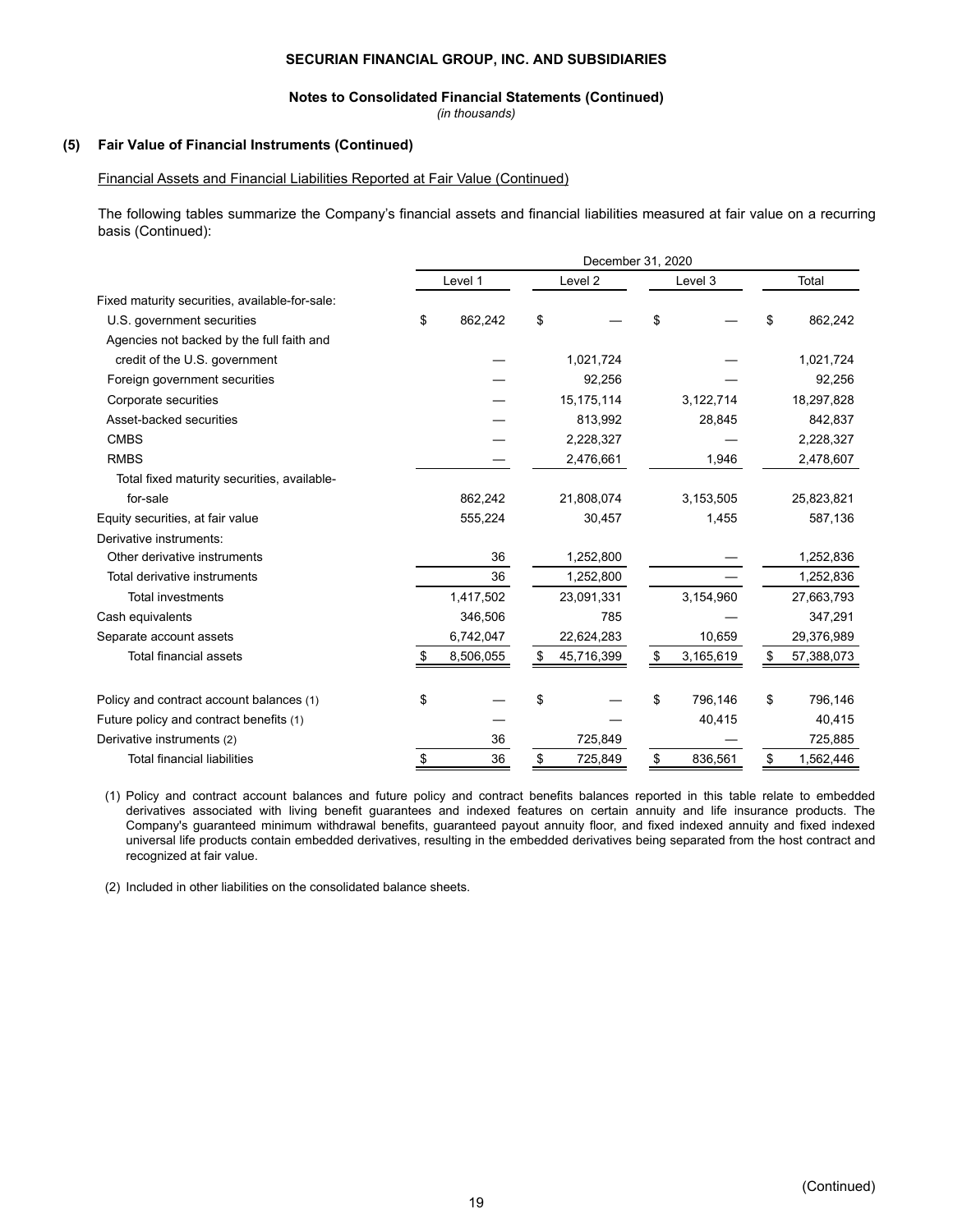#### **Notes to Consolidated Financial Statements (Continued)**

*(in thousands)*

#### **(5) Fair Value of Financial Instruments (Continued)**

#### Financial Assets and Financial Liabilities Reported at Fair Value (Continued)

The methods and assumptions used to estimate the fair value of financial assets and liabilities are summarized as follows:

#### *Fixed maturity securities, available-for-sale*

When available, fair values of fixed maturity securities are based on quoted market prices of identical assets in active markets and are reflected in Level 1.

The market inputs utilized for Level 2 assets in the pricing evaluation depend on asset class and market conditions but typically include: benchmark yields, reported trades, broker/dealer quotes, issuer spreads, benchmark securities, bids, offers, reference data, and industry and economic events.

Fixed maturity securities valued using pricing models with unobservable inputs or broker quotes are reflected in Level 3. The pricing models are developed by obtaining spreads versus the U.S. Treasury yield for similar corporate securities with varying weighted average lives and bond ratings. The estimated market yield, liquidity premium, and any adjustments for known credit risk, and other relevant factors are then used to estimate the fair value of the particular fixed maturity security. Certain other valuations are based on independent non-binding broker quotes.

#### *Equity securities*

The Company's equity securities consist primarily of investments in common stock of publicly traded companies. The fair values of equity securities are based on quoted market prices in active markets for identical assets and are classified within Level 1. The Company carries certain equity securities that are not priced on an exchange classified within Level 2. The Company receives these prices from third party pricing services using observable inputs for identical or similar assets in active markets. The Company carries a small amount of non-exchange traded equity securities classified within Level 3. The fair value of these securities is based on at least one or more significant unobservable inputs.

#### *Derivative instruments*

Derivative instrument fair values are based on quoted market prices when available. If a quoted market price is not available, fair value is estimated using current market assumptions and modeling techniques.

The majority of the Company's derivative positions are traded in the over-the-counter (OTC) derivative market and are classified as Level 2. The fair values of most OTC derivatives are determined using discounted cash flow or third party pricing models. The significant inputs to the pricing models are observable in the market or can be derived principally from or corroborated by observable market data. Significant observable inputs generally include: interest rates, foreign currency exchange rates, interest rate curves, credit curves and volatility. However, certain OTC derivatives may rely on inputs that are significant to the estimated fair value that are not observable in the market or cannot be derived principally from or corroborated by observable market data. Significant unobservable inputs generally include: independent broker quotes and inputs that are outside the observable portion of the interest rate curve, credit curve, volatility or other relevant market measure. OTC derivatives valued using significant unobservable inputs would be classified as Level 3.

The credit risk of both the counterparty and the Company are considered in determining the estimated fair value for all OTC derivatives after taking into account the effects of netting agreements and collateral arrangements.

#### *Cash equivalents*

Cash equivalents include money market funds and highly rated commercial paper. Money market funds are generally valued using unadjusted quoted prices in active markets and are reflected in Level 1.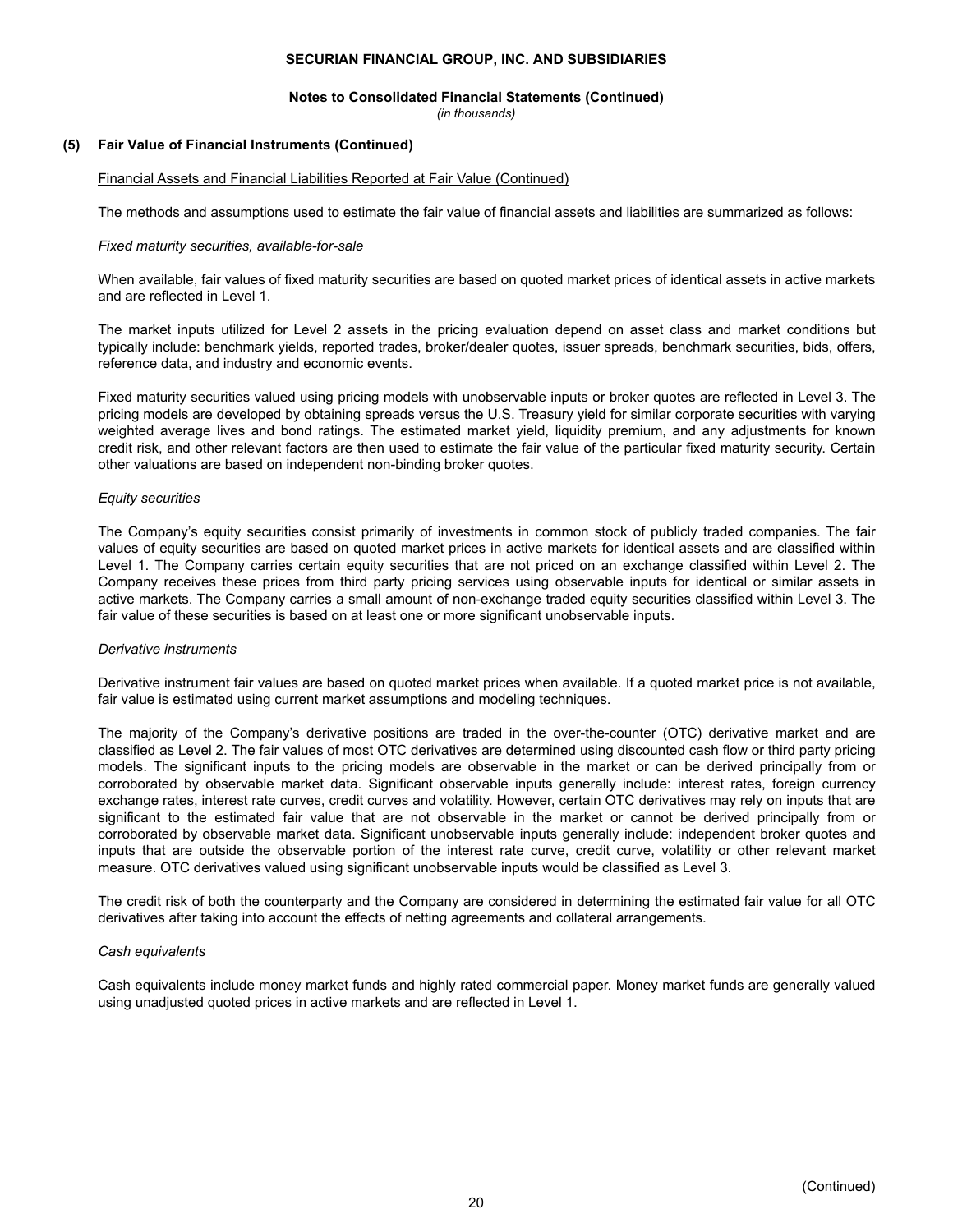#### **Notes to Consolidated Financial Statements (Continued)**

*(in thousands)*

# **(5) Fair Value of Financial Instruments (Continued)**

#### Financial Assets and Financial Liabilities Reported at Fair Value (Continued)

#### *Separate account assets*

Separate account assets are reported as a summarized total and are carried at estimated fair value based on the underlying assets in which the separate accounts are invested. Valuations for fixed maturity securities, equity securities and cash equivalents are determined consistent with similar instruments as previously described. Valuations for certain mutual funds and pooled separate accounts are classified as Level 2 as the values are based upon quoted prices or reported net asset values provided by the fund managers with little readily determinable public pricing information.

#### *Policy and contract account balances and future policy and contract benefits*

Policy and contract balances and future policy and contract benefits include liabilities for living benefit guarantees and indexed features on certain annuity contracts and life insurance policies accounted for as embedded derivatives. These guarantees take the form of guaranteed withdrawal and income benefits on variable annuities, a guaranteed payout floor on a variable payout annuity, and indexed interest credits on both fixed annuity and fixed universal life products.

The fair value for embedded derivatives related to fixed indexed annuity and indexed universal life products is based on the present value of future index returns in excess of guaranteed minimum returns to the policyholder using actuarial and present value assumptions including expectations concerning policyholder behavior. The calculation is based on in-force business and uses standard capital market techniques, such as the Black-Scholes model, with certain unobservable inputs such as owned credit, mortality and lapse.

The fair value for living benefit guarantee embedded derivatives is estimated using the present value of future benefits less the present value of future attributable fees over the expected lives of the contracts using various capital market and policyholder and contractholder behavior assumptions. The cash flows are projected under multiple capital market scenarios using observable risk free rates. The valuation of these embedded derivatives includes an adjustment for the Company's own credit risk and other non-capital market inputs. The Company's own credit adjustment is determined taking into consideration publicly available information relating to peer companies' debt ratings and the Company's own claims paying ability.

Other significant inputs to the valuation models for the embedded derivatives associated with the optional living benefit features of the Company's variable annuity products include capital market assumptions, such as interest rate and implied volatility assumptions, as well as various policyholder behavior assumptions that are actuarially determined, including lapse rates, benefit utilization rates, mortality rates and withdrawal rates.

These assumptions are updated based upon historical experience. Since many of the assumptions utilized in the valuation of embedded derivatives are unobservable and are considered to be significant inputs to the valuations, the embedded derivatives have been reflected within Level 3.

The following table provides a summary of purchases, sales, settlements and transfers in to and out of Level 3 financial assets held at fair value on a recurring basis during the year ended December 31, 2021:

|                                                     | Sales<br>Purchases |         | <b>Settlements</b> |              | <b>Transfers</b><br>in to<br>Level 3<br>(1) |              |  | Transfers<br>out of<br>Level 3<br>(1) |   |         |
|-----------------------------------------------------|--------------------|---------|--------------------|--------------|---------------------------------------------|--------------|--|---------------------------------------|---|---------|
| Fixed maturity securities, available-for-sale       |                    |         |                    |              |                                             |              |  |                                       |   |         |
| Corporate securities                                | \$                 | 722.092 | S                  | $(3,811)$ \$ |                                             | (144,589) \$ |  |                                       | S |         |
| Asset-backed securities                             |                    |         |                    |              |                                             | (17, 646)    |  |                                       |   |         |
| <b>RMBS</b>                                         |                    | 6,147   |                    |              |                                             | (102)        |  |                                       |   | (1,946) |
| Total fixed maturity securities, available-for-sale |                    | 728,239 |                    | (3,811)      |                                             | (162, 337)   |  |                                       |   | (1,946) |
| Equity securities, at fair value                    |                    | 9,472   |                    | (740)        |                                             |              |  |                                       |   |         |
| Separate account assets                             |                    | 19,472  |                    | (10, 759)    |                                             |              |  | 466                                   |   | (6)     |
| Total financial assets                              |                    | 757,183 |                    | (15, 310)    |                                             | (162,337)    |  | 466                                   |   | (1,952) |

(1) Transfers in to/out of Level 3 are primarily due to the availability of observable market prices.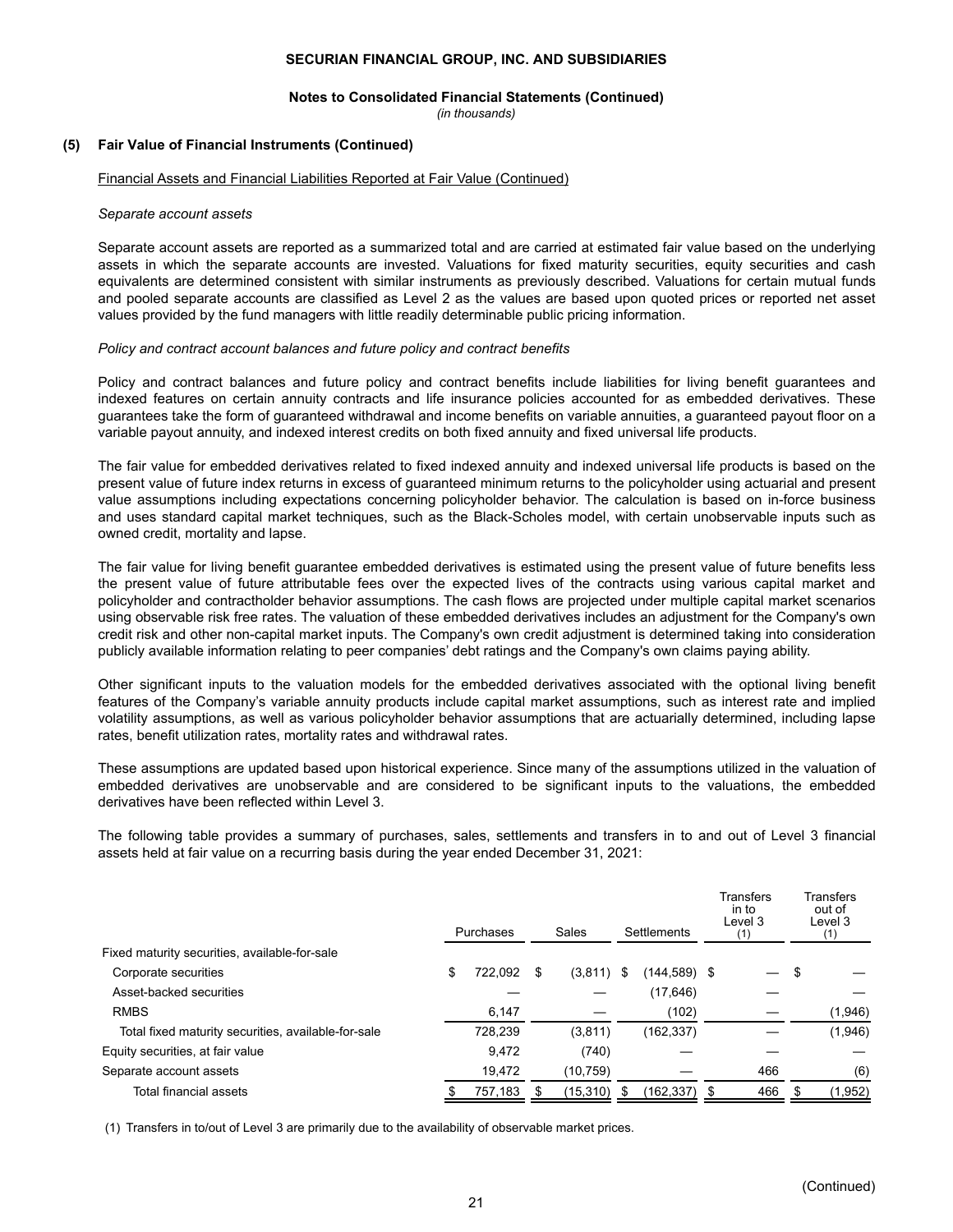## **Notes to Consolidated Financial Statements (Continued)**

*(in thousands)*

# **(5) Fair Value of Financial Instruments (Continued)**

# Financial Assets and Financial Liabilities Reported at Fair Value (Continued)

The following table provides a summary of purchases, sales, settlements and transfers in to and out of Level 3 financial assets held at fair value on a recurring basis during the year ended December 31, 2020:

|                                                     | Purchases |         | Sales |         | Settlements |                 | Transfers<br>in to<br>Level 3<br>(1) |  |   | Transfers<br>out of<br>Level 3<br>(1) |
|-----------------------------------------------------|-----------|---------|-------|---------|-------------|-----------------|--------------------------------------|--|---|---------------------------------------|
| Fixed maturity securities, available-for-sale       |           |         |       |         |             |                 |                                      |  |   |                                       |
| Corporate securities                                | \$        | 699,423 | S     |         | \$          | $(156, 942)$ \$ |                                      |  | S |                                       |
| Asset-backed securities                             |           |         |       |         |             | (8,239)         |                                      |  |   | (1,002)                               |
| <b>RMBS</b>                                         |           | 1,946   |       |         |             |                 |                                      |  |   |                                       |
| Total fixed maturity securities, available-for-sale |           | 701,369 |       |         |             | (165, 181)      |                                      |  |   | (1,002)                               |
| Equity securities, at fair value                    |           | 200     |       |         |             |                 |                                      |  |   |                                       |
| Separate account assets                             |           | 3,235   |       | (2,049) |             |                 |                                      |  |   | (51)                                  |
| Total financial assets                              |           | 704.804 |       | (2,049) |             | (165, 181)      | -S                                   |  |   | (1,053)                               |

(1) Transfers in to/out of Level 3 are primarily due to the availability of observable market prices.

The following table provides a summary of issuances and settlements of Level 3 financial liabilities held at fair value on a recurring basis during the year ended December 31, 2021:

|                                      | <b>Issuances</b> |          | Settlements |
|--------------------------------------|------------------|----------|-------------|
| Policy and contract account balances | 402.793          | <b>S</b> | (731, 395)  |
| Future policy and contract benefits  | 25               |          |             |
| Total financial liabilities          | 402.818          |          | (731, 395)  |

The following table provides a summary of issuances and settlements of Level 3 financial liabilities held at fair value on a recurring basis during the year ended December 31, 2020:

|                                      | <b>Issuances</b> | Settlements |
|--------------------------------------|------------------|-------------|
| Policy and contract account balances | 400.113 \$       | (440,133)   |
| Future policy and contract benefits  |                  | (4)         |
| Total financial liabilities          | 400.236          | (440.137)   |

There were no transfers in to or out of Level 3 financial liabilities for the years ended December 31, 2021 and 2020.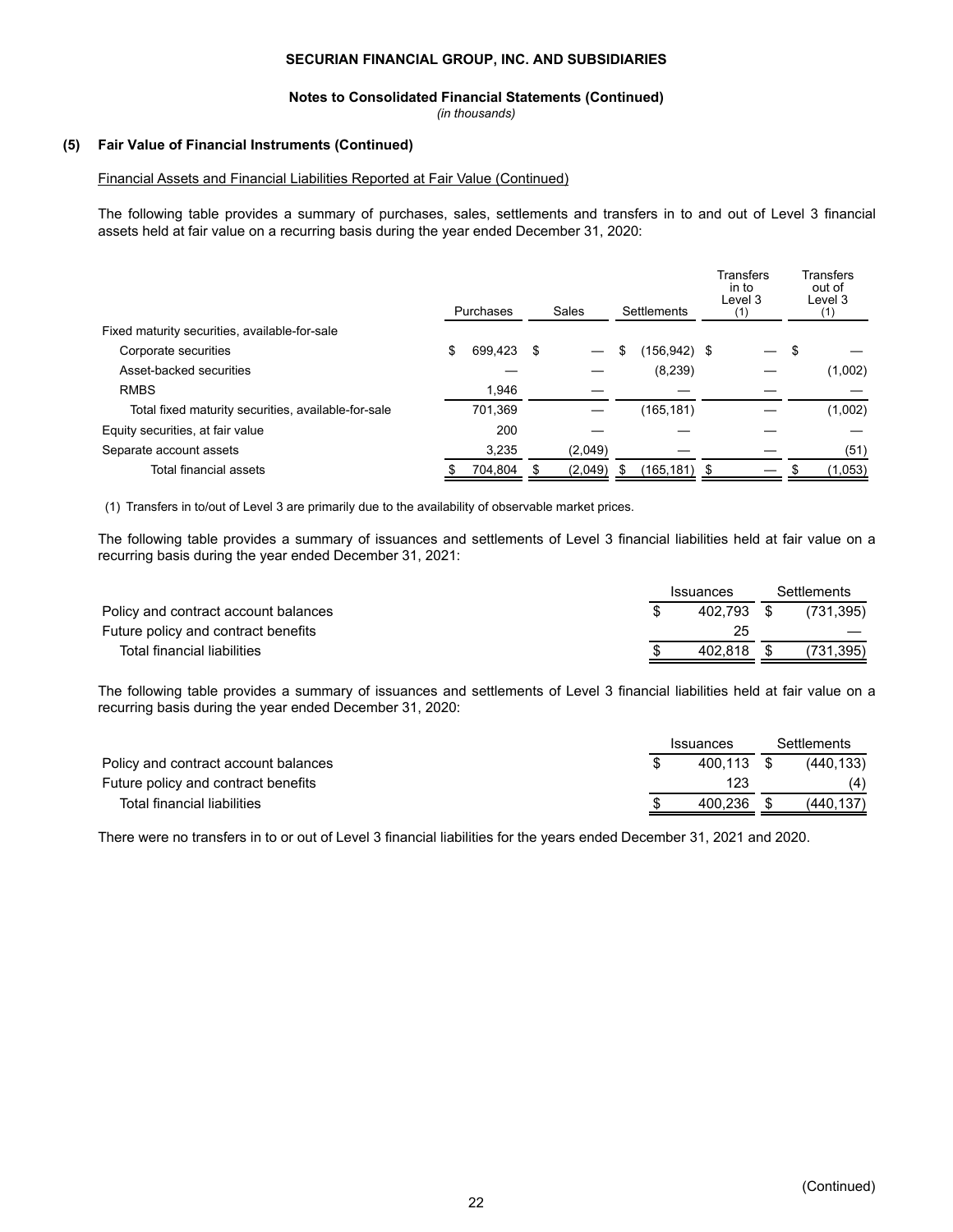#### **Notes to Consolidated Financial Statements (Continued)**

*(in thousands)*

### **(5) Fair Value of Financial Instruments (Continued)**

#### Quantitative Information Regarding Level 3 Assets and Liabilities

The following table provides a summary of the significant unobservable inputs used in the fair value measurements developed by the Company or reasonably available to the Company of Level 3 assets and liabilities at December 31:

|                                                   | 2021          | 2020          |                                                    |                                                                                                                                                       |
|---------------------------------------------------|---------------|---------------|----------------------------------------------------|-------------------------------------------------------------------------------------------------------------------------------------------------------|
| Level 3 instrument                                | Fair value    | Fair value    | Valuation technique                                | Unobservable input                                                                                                                                    |
| Fixed maturity securities,<br>available-for-sale: |               |               |                                                    |                                                                                                                                                       |
| Corporate securities                              | \$3,583,361   | \$3,122,714   | Discounted cash flow                               | Yield/spread to<br>U.S. Treasuries (1)                                                                                                                |
| Asset-backed securities                           | 10,223        | 28,845        | Discounted cash flow                               | Yield/spread to<br>U.S. Treasuries (1)                                                                                                                |
| Liabilities:                                      |               |               |                                                    |                                                                                                                                                       |
| Policy and contract<br>account balances           | \$<br>837,350 | 796,146<br>\$ | Discounted cash flow/<br>Option pricing techniques | Mortality rates (2)<br>Lapse rates (3)<br>Market volatility (6)                                                                                       |
| Future policy and contract<br>benefits            | 21,529        | 40,415        | Discounted cash flow/<br>Option pricing techniques | Mortality rates (2)<br>Lapse rates (3)<br>Utilization rates (4)<br>Withdrawal rates (5)<br>Market volatility (6)<br>Nonperformance<br>risk spread (7) |

- (1) The yield/spread to U.S. Treasuries input represents an estimated market participant composite adjustment attributable to liquidity premiums, expected durations, structures and credit quality that would be applied to the market observable information of an investment.
- (2) The mortality rate input represents the estimate probability of when an individual belonging to a particular group categorized according to age or some other factor such as occupation, will die.
- (3) The lapse rate input represents the estimated probability of a contract surrendering during a year, and thereby forgoing any future benefits.
- (4) The utilization rate input represents the estimated percentage of contract holders that utilize the guaranteed withdrawal feature.
- (5) The withdrawal rate input represents the estimated magnitude of annual contract holder withdrawals relative to the contracts' benefit base.
- (6) The market volatility input represents overall volatilities assumed for underlying equity indexed and variable annuity funds, which include a mixture of equity and fixed income assets.
- (7) The nonperformance risk spread input represents the estimated additional own credit spread that market participants would apply to the market observable discount rate when pricing a contract.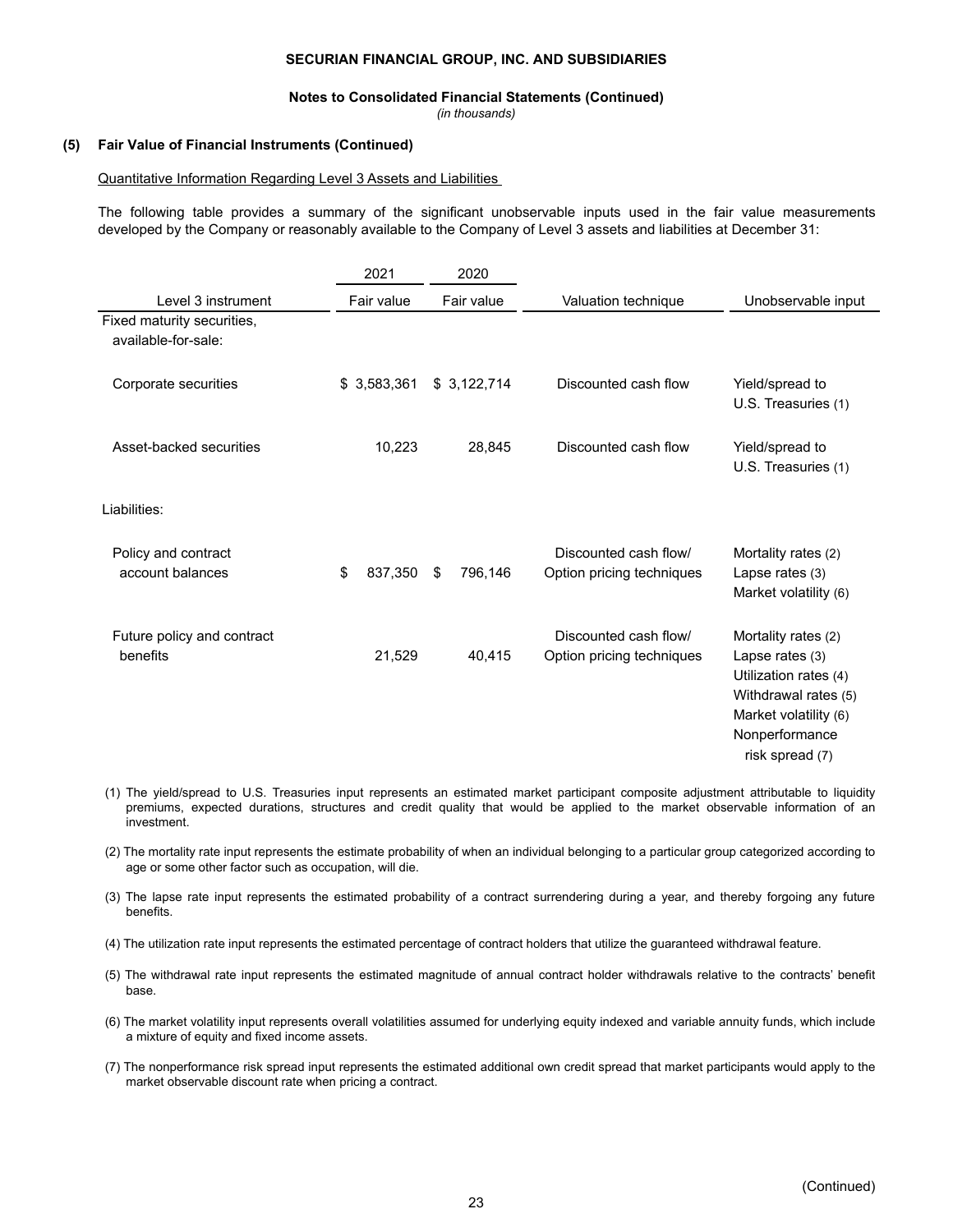#### **Notes to Consolidated Financial Statements (Continued)**

*(in thousands)*

## **(5) Fair Value of Financial Instruments (Continued)**

#### Quantitative Information Regarding Level 3 Assets and Liabilities (Continued)

Level 3 measurements not included in the tables above are obtained from non-binding broker quotes where observable inputs are not reasonably available to the Company.

#### Non-recurring Fair Value Measurements

The Company did not have any financial instruments measured at fair value on a non-recurring basis at December 31, 2021 and 2020.

### **(6) Investments**

### Fixed Maturity and Equity Securities

The Company invests in private placement fixed maturity securities to enhance the overall value of its portfolio, increase diversification and obtain higher yields than are possible with comparable publicly traded securities. Generally, private placement fixed maturity securities provide broader access to management information, strengthened negotiated protective covenants, call protection features and, frequently, improved seniority of collateral protection. Private placement securities generally are only tradable subject to restrictions by federal and state securities laws and are, therefore, less liquid than publicly traded fixed maturity securities.

The Company holds CMBS that may be originated by single or multiple issuers, which are collateralized by mortgage loans secured by income producing commercial properties such as office buildings, multi-family dwellings, industrial, retail, hotels and other property types.

The Company's RMBS portfolio consists of pass-through securities, which are pools of mortgage loans collateralized by single-family residences and primarily issued by government sponsored entities (*e.g.*, GNMA, FNMA and FHLMC), and structured pass-through securities, such as collateralized mortgage obligations, that may have specific prepayment and maturity profiles and are primarily issued by government sponsored entities. The Company's RMBS portfolio primarily contains loans made to borrowers with strong credit histories.

The Company's asset-backed securities investment portfolio consists of securities collateralized by the cash flows of receivables relating to credit cards, automobiles, manufactured housing and other asset class loans.

The equity securities portfolio is managed with the objective of capturing long-term capital gains with a moderate level of current income. The carrying value of the Company's equity security portfolio totaled \$662,231 and \$587,136 as of December 31, 2021 and 2020, respectively.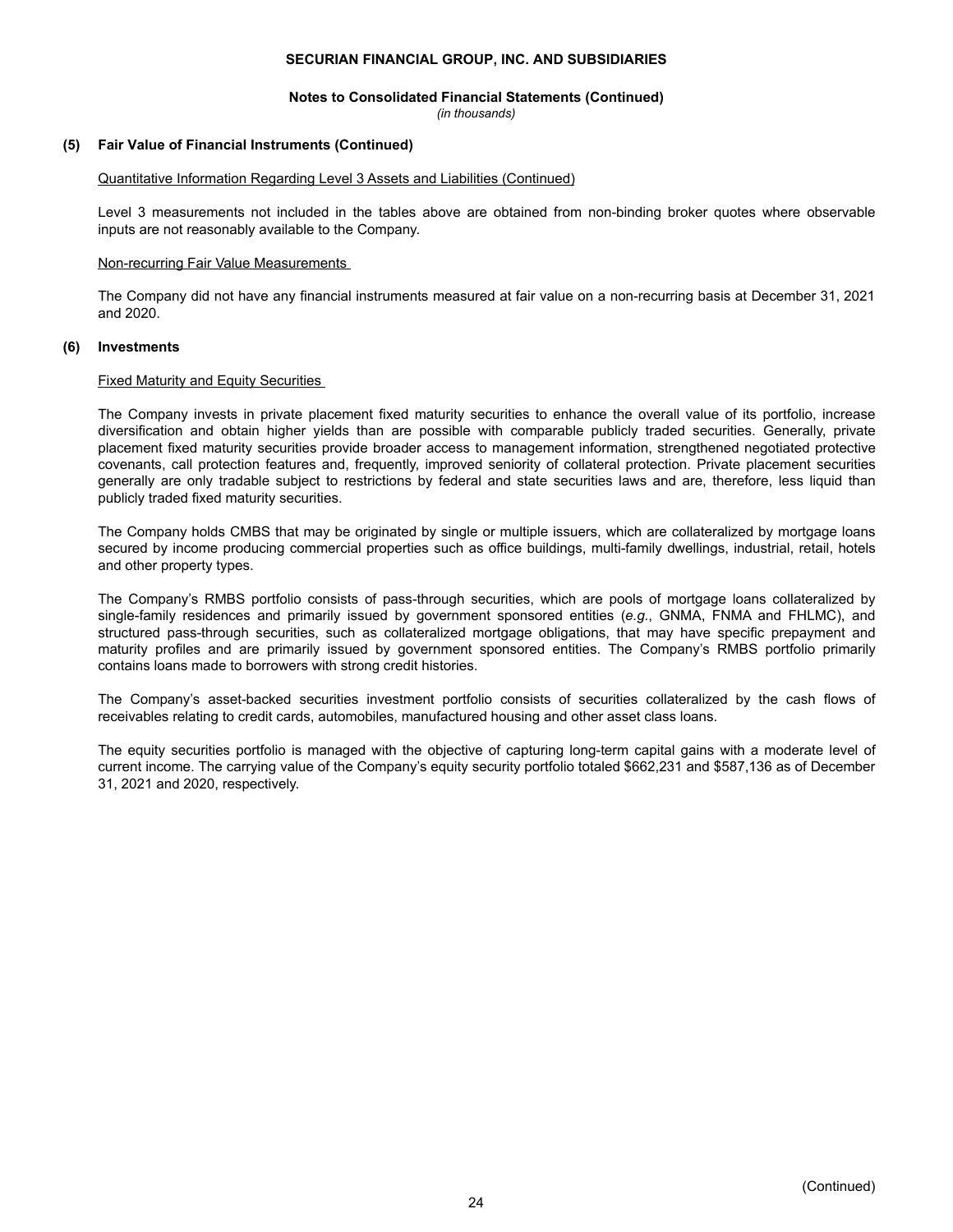## **Notes to Consolidated Financial Statements (Continued)**

*(in thousands)*

# **(6) Investments (Continued)**

# Fixed Maturity and Equity Securities (Continued)

The amortized cost, gross unrealized gains and losses, OTTI recognized in accumulated other comprehensive income (AOCI) and fair value of fixed maturity securities by type of investment were as follows:

| December 31, 2021                                                          | Amortized<br>cost |    | Gross<br>unrealized<br>qains |    | Gross<br>unrealized<br>losses |   | OTTI in<br>AOCI(1) | Fair value      |
|----------------------------------------------------------------------------|-------------------|----|------------------------------|----|-------------------------------|---|--------------------|-----------------|
| U.S. government securities                                                 | \$<br>1,043,274   | \$ | 7,573                        | \$ | 1,374                         | S | (10)               | \$<br>1,049,483 |
| Agencies not backed by the full faith and<br>credit of the U.S. government | 853,532           |    | 60.022                       |    | 118                           |   |                    | 913,436         |
| Foreign government securities                                              | 86.617            |    | 1.146                        |    | 2.529                         |   |                    | 85.234          |
| Corporate securities                                                       | 18.361.407        |    | 1,437,966                    |    | 113.102                       |   | (7,060)            | 19,693,331      |
| Asset-backed securities                                                    | 958.792           |    | 14.920                       |    | 5.370                         |   | (73)               | 968.415         |
| <b>CMBS</b>                                                                | 2.309.219         |    | 78.337                       |    | 15.586                        |   | (60)               | 2,372,030       |
| <b>RMBS</b>                                                                | 2.100.269         |    | 86,657                       |    | 26,182                        |   | (457)              | 2,161,201       |
| Total fixed maturity securities,                                           |                   |    |                              |    |                               |   |                    |                 |
| available-for-sale                                                         | 25,713,110        | S  | 1,686,621                    | S  | 164,261                       |   | (7,660)            | 27,243,130      |

(1) Amounts include net unrealized (gains) losses on OTTI fixed maturity securities subsequent to the impairment measurement date.

| December 31, 2020                                                          | Amortized<br>cost | Gross<br>unrealized gains |   | Gross<br>unrealized<br>losses |    | OTTI in<br>AOCI(1) | Fair value |
|----------------------------------------------------------------------------|-------------------|---------------------------|---|-------------------------------|----|--------------------|------------|
| U.S. government securities                                                 | \$<br>846.042     | \$<br>16,467              | S | 405                           | \$ | (138) \$           | 862,242    |
| Agencies not backed by the full faith and<br>credit of the U.S. government | 941.820           | 80.128                    |   | 224                           |    |                    | 1,021,724  |
| Foreign government securities                                              | 89.436            | 2.826                     |   | 6                             |    |                    | 92,256     |
| Corporate securities                                                       | 16.130.974        | 2.172.087                 |   | 12.157                        |    | (6,924)            | 18,297,828 |
| Asset-backed securities                                                    | 828.895           | 19.530                    |   | 5.675                         |    | (87)               | 842.837    |
| <b>CMBS</b>                                                                | 2,082,132         | 154.213                   |   | 8,225                         |    | (207)              | 2,228,327  |
| <b>RMBS</b>                                                                | 2,328,401         | 149.947                   |   | 355                           |    | (614)              | 2,478,607  |
| Total fixed maturity securities,                                           |                   |                           |   |                               |    |                    |            |
| available-for-sale                                                         | 23,247,700        | 2,595,198                 | S | 27,047                        | S  | (7,970)            | 25,823,821 |

(1) Amounts include net unrealized (gains) losses on OTTI fixed maturity securities subsequent to the impairment measurement date.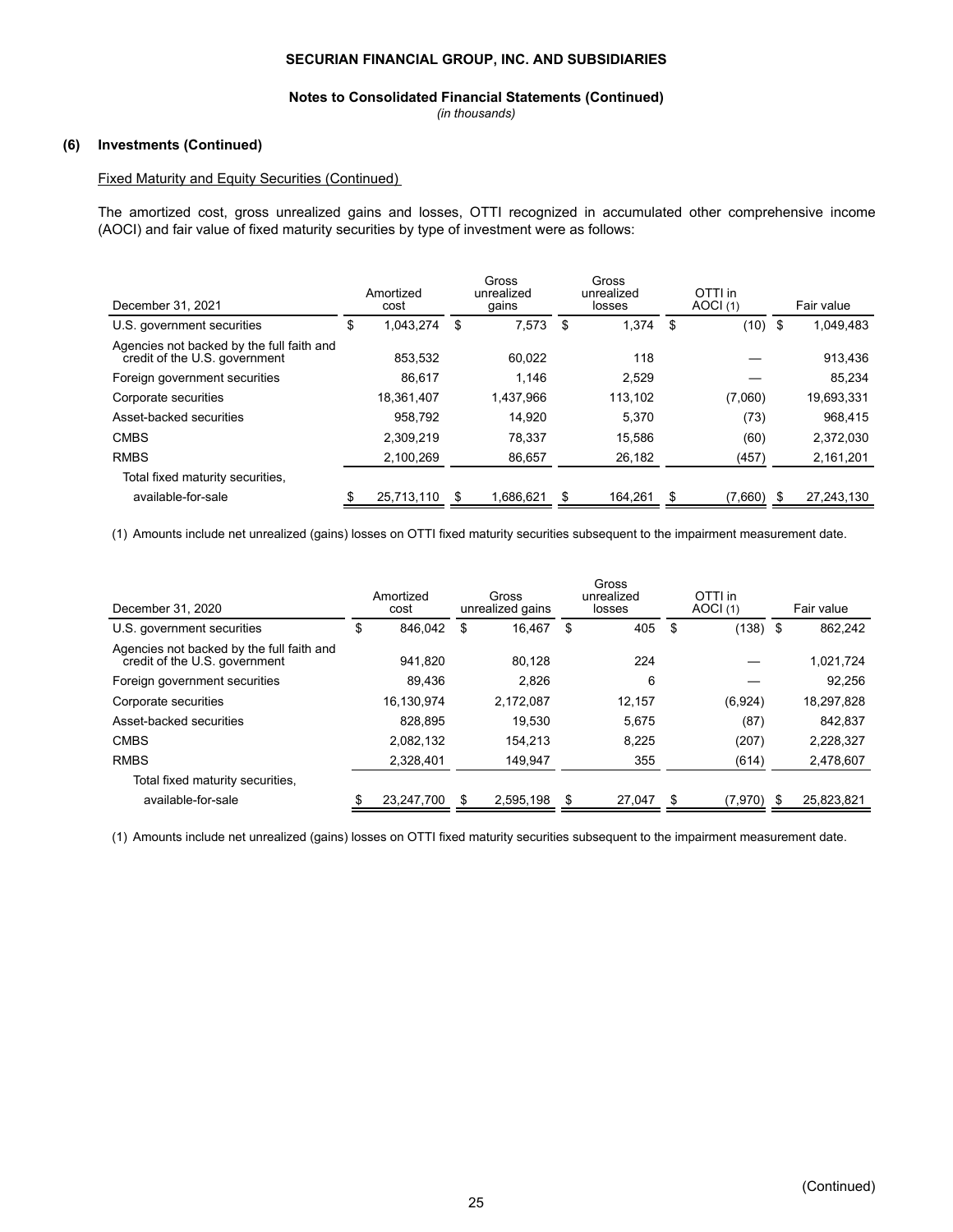### **Notes to Consolidated Financial Statements (Continued)**

*(in thousands)*

# **(6) Investments (Continued)**

Fixed Maturity and Equity Securities (Continued)

The amortized cost and fair value of fixed maturity securities at December 31, 2021, by contractual maturity, are shown below. Expected maturities will differ from contractual maturities because borrowers may have the right to call or prepay obligations with or without call or prepayment penalties.

|                                                | Available-for-sale |            |    |            |  |  |  |
|------------------------------------------------|--------------------|------------|----|------------|--|--|--|
|                                                | Amortized<br>cost  |            |    |            |  |  |  |
| Due in one year or less                        | \$                 | 706.890    | \$ | 713,284    |  |  |  |
| Due after one year through five years          |                    | 4,463,242  |    | 4,702,159  |  |  |  |
| Due after five years through ten years         |                    | 5,988,576  |    | 6,290,127  |  |  |  |
| Due after ten years                            |                    | 9,186,122  |    | 10,035,914 |  |  |  |
|                                                |                    | 20,344,830 |    | 21,741,484 |  |  |  |
| Asset-backed and mortgage-backed<br>securities |                    | 5,368,280  |    | 5,501,646  |  |  |  |
| Total                                          |                    | 25,713,110 |    | 27,243,130 |  |  |  |

The Company had certain investments with a reported fair value lower than the cost of the investments as follows:

|                                                                            | December 31, 2021   |           |    |                   |                                          |        |                |  |  |  |  |
|----------------------------------------------------------------------------|---------------------|-----------|----|-------------------|------------------------------------------|--------|----------------|--|--|--|--|
|                                                                            | Less than 12 months |           |    |                   |                                          |        |                |  |  |  |  |
|                                                                            | Fair value          |           |    | Amortized<br>cost | Unrealized<br>losses and<br>OTTI in AOCI |        | Security count |  |  |  |  |
| U.S. government securities                                                 | \$                  | 342,292   | \$ | 343,681           | \$                                       | 1,389  | 41             |  |  |  |  |
| Agencies not backed by the full faith and<br>credit of the U.S. government |                     | 3.997     |    | 4.096             |                                          | 99     | 6              |  |  |  |  |
| Foreign government securities                                              |                     | 52,678    |    | 55,037            |                                          | 2,359  | 34             |  |  |  |  |
| Corporate securities                                                       |                     | 3,230,873 |    | 3.318.041         |                                          | 87,168 | 550            |  |  |  |  |
| Asset-backed securities                                                    |                     | 510,750   |    | 515,282           |                                          | 4,532  | 166            |  |  |  |  |
| <b>CMBS</b>                                                                |                     | 577,493   |    | 588.861           |                                          | 11,368 | 48             |  |  |  |  |
| <b>RMBS</b>                                                                |                     | 870.004   |    | 893.414           |                                          | 23.410 | 108            |  |  |  |  |

|                                                                            | December 31, 2021    |         |    |                   |                                          |        |                |  |  |  |  |
|----------------------------------------------------------------------------|----------------------|---------|----|-------------------|------------------------------------------|--------|----------------|--|--|--|--|
|                                                                            | 12 months or greater |         |    |                   |                                          |        |                |  |  |  |  |
|                                                                            | Fair value           |         |    | Amortized<br>cost | Unrealized<br>losses and<br>OTTI in AOCI |        | Security count |  |  |  |  |
| U.S. government securities                                                 | \$                   | 243     | S  | 250               | S                                        |        |                |  |  |  |  |
| Agencies not backed by the full faith and<br>credit of the U.S. government | \$                   | 10.021  | \$ | 10.040            | - \$                                     | 19     |                |  |  |  |  |
| Foreign government securities                                              |                      | 2,295   |    | 2.465             |                                          | 170    |                |  |  |  |  |
| Corporate securities                                                       |                      | 330,966 |    | 356,898           |                                          | 25,932 | 56             |  |  |  |  |
| Asset-backed securities                                                    |                      | 25.871  |    | 26,709            |                                          | 838    | 13             |  |  |  |  |
| <b>CMBS</b>                                                                |                      | 67.701  |    | 71.919            |                                          | 4,218  | 9              |  |  |  |  |
| <b>RMBS</b>                                                                |                      | 63.221  |    | 65.993            |                                          | 2.772  | 12             |  |  |  |  |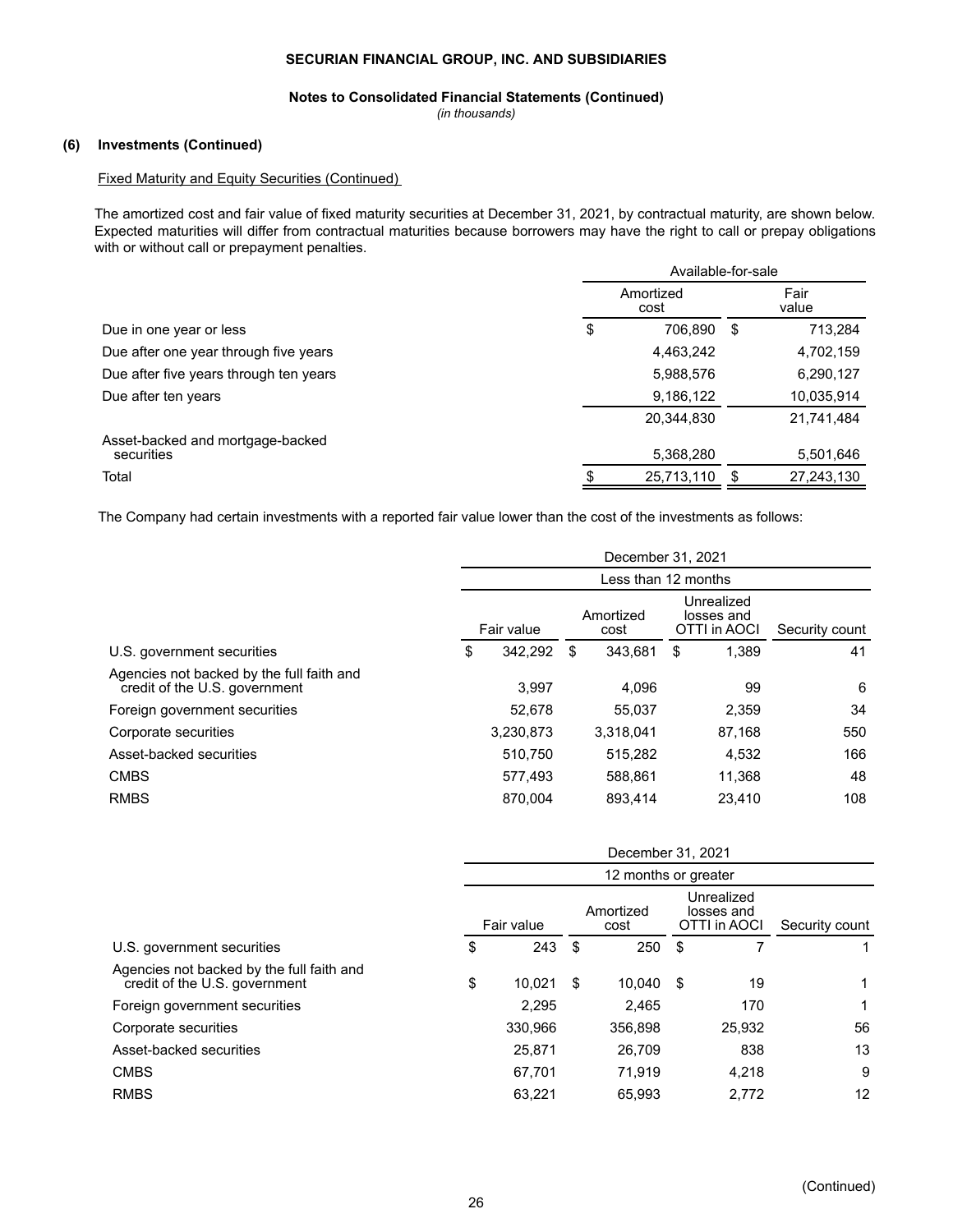#### **Notes to Consolidated Financial Statements (Continued)**

*(in thousands)*

## **(6) Investments (Continued)**

Fixed Maturity and Equity Securities (Continued)

The Company had certain investments with a reported fair value lower than the cost of the investments as follows (Continued):

|                                                                            | December 31, 2020   |            |    |                      |    |                                          |                |  |  |  |
|----------------------------------------------------------------------------|---------------------|------------|----|----------------------|----|------------------------------------------|----------------|--|--|--|
|                                                                            | Less than 12 months |            |    |                      |    |                                          |                |  |  |  |
|                                                                            |                     | Fair value |    | Amortized<br>cost    |    | Unrealized<br>losses and<br>OTTI in AOCI | Security count |  |  |  |
| U.S. government securities                                                 |                     | 48,562     | \$ | 48,967               | \$ | 405                                      | 7              |  |  |  |
| Agencies not backed by the full faith and<br>credit of the U.S. government |                     | 20,701     |    | 20,893               |    | 192                                      | 4              |  |  |  |
| Foreign government securities                                              |                     | 2,513      |    | 2,519                |    | 6                                        | 1              |  |  |  |
| Corporate securities                                                       |                     | 422,789    |    | 431,059              |    | 8,270                                    | 69             |  |  |  |
| Asset-backed securities                                                    |                     | 204,970    |    | 210,562              |    | 5,592                                    | 55             |  |  |  |
| <b>CMBS</b>                                                                |                     | 149,717    |    | 157,922              |    | 8,205                                    | 21             |  |  |  |
| <b>RMBS</b>                                                                |                     | 101,142    |    | 101,482              |    | 340                                      | 21             |  |  |  |
|                                                                            |                     |            |    | December 31, 2020    |    |                                          |                |  |  |  |
|                                                                            |                     |            |    | 12 months or greater |    |                                          |                |  |  |  |
|                                                                            |                     | Fair value |    | Amortized<br>cost    |    | Unrealized<br>losses and<br>OTTI in AOCI | Security count |  |  |  |
| Agencies not backed by the full faith and<br>credit of the U.S. government |                     | 1,344      |    | 1,376                |    | 32                                       | 1              |  |  |  |
| Corporate securities                                                       |                     | 35,852     |    | 39,739               |    | 3,887                                    | 15             |  |  |  |
| Asset-backed securities                                                    |                     | 9,586      |    | 9,671                |    | 85                                       | 5              |  |  |  |
| <b>CMBS</b>                                                                |                     | 981        |    | 1,001                |    | 20                                       | 3              |  |  |  |
| <b>RMBS</b>                                                                |                     | 4          |    | 19                   |    | 15                                       | 6              |  |  |  |

For fixed maturity securities in an unrealized loss position where we have not recorded an impairment that is other than temporary, the Company expects to collect all principal and interest payments. In determining whether an impairment is other than temporary, the Company evaluates its intent and need to sell a security prior to its anticipated recovery in fair value. The Company performs ongoing analysis of liquidity needs, which includes cash flow testing. Cash flow testing includes duration matching of the investment portfolio and policyholder liabilities. As of December 31, 2021, the Company does not intend to sell and does not believe that it will be required to sell investments with an unrealized loss prior to recovery.

The following paragraphs summarize the Company's evaluation of investment categories with unrealized losses as of December 31, 2021.

U.S. government securities are temporarily impaired due to current interest rates and not credit-related reasons. The Company expects to collect all principal and interest on these securities.

Agencies not backed by the full faith and credit of the U.S. government securities are temporarily impaired due to interest rates and not credit-related reasons. Although not backed by the full faith and credit of the U.S. government, these securities generally trade as if they are.

Foreign government securities are temporarily impaired due to current interest rates and not credit-related reasons. The Company expects to collect all principal and interest on these securities.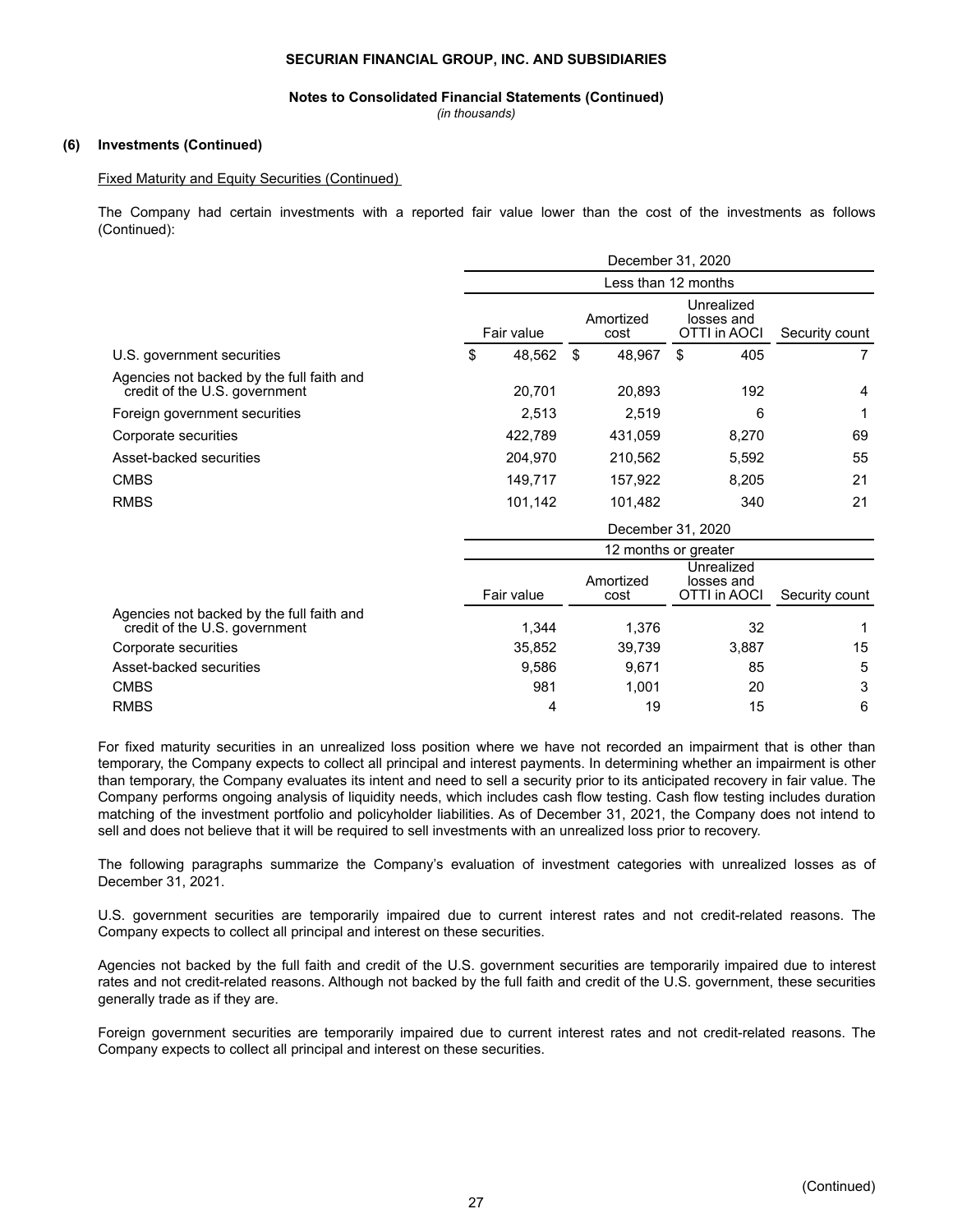# **Notes to Consolidated Financial Statements (Continued)**

*(in thousands)*

## **(6) Investments (Continued)**

#### Fixed Maturity and Equity Securities (Continued)

Unrealized losses related to corporate securities are due to interest rates that are higher, and current market spreads that are wider than at the securities' respective purchase dates. The Company performed an analysis of the financial performance of the underlying issuers and determined that the entire amortized cost for each temporarily-impaired security is expected to be recovered.

Asset-backed securities, CMBS and RMBS are impacted by both interest rates and the value of the underlying collateral. The Company utilizes discounted cash flow models using best estimate assumptions to determine if an OTTI is warranted.

The Company's CMBS portfolio had initial ratings of AA or higher and are diversified by property type and geographic location. The Company's CMBS portfolio is primarily super senior and senior securities as opposed to mezzanine or below. Commercial real estate fundamentals have impacted most of the asset class and the Company has recognized OTTI when warranted. At December 31, 2021 the Company had CMBS securities that had been in an unrealized loss position for twelve months or longer and 70.2% were investment grade securities (BBB or better).

The Company's RMBS portfolio primarily consists of residential mortgages to prime borrowers. As of December 31, 2021, 96.8% of the RMBS portfolio was invested in agency pass-through securities. Of the RMBS securities that were in an unrealized loss position for twelve months or longer, 93.3% were investment grade securities. Credit support for the RMBS holdings remains high.

At December 31, 2021 and 2020, fixed maturity securities and cash equivalents with a carrying value of \$23,305 and \$24,090, respectively, were on deposit with various regulatory authorities as required by law.

#### Mortgage Loans

The Company underwrites commercial mortgages on general purpose income producing properties and the Company has defined its portfolio segment as the commercial mortgage loan portfolio in total with the class segments defined as office buildings, retail facilities, apartment, industrial and other properties. Geographic and property type diversification is also considered in analyzing investment opportunities, as well as property valuation and cash flow. The mortgage loan portfolio totaled \$5,075,479 and \$4,798,980 at December 31, 2021 and 2020, respectively.

The Company's commercial mortgage loan investments are owned by Minnesota Life Insurance Company and Securian Life Insurance Company and are managed and serviced directly by Securian Asset Management, Inc. (Securian AM), a wholly owned registered investment advisor.

The Company participates in programs to sell a percentage of ownership of certain newly originated mortgage loans to third parties in order to diversify and mitigate risk. These transactions are accounted for as sales and the portion of each asset sold is legally isolated from the Company with no exposure of loss. Securian AM services the assets for the third party. Certain portions of mortgage loans totaling \$310,472 and \$194,885 were sold during 2021 and 2020, respectively.

The following table shows the composition of the Company's commercial mortgage loan portfolio, net of valuation allowances, by class as of December 31:

| 1,428,795<br>Industrial<br>S<br>\$    | 1,435,962 |
|---------------------------------------|-----------|
| 800,068<br>Office buildings           | 781,299   |
| 1,225,836<br><b>Retail facilities</b> | 1,149,592 |
| 1,315,343<br>Apartment                | 1,116,894 |
| Other<br>305,437                      | 315,233   |
| Total<br>5,075,479<br>S.              | 4,798,980 |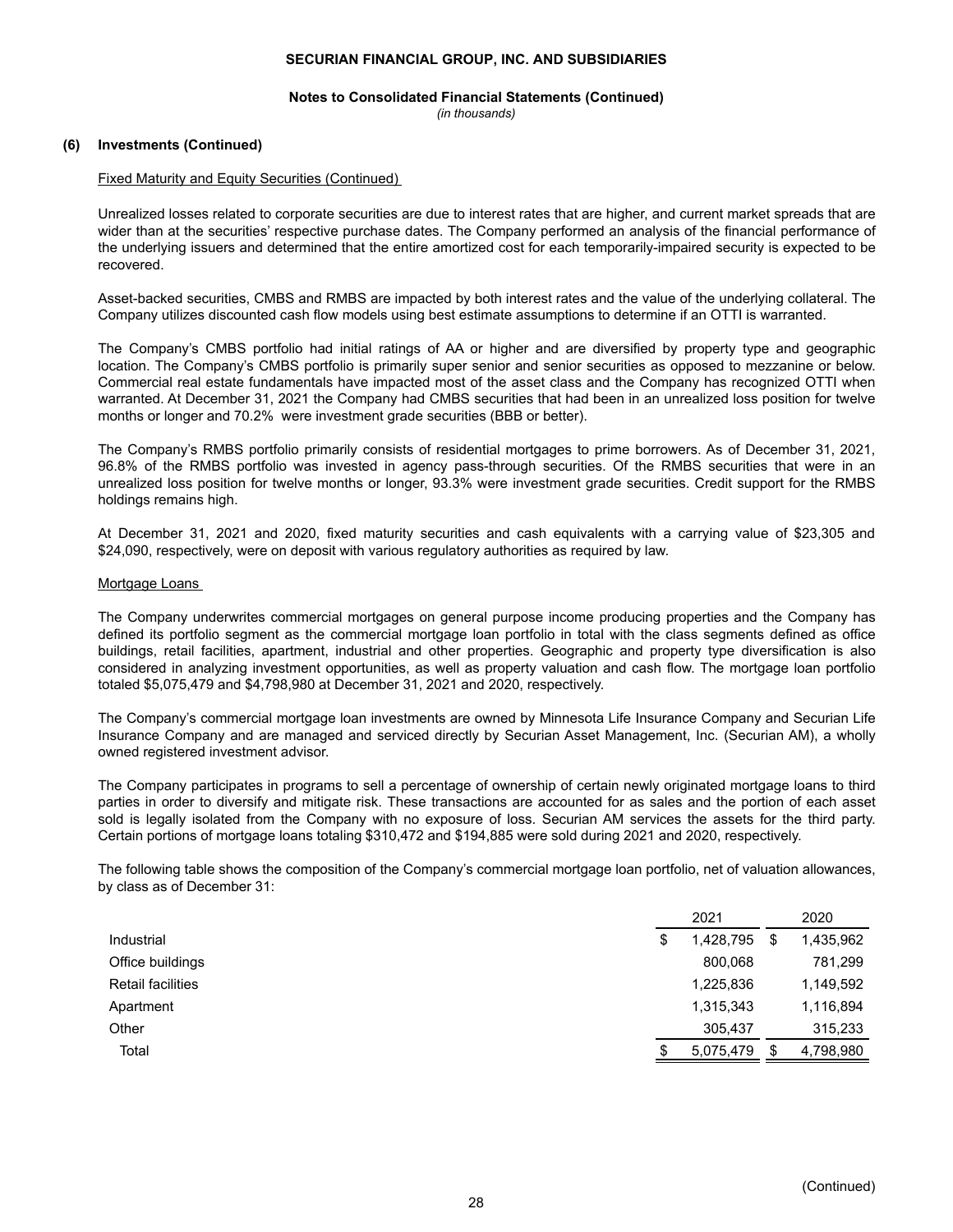# **Notes to Consolidated Financial Statements (Continued)**

*(in thousands)*

# **(6) Investments (Continued)**

Mortgage Loans (Continued)

If information is obtained on commercial mortgage loans that indicate a potential problem (likelihood of the borrower not being able to comply with the present loan repayment terms), the loan is placed on an internal surveillance list, which is routinely monitored by the Company. Among the criteria that would indicate a potential problem are: borrower bankruptcies, major tenant bankruptcies, loan relief/restructuring requests, delinquent tax payments, late payments, and vacancy rates.

A valuation allowance is established when it is probable that the Company will not be able to collect all amounts due under the contractual terms of the loan. The valuation allowance includes a specific allowance for loans that are determined to be nonperforming and a general allowance for loans that are on the surveillance list where a probable loss exists but cannot be specifically identified to a specific loan.

The following table provides a summary of the valuation allowance for the mortgage loan portfolio for the years ended December 31:

|                                        | 2021 |                          |      | 2020 |
|----------------------------------------|------|--------------------------|------|------|
| Balance at beginning of year           | \$   | 859                      | \$   | 868  |
| Release of allowance                   |      | (188)                    |      | (9)  |
| Balance at end of year                 |      | 671                      | æ.   | 859  |
|                                        |      |                          |      |      |
| End of year valuation allowance basis: |      |                          |      |      |
| Specific allowance                     | \$   | $\overline{\phantom{0}}$ | - \$ | 188  |
| General allowance                      |      | 671                      |      | 671  |
| Total valuation allowance              |      | 671                      |      | 859  |

As of December 31, 2021, the Company had no loans with a specific valuation allowance.

As of December 31, 2020, the Company had two loans with a total carrying value of \$1,318, net of a \$188 specific valuation allowance. The two loans were held in the office building class. For those two loans, the interest income recognized for the year ended December 31, 2020 was \$69.

As of December 31, 2021 and 2020, the Company had no delinquent mortgage loans.

The Company assesses the credit quality of its mortgage loan portfolio by reviewing the performance of its portfolio which includes evaluating its performing and nonperforming mortgage loans. Nonperforming mortgage loans include loans that are not performing to the contractual terms of the loan agreement. Nonperforming mortgage loans do not include restructured loans that are current with payments and thus are considered performing.

As of December 31, 2021 and 2020, there were no nonperforming loans.

Periodically the Company may acquire real estate in satisfaction of debt. The acquired real estate is recognized at the lower of the loan's amortized cost balance or the acquired property's fair value less expected selling costs.

There was no real estate acquired in satisfaction of mortgage loan debt for the years ended December 31, 2021 and 2020.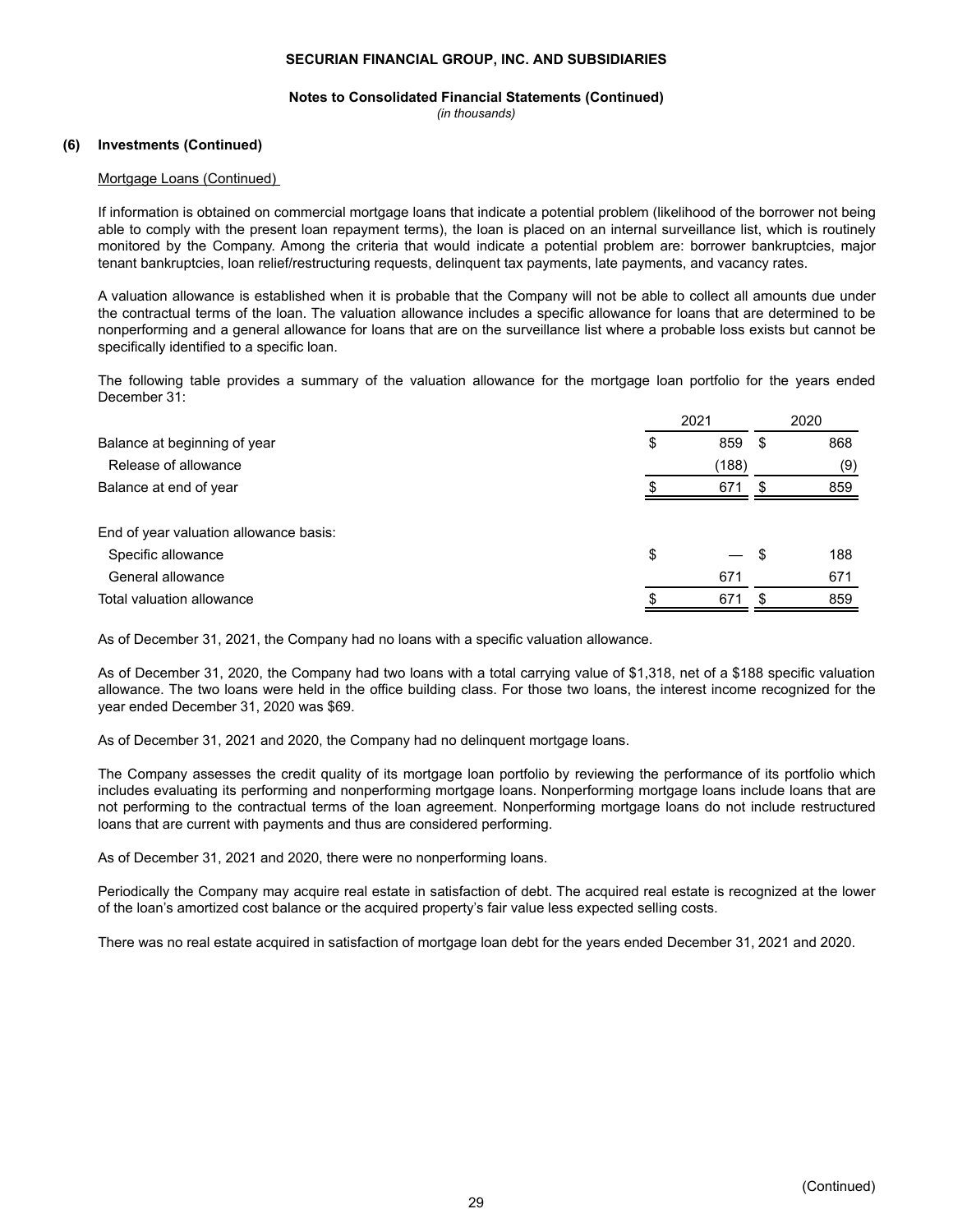## **Notes to Consolidated Financial Statements (Continued)**

*(in thousands)*

# **(6) Investments (Continued)**

#### Alternative Investments

Alternative investments primarily consist of private equity funds, mezzanine debt funds and hedge funds. Alternative investments are diversified by type, general partner, vintage year, and geographic location – both domestic and international.

The Company's composition of alternative investments by type were as follows:

|                               | December 31, 2021 |                     | December 31, 2020 |                   |                     |  |  |  |
|-------------------------------|-------------------|---------------------|-------------------|-------------------|---------------------|--|--|--|
|                               | Carrying<br>value | Percent<br>of total |                   | Carrying<br>value | Percent<br>of total |  |  |  |
| Alternative investments       |                   |                     |                   |                   |                     |  |  |  |
| Private equity funds          | \$<br>751.437     | 71.9% \$            |                   | 532.632           | 66.3%               |  |  |  |
| Mezzanine debt funds          | 293,680           | 28.1%               |                   | 270.823           | 33.7%               |  |  |  |
| Hedge funds                   | 74                | $-\%$               |                   | 70                | $-\%$               |  |  |  |
| Total alternative investments | 1,045,191         | 100.0%              | £.                | 803.525           | 100.0%              |  |  |  |

# Net Investment Income

Net investment income for the years ended December 31 was as follows:

|                                               | 2021 |           |    | 2020      |  |
|-----------------------------------------------|------|-----------|----|-----------|--|
| Fixed maturity securities, available-for-sale | \$   | 913,556   | \$ | 831,825   |  |
| Equity securities                             |      | 19.406    |    | 18,343    |  |
| Mortgage loans                                |      | 229,758   |    | 189,564   |  |
| Policy loans                                  |      | 33.515    |    | 31,882    |  |
| Cash equivalents                              |      | 112       |    | 1,764     |  |
| Alternative investments                       |      | 14,736    |    | 13,369    |  |
| Derivative instruments                        |      | (4)       |    | 47        |  |
| Other invested assets                         |      | 6,150     |    | 3,346     |  |
| Gross investment income                       |      | 1,217,229 |    | 1,090,140 |  |
| Investment expenses                           |      | (9,295)   |    | (8,205)   |  |
| Total                                         |      | 1,207,934 | Ъ  | 1,081,935 |  |

# Net Realized Investment Gains (Losses)

Net realized investment gains (losses) for the years ended December 31 were as follows:

|                                               | 2021 |           |      | 2020      |  |
|-----------------------------------------------|------|-----------|------|-----------|--|
| Fixed maturity securities, available-for-sale | \$   | 11.215    | - \$ | 49,707    |  |
| <b>Equity securities</b>                      |      | 116.061   |      | (16, 788) |  |
| Mortgage loans                                |      | (79)      |      | 9         |  |
| Alternative investments                       |      | 308,413   |      | 67,223    |  |
| Derivative instruments                        |      | (185,008) |      | 59,192    |  |
| Other invested assets                         |      | 3.915     |      | 1,014     |  |
| Total                                         |      | 254,517   |      | 160,357   |  |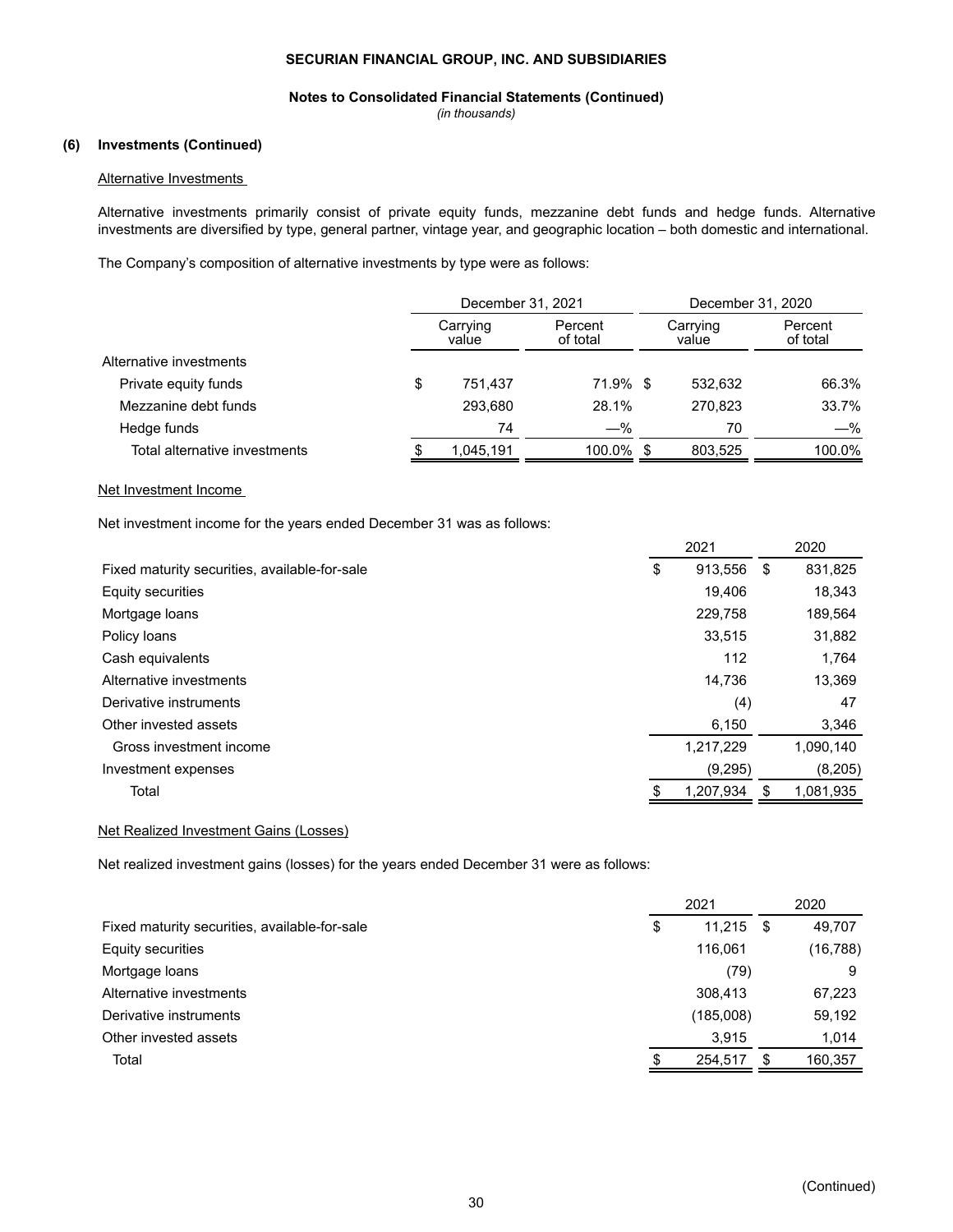#### **Notes to Consolidated Financial Statements (Continued)**

*(in thousands)*

# **(6) Investments (Continued)**

# Net Realized Investment Gains (Losses) (Continued)

Gross realized gains (losses) on the sales of fixed maturity securities and equity securities and distributions related to alternative investments for the years ended December 31 were as follows:

|    |           |      | 2020        |  |
|----|-----------|------|-------------|--|
|    |           |      |             |  |
| \$ |           |      | 89,235      |  |
|    | (32, 339) |      | (24, 213)   |  |
|    |           |      |             |  |
|    | 65.696    |      | 22,792      |  |
|    | (6, 458)  |      | (41, 019)   |  |
|    |           |      |             |  |
|    | 119.471   |      | 58.627      |  |
|    | (3,293)   |      | (15, 719)   |  |
|    |           | 2021 | $51,129$ \$ |  |

The net unrealized investment gains recognized for equity securities held as of December 31 for the year ended December 31 was as follows:

|                                                                      | 2021    | 2020     |
|----------------------------------------------------------------------|---------|----------|
| Net realized investment gains (losses)                               | 116.061 | (16.788) |
| Less: Net realized gains (losses) on sales                           | 59.238  | (18,227) |
| Net unrealized investment gains recognized on held equity securities | 56.823  | .439     |

Other-than-temporary impairments by asset type recognized in net realized investment gains (losses) for the years ended December 31 were as follows:

|                                               | 2021        | 2020   |
|-----------------------------------------------|-------------|--------|
| Fixed maturity securities, available-for-sale |             |        |
| US government securities                      | \$<br>1.581 | 803    |
| Corporate securities                          | 5.994       | 13,251 |
| Asset-backed securities                       |             | 1.261  |
| Total other-than-temporary impairments        | 7.575       | 15,315 |

The cumulative credit loss component of other-than-temporary impairments on fixed maturity securities still held by the Company at December 31, for which a portion of the other-than-temporary impairment loss was recognized in other comprehensive income (loss), was as follows:

|                                                                              | 2021 |         | 2020    |
|------------------------------------------------------------------------------|------|---------|---------|
| Balance at beginning of year                                                 |      | 21.647  | 12.026  |
| Additions:                                                                   |      |         |         |
| Initial impairments – credit loss OTTI recognized on                         |      |         |         |
| securities not previously impaired                                           |      | 1.948   | 10.910  |
| Additional impairments - credit loss OTTI recognized                         |      |         |         |
| on securities previously impaired                                            |      | 5.627   | 4.405   |
| Reductions:                                                                  |      |         |         |
| Due to sales (or maturities, pay downs, or prepayments) during the period of |      |         |         |
| securities previously credit loss OTTI impaired                              |      | (5,381) | (5,694) |
| Balance at end of year                                                       |      | 23,841  | 21,647  |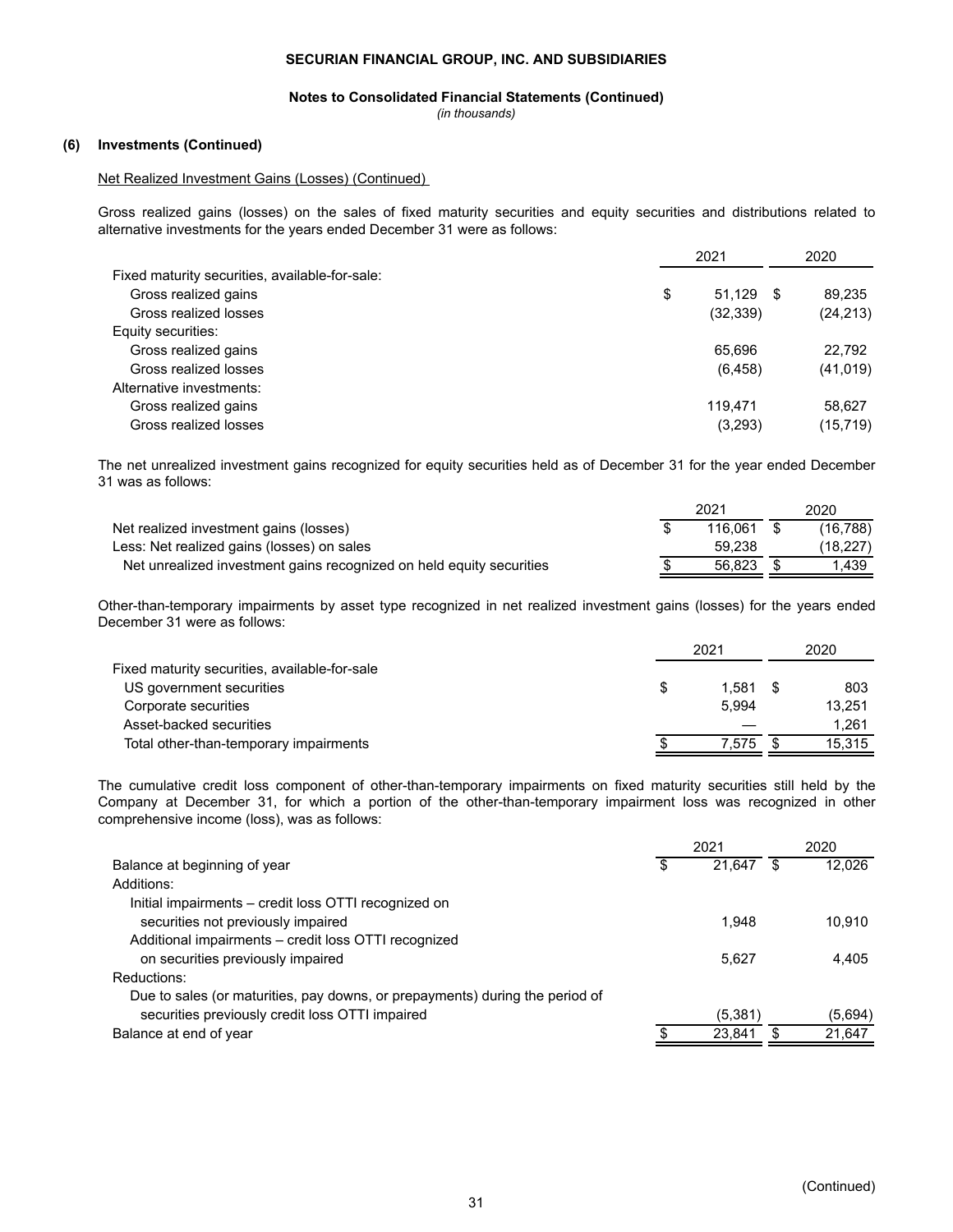## **Notes to Consolidated Financial Statements (Continued)**

*(in thousands)*

# **(7) Derivative Instruments**

Derivatives are financial instruments whose values are derived from interest rates, foreign currency exchange rates, or other financial indices. Derivatives may be exchange-traded or contracted in the OTC market. The Company currently enters into derivative transactions that do not qualify for hedge accounting, or in certain cases, elects not to utilize hedge accounting. The Company does not enter into speculative positions. Although certain transactions do not qualify for hedge accounting or the Company chooses not to utilize hedge accounting, they provide the Company with an assumed economic hedge, which is used as part of its strategy for certain identifiable and anticipated transactions. The Company uses a variety of derivatives including swaps, swaptions, futures, forwards and option contracts to manage the risk associated with changes in estimated fair values related to the Company's financial assets and liabilities, to generate income and manage other risks due to the variable nature of the Company's cash flows. The Company also issues certain insurance policies and annuity contracts that have embedded derivatives.

Freestanding derivatives are carried on the Company's consolidated balance sheets either as assets within derivative instruments or as liabilities within other liabilities at estimated fair value as determined through the use of quoted market prices for exchange-traded derivatives or through the use of pricing models for OTC derivatives. Derivative valuations can be affected by changes in interest rates, foreign currency exchange rates, financial indices, credit spreads, default risk (including the counterparties to the contract), volatility, liquidity and changes in estimates and assumptions used in the pricing models.

The Company is exposed to various risks relating to its ongoing business operations, including interest rate risk, foreign currency risk and equity market risk. The Company uses a variety of strategies to attempt to manage these risks. The following table presents the notional amount, estimated fair value, and primary underlying risk exposure of the Company's derivative financial instruments, excluding embedded derivatives held:

|                                            |                 |                    | December 31, 2021                                  |            |           |    |            |    | December 31, 2020 |    |           |  |  |  |  |  |  |  |        |                    |  |
|--------------------------------------------|-----------------|--------------------|----------------------------------------------------|------------|-----------|----|------------|----|-------------------|----|-----------|--|--|--|--|--|--|--|--------|--------------------|--|
|                                            |                 |                    |                                                    | Fair value |           |    |            |    | Fair value        |    |           |  |  |  |  |  |  |  |        |                    |  |
| Preliminary<br>underlying risk<br>exposure | Instrument type | Notional<br>amount | Notional<br>Liabilities<br>Assets<br>amount<br>(1) |            |           |    |            |    |                   |    |           |  |  |  |  |  |  |  | Assets | Liabilities<br>(1) |  |
| Interest rate                              | Interest rate   |                    |                                                    |            |           |    |            |    |                   |    |           |  |  |  |  |  |  |  |        |                    |  |
|                                            | swaps           |                    |                                                    |            | \$        | \$ | 796.000    | \$ | 24,840            | \$ |           |  |  |  |  |  |  |  |        |                    |  |
|                                            | Interest rate   |                    |                                                    |            |           |    |            |    |                   |    |           |  |  |  |  |  |  |  |        |                    |  |
|                                            | futures         | 1,663,277          |                                                    |            |           |    | 2,415,180  |    | 25                |    | 25        |  |  |  |  |  |  |  |        |                    |  |
| Equity market                              | Equity futures  | 690.912            |                                                    |            |           |    | 674.456    |    | 11                |    | 11        |  |  |  |  |  |  |  |        |                    |  |
|                                            | Equity options  | 17,118,572         |                                                    | 1,084,224  | 565.899   |    | 14,682,462 |    | 1,227,960         |    | 725,849   |  |  |  |  |  |  |  |        |                    |  |
| Total derivatives                          |                 | \$19,472,761       | \$                                                 | 1.084.224  | \$565.899 | S. | 18,568,098 |    | 1.252.836         |    | \$725.885 |  |  |  |  |  |  |  |        |                    |  |

(1) The estimated fair value of all derivatives in a liability position is reported within other liabilities on the consolidated balance sheets.

The majority of the freestanding derivatives utilized by the Company are for specific economic hedging programs related to various annuity and life insurance product liabilities that have market risk. Management considers the sales growth of products and the volatility in the interest and equity markets in assessing the trading activity for these programs.

Interest rate swaps are used by the Company primarily to reduce market risks from changes in interest rates and to alter interest rate exposure arising from mismatches between assets and liabilities (duration mismatches). In an interest rate swap, the Company agrees with another party to exchange, at specified intervals, the difference between fixed rate and floating rate interest amounts as calculated by reference to an agreed notional principal amount. These transactions are entered into pursuant to master agreements that provide for a single net payment to be made by the counterparty at each due date.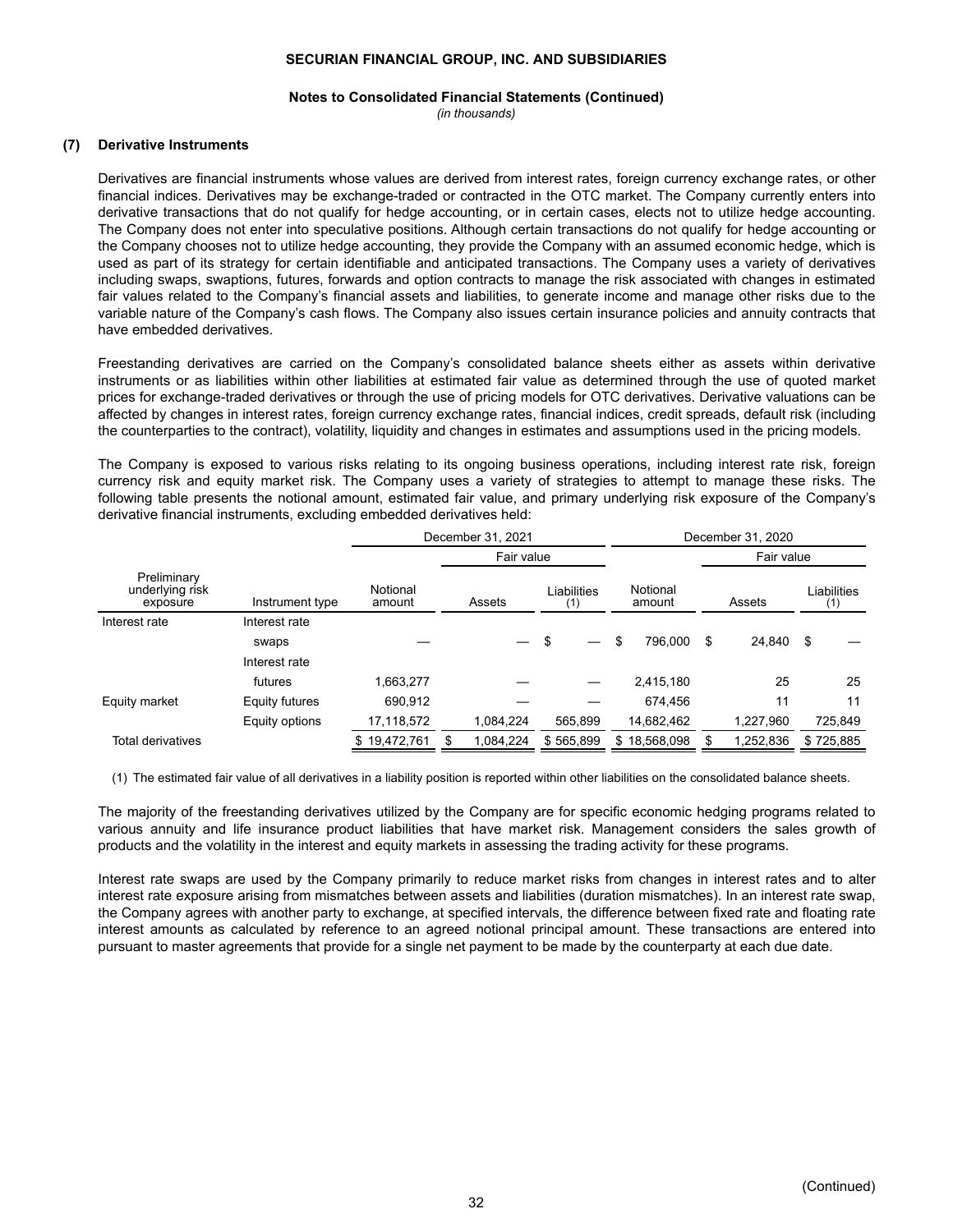### **Notes to Consolidated Financial Statements (Continued)**

*(in thousands)*

## **(7) Derivative Instruments (Continued)**

Interest rate swaptions are purchased by the Company to manage the impact of interest rate declines and sharply rising interest rates. An interest rate swaption allows the Company the option, but not the obligation, to enter into an interest rate swap at a future date with the terms established at the time of the purchase. There are two types of interest rate swaptions, payer swaptions and receiver swaptions. A payer swaption allows the holder to enter into a swap to pay the fixed rate and receive the floating rate. A receiver swaption allows the holder to enter into a swap to receive the fixed rate and pay the floating rate. The Company is trading in both types of swaptions. Swaptions require the payment of a premium when purchased. Swaptions are based on a specific underlying swap and have an exercise rate and an expiration date. A payer swaption would be exercised if the market swap rate is greater than the exercise rate at the expiration date and the value would be the present value of the difference between the market swap rate and exercise rate valued as an annuity over the remaining life of the underlying swap multiplied by the notional principal. A receiver swaption would be exercised if the market swap rate is less than the exercise rate at the expiration date and the value would be the present value of the difference between the exercise rate and market swap rate valued as an annuity over the remaining life of the underlying swap multiplied by the notional principal. In either case if market swap rates were unfavorable the swaption would be allowed to expire.

Interest rate futures are used by the Company to manage duration in certain portfolios within the general account of the Company. In exchange traded interest rate futures transactions, the Company agrees to purchase or sell a specified number of contracts, the value of which is determined by the different classes of interest rate securities, and to post variation margin on a daily basis in an amount equal to the difference in the daily fair market values of those contracts. The Company enters into exchange-traded futures with regulated futures commission merchants that are members of the exchange. Exchangetraded interest rate futures are used primarily to economically hedge mismatches between the duration of the assets in a portfolio and the duration of liabilities supported by those assets, to economically hedge against changes in value of securities the Company owns or anticipates acquiring, and to economically hedge against changes in interest rates on anticipated liability issuances. The value of interest rate futures is substantially impacted by changes in interest rates and they can be used to modify or economically hedge existing interest rate risk.

Foreign currency forwards are used by the Company to reduce the risk from fluctuations in foreign currency exchange rates associated with its assets and liabilities denominated in foreign currencies. In a foreign currency forward transaction, the Company agrees with another party to deliver a specified amount of an identified currency at a specified future date. The price is agreed upon at the time of the contract and payment for such a contract is made in a different currency in the specified future date.

Equity futures include exchange-traded equity futures as well as VIX futures. VIX futures are used by the Company to reduce the variance of its portfolio of equity assets. The VIX is the index of the implied volatility of the index options and represents the expected stock market volatility over the next 30 day period. In exchange-traded equity futures transactions, the Company agrees to purchase or sell a specified number of contracts, the value of which is determined by the different classes of equity securities, and to post variation margin on a daily basis in an amount equal to the difference in the daily fair market values of those contracts. The Company enters into exchange-traded futures with regulated futures commission merchants that are members of the exchange. Exchange-traded equity futures are used primarily to hedge liabilities embedded in certain variable annuity, indexed annuity, and indexed universal life products offered by the Company.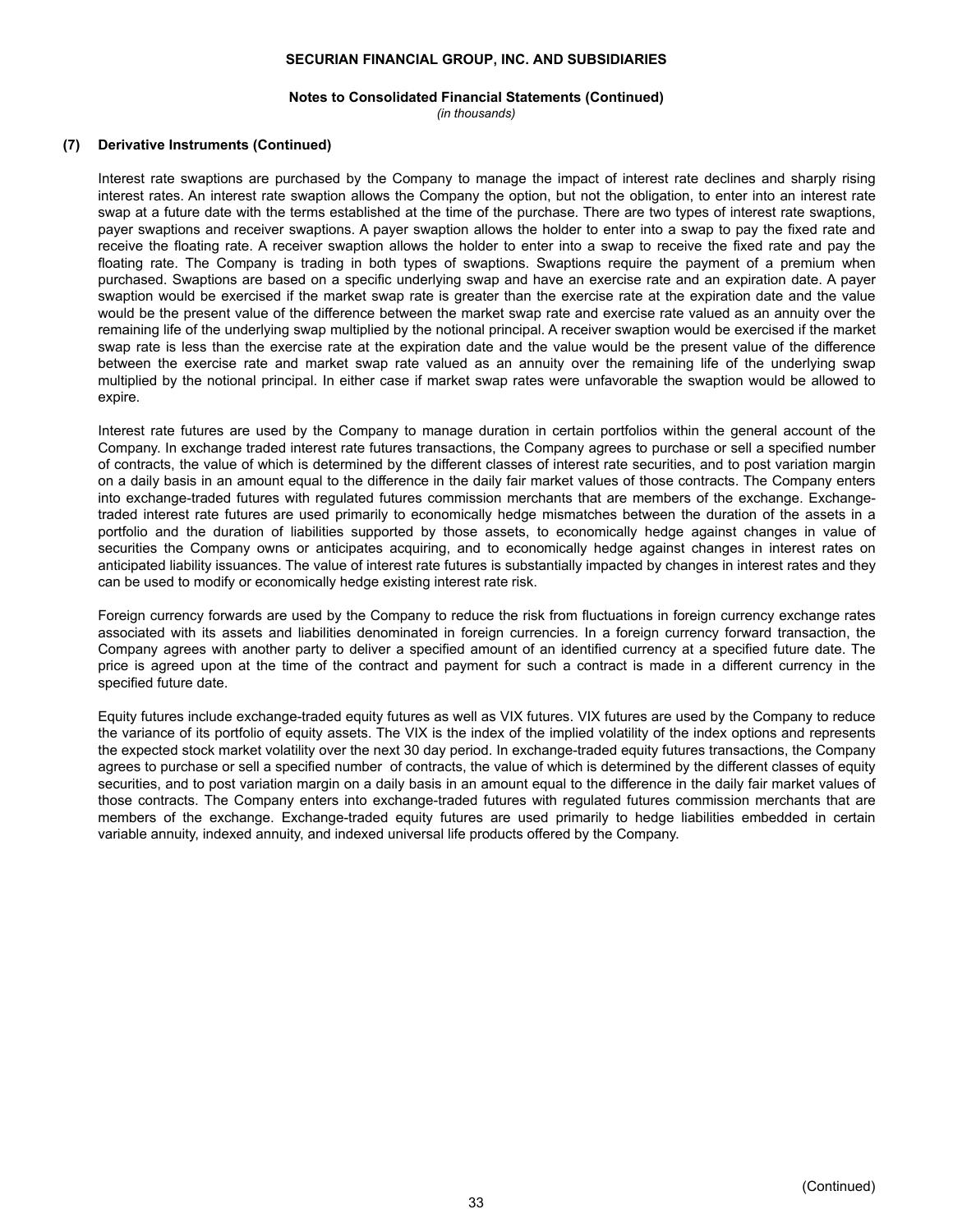#### **Notes to Consolidated Financial Statements (Continued)**

*(in thousands)*

## **(7) Derivative Instruments (Continued)**

Equity options are used by the Company to economically hedge certain risks associated with fixed indexed annuity and indexed universal life products, that allow the holder to elect an interest rate return or a market component, where interest credited to the contracts is linked to the performance of an index. Certain contract holders may elect to rebalance index options at renewal dates. As of each renewal date, the Company has the opportunity to re-price the indexed component by establishing participation rates, caps, spreads and specified rates, subject to contractual guarantees. The Company purchases equity options that are intended to be highly correlated to the portfolio allocation decisions of the contract holders with respect to returns for the current reset period.

Equity options are also used by the Company to economically hedge minimum guarantees embedded in certain variable annuity products offered by the Company. To economically hedge against adverse changes in equity indices, the Company enters into contracts to sell the equity index within a limited time at a contracted price. The contracts will be net settled in cash based on differentials in the indices at the time of exercise and the strike price. In certain instances, the Company may enter into a combination of transactions to economically hedge adverse changes in equity indices within a pre-determined range through the purchase and sale of options.

The following tables present the amount and location of gains (losses) recognized in income from derivative financial instruments, excluding embedded derivatives:

|                                                                                                      |    | December 31, 2021                            |  |                          |                                                |         |  |  |  |  |
|------------------------------------------------------------------------------------------------------|----|----------------------------------------------|--|--------------------------|------------------------------------------------|---------|--|--|--|--|
|                                                                                                      |    | Net realized<br>investment gains<br>(losses) |  | Net investment<br>income | Interest credited to<br>policies and contracts |         |  |  |  |  |
| Interest rate swaps                                                                                  | \$ | $(50,301)$ \$                                |  | (25) \$                  |                                                |         |  |  |  |  |
| Interest rate futures                                                                                |    | (53, 697)                                    |  |                          |                                                | (16)    |  |  |  |  |
| Foreign currency forwards                                                                            |    | 93                                           |  | 21                       |                                                |         |  |  |  |  |
| <b>Equity futures</b>                                                                                |    | (101, 251)                                   |  |                          |                                                | 79,149  |  |  |  |  |
| Equity options                                                                                       |    | 1,262                                        |  |                          |                                                | 325,444 |  |  |  |  |
| Total gains<br>recognized in<br>(losses)<br>derivative<br>financial<br>from<br>income<br>instruments |    | (203,894) \$                                 |  | (4)                      |                                                | 404,577 |  |  |  |  |

|                                                                                                         |    |                                              |      | December 31, 2020        |                                                |
|---------------------------------------------------------------------------------------------------------|----|----------------------------------------------|------|--------------------------|------------------------------------------------|
|                                                                                                         |    | Net realized<br>investment gains<br>(losses) |      | Net investment<br>income | Interest credited to<br>policies and contracts |
| Interest rate swaps                                                                                     | \$ | 145,954                                      | - \$ | $(78)$ \$                |                                                |
| Interest rate swaptions                                                                                 |    | (10)                                         |      |                          |                                                |
| Interest rate futures                                                                                   |    | 46,323                                       |      |                          | (1, 190)                                       |
| Foreign currency forwards                                                                               |    | (114)                                        |      | 125                      |                                                |
| Equity futures                                                                                          |    | (112,209)                                    |      |                          | 25,594                                         |
| Equity options                                                                                          |    | 1,088                                        |      |                          | 161,197                                        |
| in<br>(losses)<br>recognized<br>Total gains<br>from<br>derivative<br>financial<br>income<br>instruments |    | 81,032 \$                                    |      | 47                       | 185,601                                        |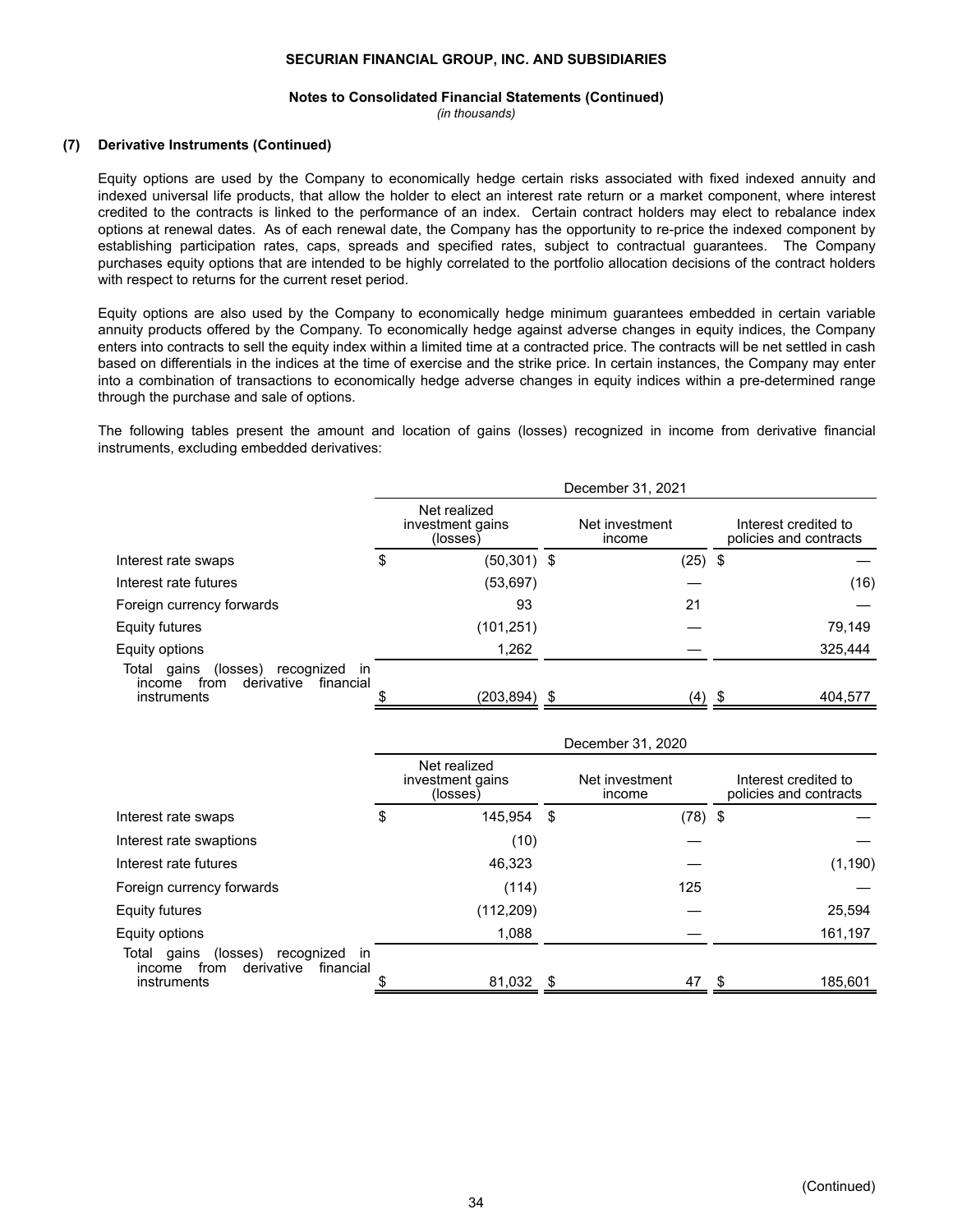## **Notes to Consolidated Financial Statements (Continued)**

*(in thousands)*

#### **(7) Derivative Instruments (Continued)**

The Company may be exposed to credit-related losses in the event of nonperformance by counterparties to derivative financial instruments. Generally, the current credit exposure of the Company's derivative contracts is limited to the positive estimated fair value of derivative contracts at the reporting date after taking into consideration the existence of netting agreements and any collateral received pursuant to credit support annexes.

The Company manages its credit risk related to OTC derivatives by entering into transactions with highly rated counterparties, maintaining collateral arrangements and through the use of master agreements that provide for a single net payment to be made by one counterparty to another at each due date and upon termination. Because exchange traded futures are purchased through regulated exchanges, and positions are settled on a daily basis, the Company has minimal exposure to credit-related losses in the event of nonperformance by counterparties to such derivative instruments.

The Company enters into various collateral arrangements, which require both the pledging and accepting of collateral in connection with its derivative instruments. The Company's collateral arrangements for its OTC derivatives generally require the counterparty in a net liability position, after considering the effect of netting arrangements, to pledge collateral when the fair value of that counterparty's derivatives reaches a pre-determined threshold. The Company received collateral from OTC counterparties in the form of securities amounting to \$529,987 and \$530,581 at December 31, 2021 and 2020, respectively. Securities collateral received by the Company is held in separate custodial accounts and is not recorded on the balance sheet. Credit agreements with counterparties permit the Company to sell or re-pledge this collateral; at December 31, 2021, none of the collateral had been sold or re-pledged. The Company delivered collateral in the form of fixed maturity and equity securities with a carrying value of \$199,237 and \$207,855 at December 31, 2021 and 2020, respectively. The Company maintained ownership of any collateral delivered. Securities collateral pledged by the Company is reported in fixed maturity securities on the balance sheet.

### Embedded Derivatives

The Company has certain embedded derivatives that are required to be separated from their host contracts and accounted for as derivatives. These embedded derivatives take the form of guaranteed withdrawal benefits on variable annuities, a guaranteed payout floor on a variable payout annuity, and indexed credits on both fixed indexed annuity and indexed universal life products.

The following table presents the fair value of the Company's embedded derivative assets (liabilities) at December 31:

|                                                      | 2021 |                |  | 2020       |  |  |
|------------------------------------------------------|------|----------------|--|------------|--|--|
| Embedded derivatives within annuity products:        |      |                |  |            |  |  |
| Minimum quaranteed withdrawal benefits               | \$   | $(19,623)$ \$  |  | (36, 419)  |  |  |
| Minimum quaranteed accumulation benefits             |      | (889)          |  | (1,928)    |  |  |
| Guaranteed payout floors                             |      | (1,017)        |  | (2,068)    |  |  |
| Fixed indexed annuity                                |      | (195, 042)     |  | (196, 154) |  |  |
| Embedded derivatives within life insurance products: |      |                |  |            |  |  |
| Fixed indexed universal life                         | \$   | $(642,308)$ \$ |  | (599.992)  |  |  |

The following table presents the changes in fair value recorded as increases (decreases) in the consolidated statements of operations and comprehensive income related to embedded derivatives for the years ended December 31:

|                                                                                                                                                                                                                                               | 2021                  | 2020                   |
|-----------------------------------------------------------------------------------------------------------------------------------------------------------------------------------------------------------------------------------------------|-----------------------|------------------------|
| Embedded derivatives within annuity products:<br>Net realized investment gains (losses)<br>Interest credited to policies and contracts<br>Embedded derivatives within life insurance products:<br>Interest credited to policies and contracts | \$<br>18.886<br>1.112 | (21, 840)<br>(64, 076) |
|                                                                                                                                                                                                                                               | \$<br>$(42,316)$ \$   | (81, 626)              |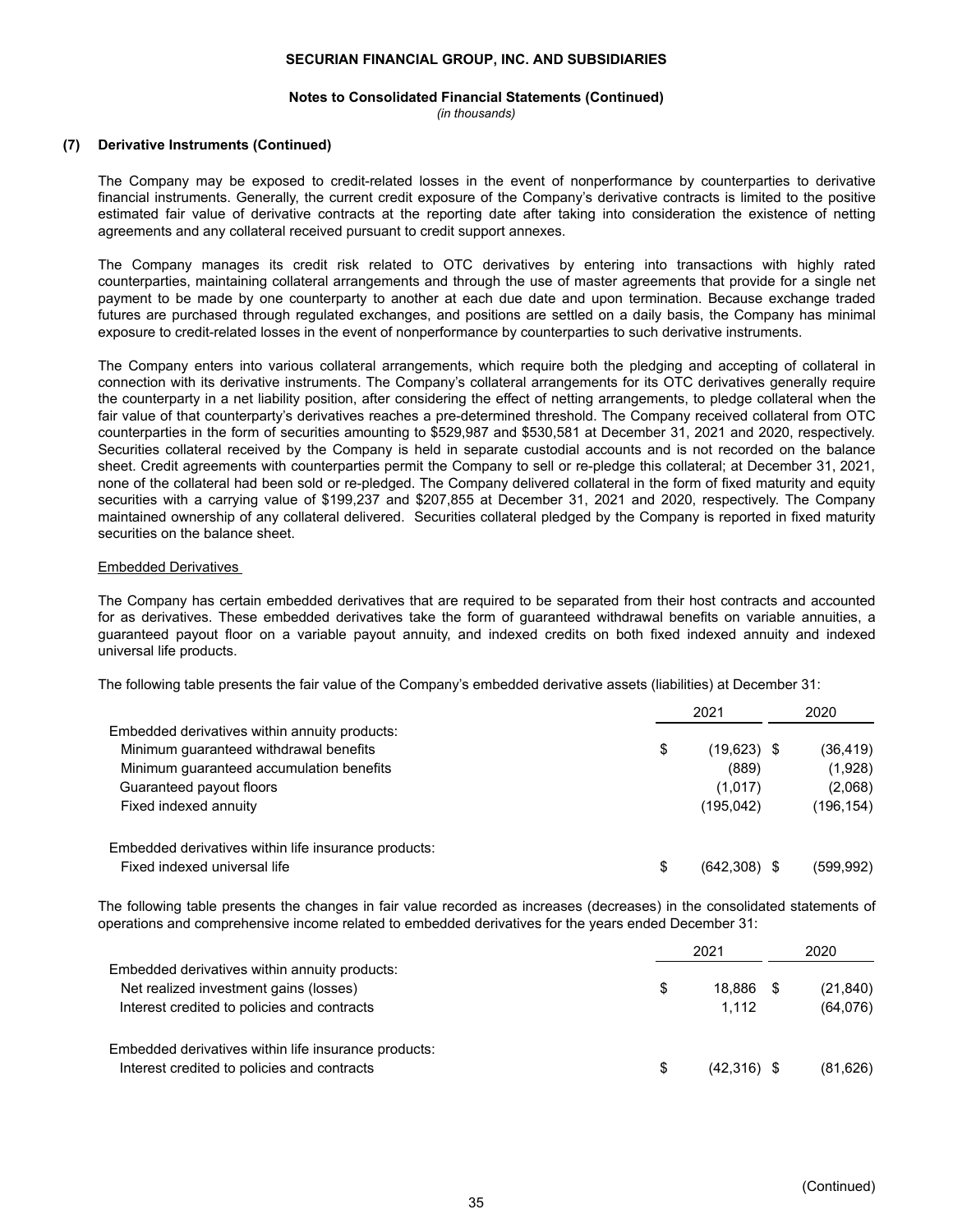## **Notes to Consolidated Financial Statements (Continued)**

*(in thousands)*

# **(8) Variable Interest Entities**

The Company is involved with various special purpose entities and other entities that are deemed to be variable interest entities (VIE). A VIE is an entity that either has investors that lack certain characteristics of a controlling financial interest or lacks sufficient equity to finance its own activities without financial support provided by other entities.

The Company performs ongoing qualitative assessments of its VIEs to determine whether the Company has a controlling financial interest in the VIE and is therefore the primary beneficiary. The Company is deemed to have controlling financial interest when it has both the ability to direct the activities that most significantly impact the economic performance of the VIE and the obligation to absorb losses or right to receive benefits from the VIE that could potentially be significant to the VIE.

The Company, through normal investment activities, makes passive investments in structured securities issued by VIEs. These structured securities typically invest in fixed income investments and include asset-backed securities, CMBS and RMBS. The Company has not provided financial or other support with respect to these investments other than its original investment. The Company has determined it is not the primary beneficiary of these investments due to the relative size of the Company's investment in comparison to the principal amount of the structured securities issued by the VIEs, the level of credit subordination, which reduces the Company's obligation to absorb losses or right to receive benefits, and the Company's inability to direct the activities that most significantly impact the economic performance of the VIEs and as a result has not consolidated these VIEs. The Company's maximum exposure to loss on these structured investments is limited to the amount of the investment. See note 6 Investments for details regarding the carrying amount and classification of these assets.

In addition, the Company invests in alternative investments that may or may not be VIEs. The Company has determined that it is not required to consolidate these entities because it does not have the ability to direct the activities of the entities and it does not have the obligation to absorb losses or the right to receive benefits from the entities that could be potentially significant. The maximum exposure to loss associated with the entities is equal to the carrying amounts of the investment in the VIE plus any unfunded commitments. The carrying amount was \$1,045,191 and \$803,525 and the maximum exposure was \$1,591,605 and \$1,305,958 at December 31, 2021 and 2020, respectively.

#### **(9) Notes Receivable**

As of December 31, 2021 and 2020, the Company had one note receivable with the Housing and Redevelopment Authority (HRA) of the City of St. Paul, Minnesota that was issued in connection with the Company's construction of an additional home office facility. The note is a tax-exempt note which had a balance at December 31, 2021 and 2020 of \$4,664 and \$5,894, respectively. For the years ended December 31, 2021 and 2020, the Company received principal payments of \$1,230 and \$1,164, respectively, and interest payments of \$598 and \$666, respectively, on the note. At December 31, 2021 and 2020, the accrued interest on the remaining note was \$227 and \$256, respectively. The loan balance is included in other invested assets and accrued interest is included in accrued interest income on the consolidated balance sheets, and interest income is included in net investment income on the consolidated statement of operations and comprehensive income.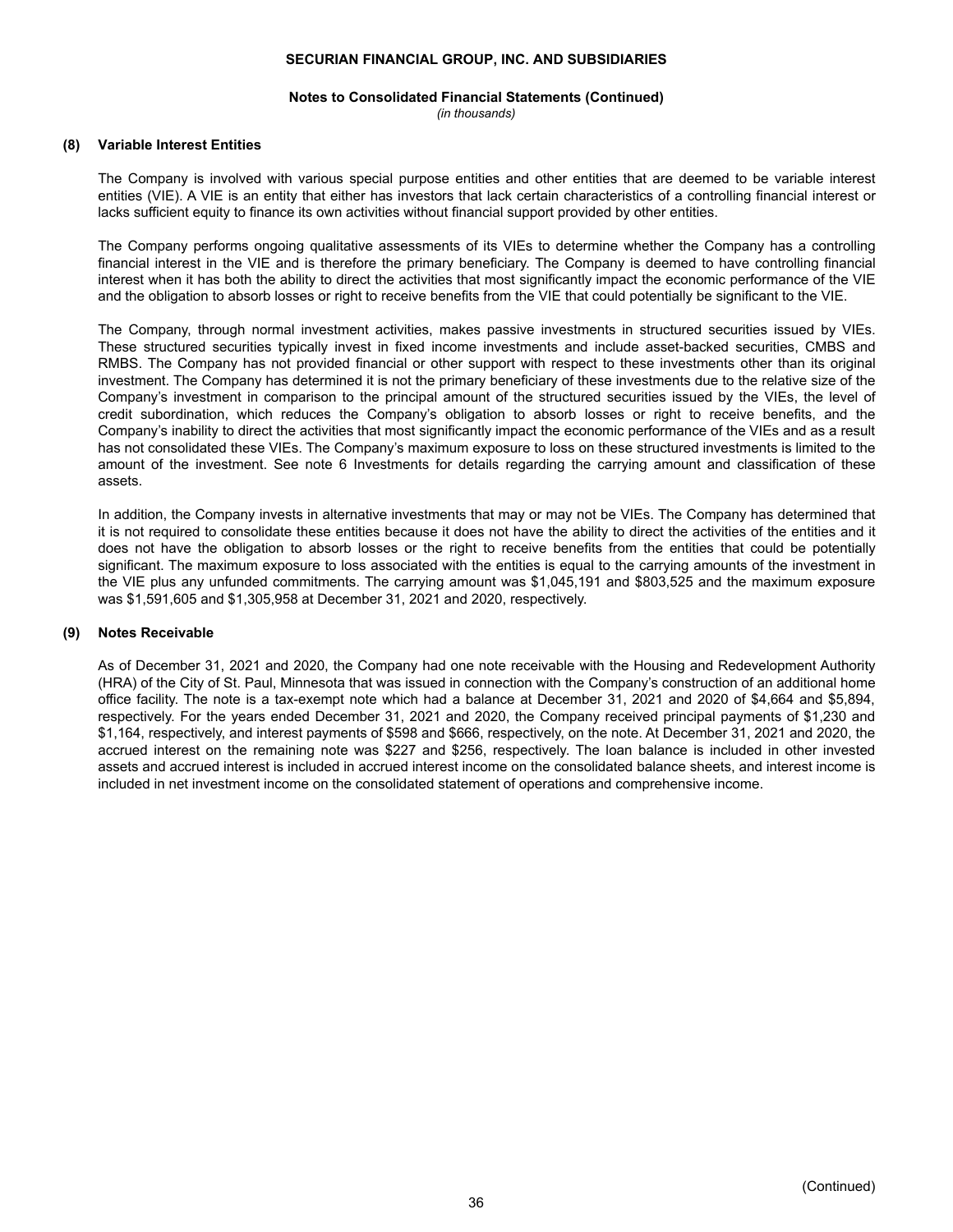#### **Notes to Consolidated Financial Statements (Continued)**

*(in thousands)*

# **(10) Income Taxes**

Income tax expense (benefit) varies from the amount computed by applying the federal income tax rate of 21% to income from operations before taxes. The significant components of this difference were as follows:

|                                                     | 2021         | 2020      |
|-----------------------------------------------------|--------------|-----------|
| Computed income tax expense                         | \$<br>77.797 | 55.590    |
| Difference between computed and actual tax expense: |              |           |
| Dividends received deduction                        | (17, 182)    | (22, 707) |
| Tax credits                                         | (9,666)      | (14, 376) |
| Other, net                                          | 5.517        | 433       |
| Total income tax expense                            | 56,466       | 18,940    |

The current and deferred portions of income tax expense (benefit) for the years ending December 31 were as follows:

|                               |    | 2021   | 2020     |
|-------------------------------|----|--------|----------|
| Income tax expense (benefit): |    |        |          |
| Current                       | \$ | 7.507  | 47,112   |
| Deferred                      |    | 48.959 | (28,172) |
| Total income tax expense      | S  | 56.466 | 18.940   |

As of December 31, 2021 and 2020, the gross deferred tax assets were \$514,201 and \$552,714 respectively, and the gross deferred tax liabilities were \$838,017 and \$870,261, respectively. The primary temporary differences that give rise to the Company's net deferred tax liability of \$325,817 and \$319,547 as of December 31, 2021 and 2020, respectively, relates to deferred policy acquisition costs, policyholder liabilities, realized investment gains (losses), and unrealized holding gains (losses) on securities. As of December 31, 2021 and 2020, net current income tax recoverables are reported in other assets and net deferred tax liabilities are reported in other liabilities on the consolidated balance sheets.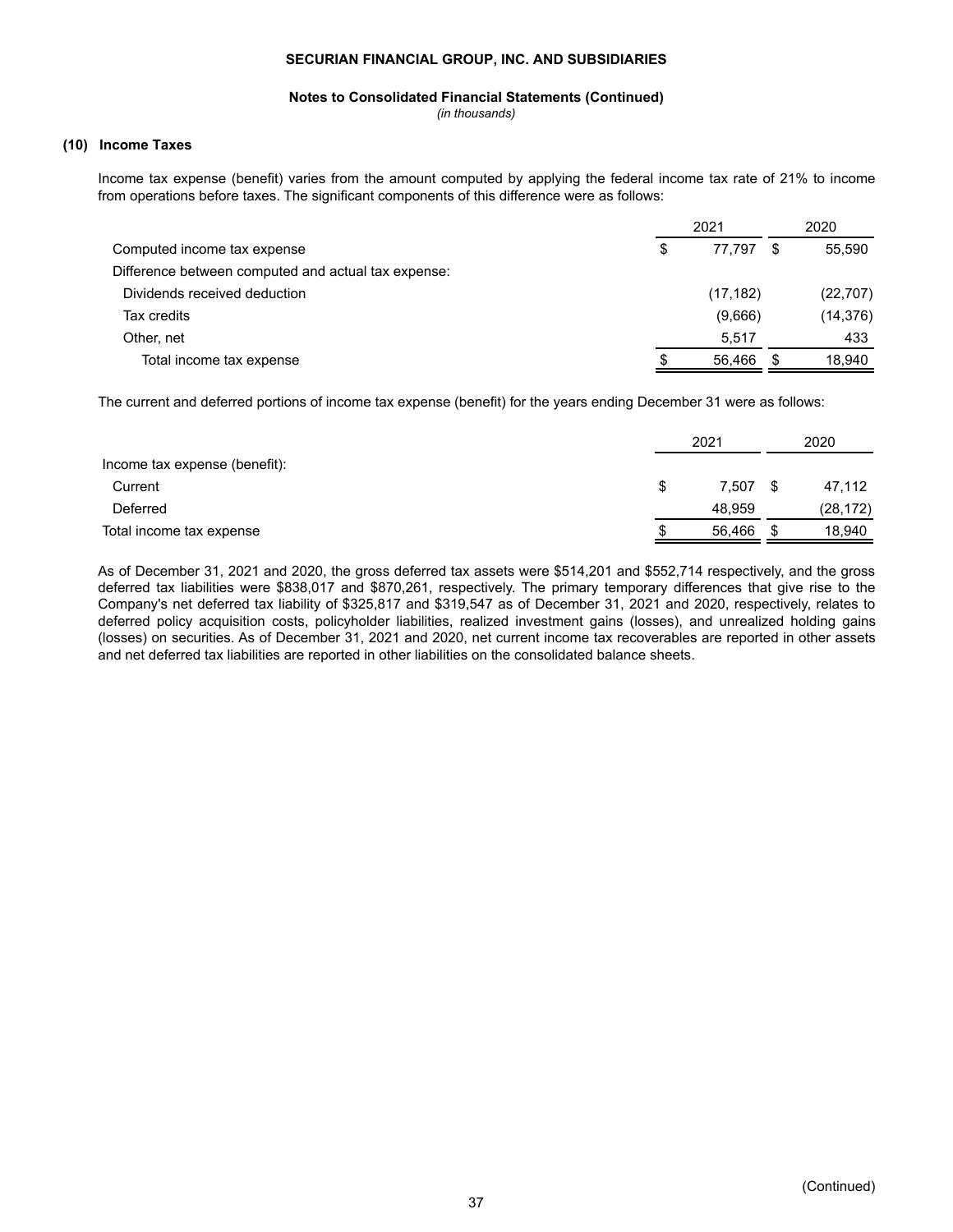# **Notes to Consolidated Financial Statements (Continued)**

*(in thousands)*

## **(10) Income Taxes (Continued)**

As of December 31, 2021 and 2020, the Company recorded a valuation allowance of \$2,000 related to tax benefits of certain state operating loss carryforwards. The valuation allowance reflects management's assessment, based on available information, that it is more likely than not that the deferred income tax asset for certain state operating loss carryforwards will not be realized. Management has determined that a valuation allowance was not required for other deferred tax items based on management's assessment that it is more likely than not that these deferred tax assets will be realized through future reversals of existing taxable temporary differences and future taxable income.

There were no changes in deferred tax asset valuation allowance for the years ended December 31, 2021 and 2020.

At December 31, 2021, net state operating loss carryforwards were \$24,239 with the majority expiring beginning in 2029.

At December 31, 2021, net federal operating loss carryforwards were \$41,127 with the majority of which was incurred subsequent to enactment of the Tax Cuts and Jobs Act and therefore is not subject to a 20 year carryforward limitation. The first expiration year for unutilized federal operating loss carryforwards occurs in 2028 and the last is in 2037. The Company expects it will utilize all remaining net federal operating loss carryforwards in its consolidated return filing in the next 5 years.

Income taxes paid for the years ended December 31, 2021 and 2020, were \$30,738 and \$31,221, respectively.

A reconciliation of the beginning and ending balance of unrecognized tax benefits is as follows:

|                                                          | 2021        | 2020     |
|----------------------------------------------------------|-------------|----------|
| Balance at beginning of year                             | \$<br>1.130 | 3.136    |
| Additions based on tax positions related to current year | 585         | 406      |
| Additions (reductions) for tax positions of prior years  | 231         | (2, 412) |
| Balance at end of year                                   | 1.946       | 1,130    |

Included in the balance of unrecognized tax benefits at December 31, 2021 are potential benefits of \$1,946 that, if recognized, would affect the effective tax rate on income from operations.

As of December 31, 2021, accrued interest and penalties of \$57 are recorded in other assets on the consolidated balance sheets and \$28 are recorded in income tax expense on the consolidated statements of operations and comprehensive income.

At December 31, 2021, the Company does not expect a significant increase in tax contingencies within the 12 month period following the balance sheet date.

All tax years through 2017 are closed. A limited scope audit of the Company's 2018 tax year commenced in 2021. In connection with the audit, the Statute of Limitations for 2018 was extended to September 30, 2023. The Company believes that the reserves held for this item will be sufficient for any additional taxes assessed as a result of examination and, therefore, will not have a material impact on its financial position. The IRS has not stated its intention to audit the MMC 2019 or 2020 consolidated tax return.

# **(11) Employee Benefit Plans**

#### Pension and Other Postretirement Plans

The Company has non-contributory defined benefit retirement plans covering substantially all employees and certain agents. Benefits are based upon years of participation and the employee's average monthly compensation or the agent's adjusted annual compensation. In 2022, the Company expects to contribute the amounts necessary to meet the minimum funding requirements to its non-contributory defined benefit plans. In addition, it may contribute additional tax deductible amounts.

The Company also has an unfunded non-contributory defined benefit retirement plan, which provides certain employees with benefits in excess of limits for qualified retirement plans.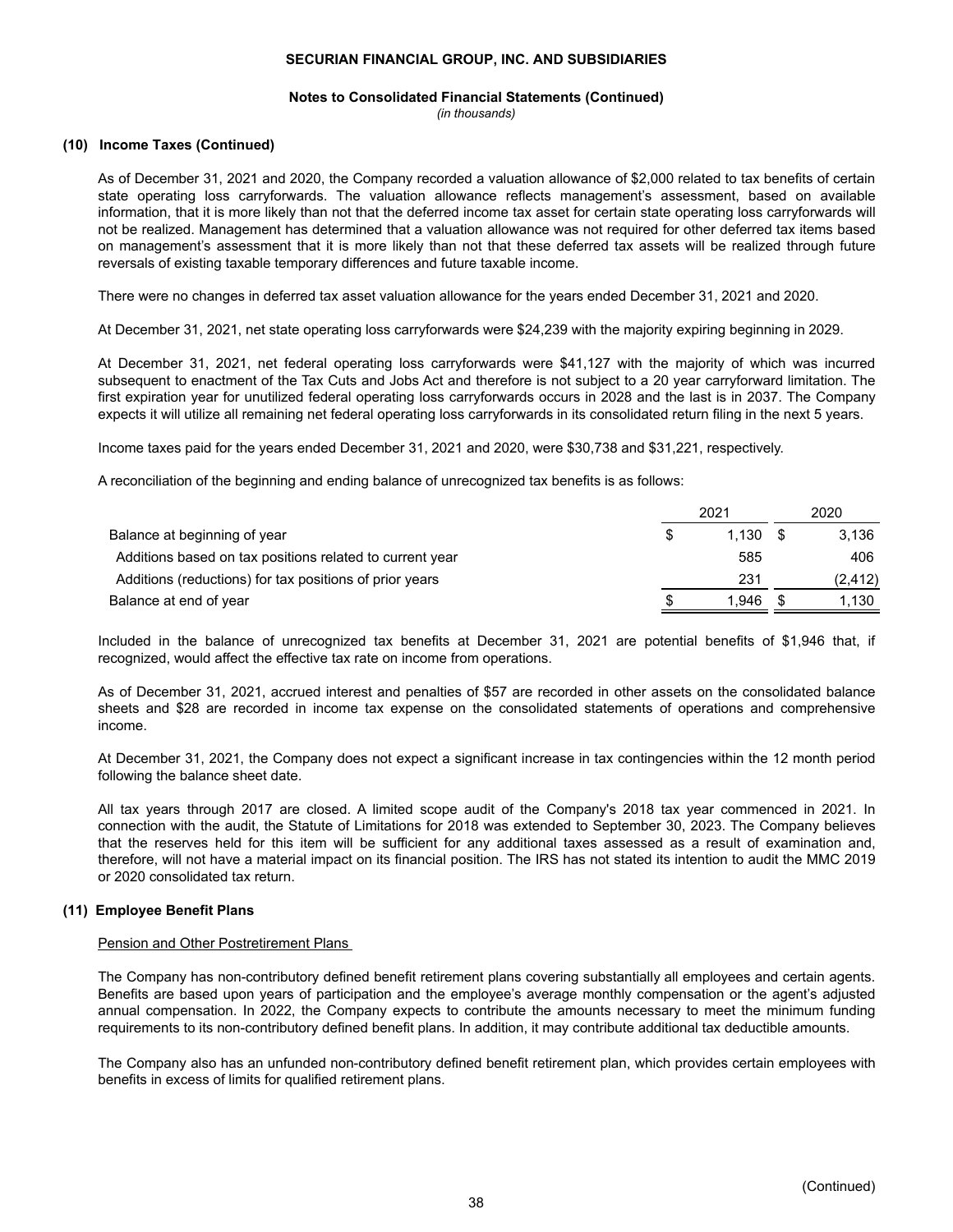### **Notes to Consolidated Financial Statements (Continued)**

*(in thousands)*

## **(11) Employee Benefit Plans (Continued)**

#### Pension and Other Postretirement Plans (Continued)

The Company also has postretirement plans that provide certain health care and life insurance benefits to substantially all retired employees and agents. Eligibility is determined by age at retirement and years of service. Health care premiums are shared with retirees, and other cost-sharing features include deductibles and co-payments. The Company has a 401(h) account through its non-contributory defined benefit plan to partially fund retiree medical costs for non-key employees. The Company does not expect to contribute to the 401(h) account in 2022, but may contribute additional tax deductible amounts.

The funded status of the Company's plans as of December 31 was as follows:

|                           | <b>Pension benefits</b> |           |  |           |           | Other benefits |  |  |
|---------------------------|-------------------------|-----------|--|-----------|-----------|----------------|--|--|
|                           |                         | 2021      |  | 2020      | 2021      | 2020           |  |  |
| Benefit obligation        |                         | 1.408.646 |  | 1.381.261 | 70.715    | 71.922         |  |  |
| Fair value of plan assets |                         | 1,508,392 |  | 1.377.588 | 20.483    | 19.173         |  |  |
| <b>Funded status</b>      |                         | 99.746    |  | (3,673)   | (50, 232) | (52, 749)      |  |  |

The amounts recognized in the consolidated balance sheets for the Company's plans as of December 31 were as follows:

|                       | Pension benefits |  |          |  | Other benefits |      |           |
|-----------------------|------------------|--|----------|--|----------------|------|-----------|
|                       | 2021             |  | 2020     |  | 2021           |      | 2020      |
| Prepaid benefit cost  | 194.747          |  | 87.569   |  | $\frac{1}{2}$  | - SS |           |
| Accrued benefit cost  | (95,001)         |  | (91.242) |  | (50, 232)      |      | (52,749)  |
| Net amount recognized | 99.746           |  | (3,673)  |  | (50, 232)      |      | (52, 749) |

Prepaid benefit costs are included in other assets and accrued benefit costs are included in other liabilities on the consolidated balances sheets.

The amounts recognized in accumulated other comprehensive income for the Company's plans as of December 31 were as follows:

|                                        | Pension benefits |  |                |  | Other benefits |  |           |  |
|----------------------------------------|------------------|--|----------------|--|----------------|--|-----------|--|
|                                        | 2021             |  | 2020           |  | 2021           |  | 2020      |  |
| Net actuarial loss                     | $(122.250)$ \$   |  | $(262.486)$ \$ |  | (25, 882)      |  | (34, 153) |  |
| Prior service benefit                  | 6.456            |  | 8.609          |  | 50.534         |  | 56,368    |  |
| Accumulated other comprehensive income | 115,794)         |  | (253,877)      |  | 24,652         |  | 22.215    |  |

Net periodic benefit costs for pension and other benefits for the years ended December 31, 2021 and 2020 were \$40,014 and \$21,846, respectively, and are included in general operating and other expenses on the consolidated statements of operations and comprehensive income.

For the years ended December 31, 2021 and 2020, net periodic costs for pension and other benefit costs consist of service costs of \$50,526 and \$36,855, respectively, and other components of \$(10,512) and \$(15,009), respectively.

The accumulated benefit obligation as of December 31 was as follows:

|                                | <b>Pension benefits</b> |                        |  | Other benefits |  |           |      |        |
|--------------------------------|-------------------------|------------------------|--|----------------|--|-----------|------|--------|
|                                |                         | 2021                   |  | 2020           |  | 2021      | 2020 |        |
| Accumulated benefit obligation |                         | 1.180.107 \$ 1.146.487 |  |                |  | 70.715 \$ |      | 71,922 |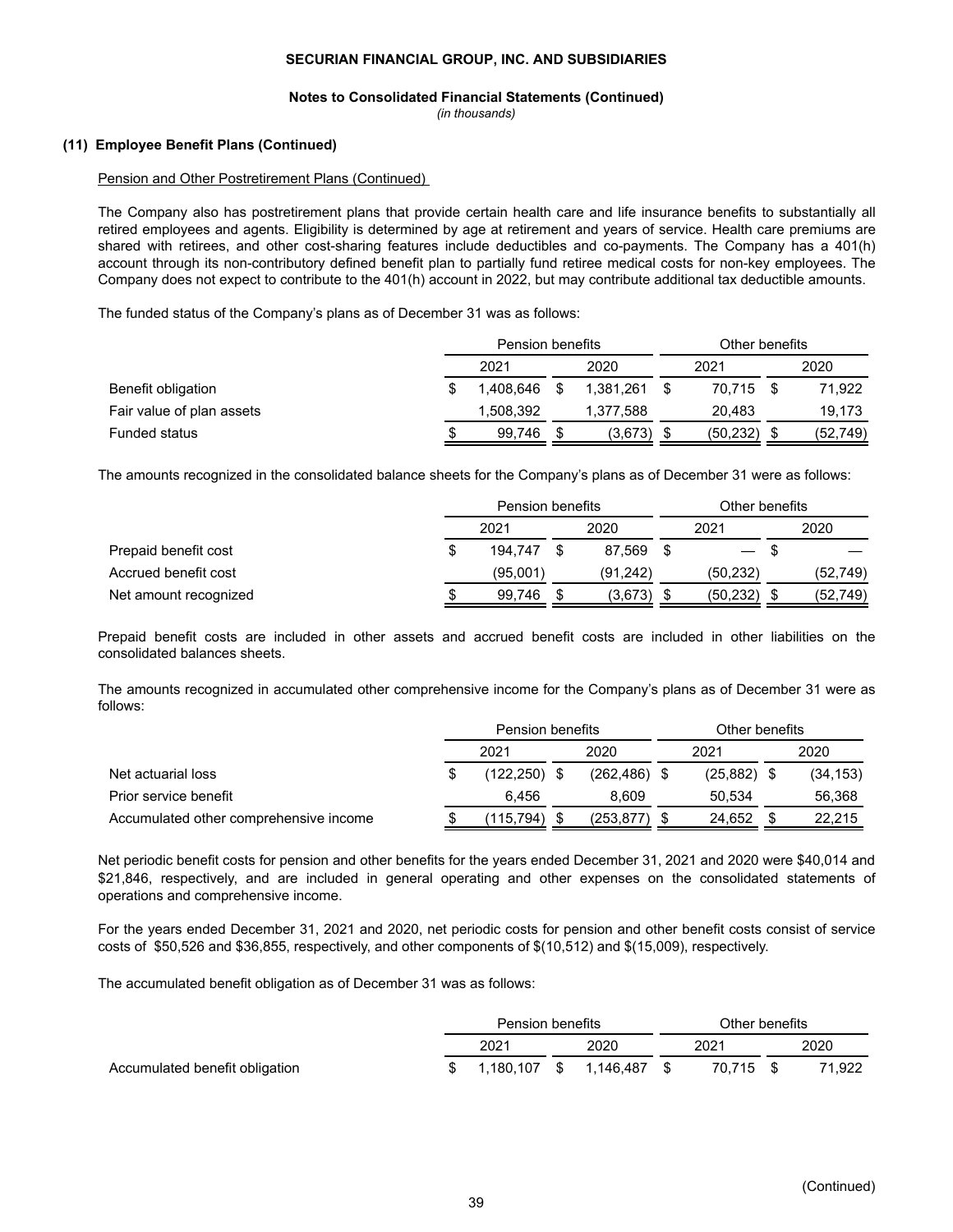#### **Notes to Consolidated Financial Statements (Continued)**

*(in thousands)*

# **(11) Employee Benefit Plans (Continued)**

Pension and Other Postretirement Plans (Continued)

Plans with accumulated benefit obligation in excess of plan assets as of December 31 were as follows:

|                                           | Pension benefits |        |  |         |  |  |  |  |
|-------------------------------------------|------------------|--------|--|---------|--|--|--|--|
|                                           |                  | 2021   |  | 2020    |  |  |  |  |
| Plans with accumulated benefit obligation |                  |        |  |         |  |  |  |  |
| in excess of plan assets:                 |                  |        |  |         |  |  |  |  |
| Projected benefit obligation              | S                | 95.001 |  | 141.419 |  |  |  |  |
| Accumulated benefit obligation            |                  | 73.629 |  | 121,805 |  |  |  |  |
| Fair value of plan assets                 |                  |        |  | 50.177  |  |  |  |  |

The amounts of employer contributions and benefits paid for the years ending December 31 were as follows:

|                        | Pension benefits |  |          | Other benefits |         |  |         |
|------------------------|------------------|--|----------|----------------|---------|--|---------|
|                        | 2021             |  | 2020     |                | 2021    |  | 2020    |
| Employer contributions | 5.183            |  | 7.624    |                | 246     |  | 1.655   |
| Benefits paid          | (35,069)         |  | (33,537) |                | (1,625) |  | (1,655) |

The Company updated its assumptions as of December 31, 2021 and 2020 with respect to its pension and postretirement benefit obligations after a review of plan experience. The assumption changes are a component of the net actuarial gain (loss).

The weighted average assumptions used to determine benefit obligations at December 31 were as follows:

|                                 | <b>Pension benefits</b> |       | Other benefits |       |  |
|---------------------------------|-------------------------|-------|----------------|-------|--|
|                                 | 2021                    | 2020  | 2021           | 2020  |  |
| Discount rate (1)               | 2.91%                   | 2.61% | 2.89%          | 2.59% |  |
| Rate of compensation increase   | 4.08%                   | 4.03% | —              |       |  |
| Health care cost trend rate (2) |                         |       | 6.02%          | 6.08% |  |

(1) The present value of expected future benefit payments used to determine the benefit obligation for each plan is calculated based on a theoretical yield curve consisting of AA rated corporate fixed maturity securities and Treasury spot curve data. The discount rate for each plan is the single rate which results in the same present value of obligations as that obtained using the yield curve.

(2) For 2021 year-end obligation measurement purposes, the 6.02% rate was assumed to decrease gradually to 3.70% for 2074 and remain at that level thereafter. For 2020 year-end obligation measurement purposes, the 6.08% rate was assumed to decrease gradually to 3.80% for 2075 and remain at that level thereafter. The health care cost trend rates reflected in the table above represent blended rates for prior to age 65 and after age 65.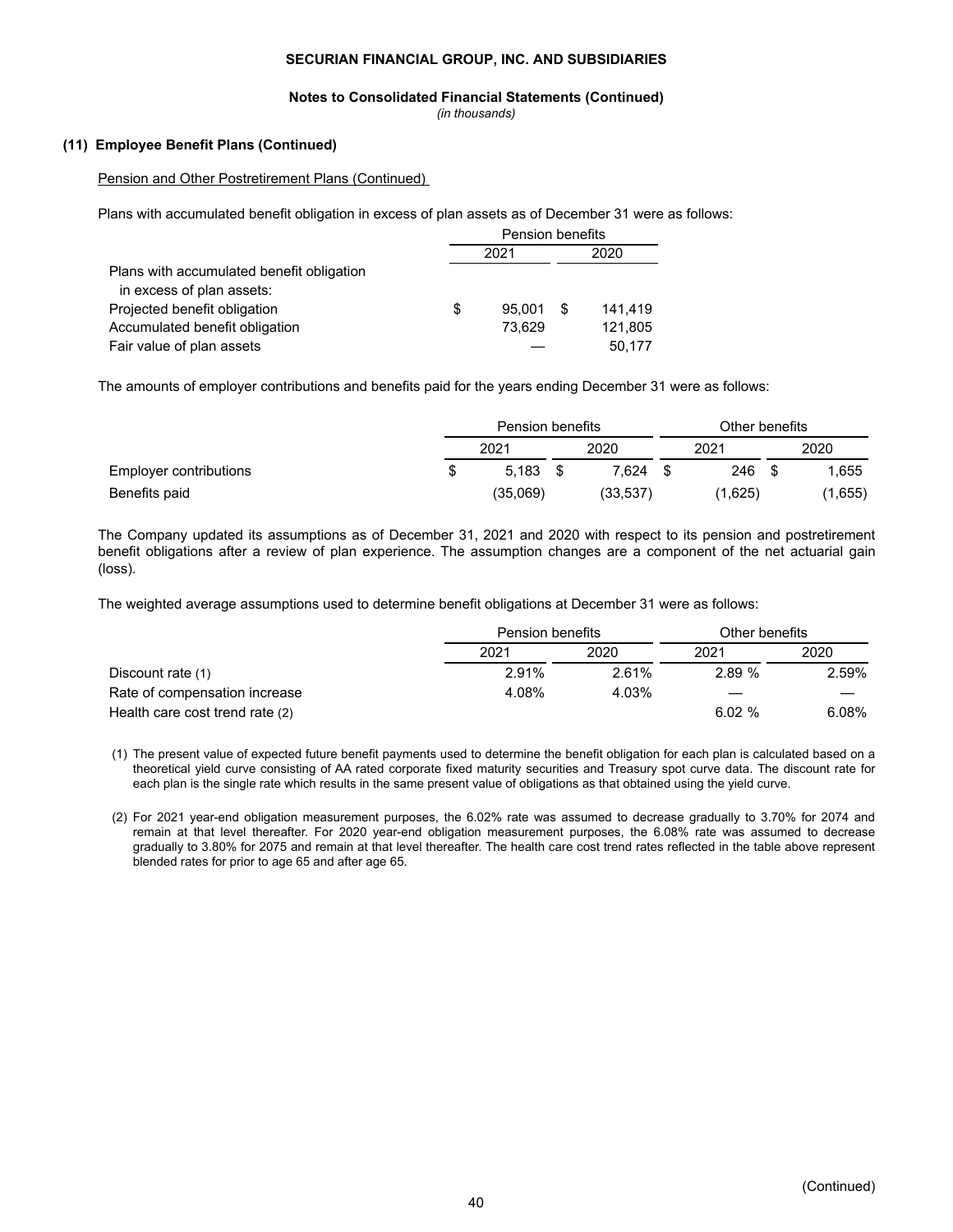#### **Notes to Consolidated Financial Statements (Continued)**

*(in thousands)*

# **(11) Employee Benefit Plans (Continued)**

Pension and Other Postretirement Plans (Continued)

The weighted average assumptions used to determine net periodic benefit costs for the years ending December 31 were as follows:

|                                              | Pension benefits |       | Other benefits |          |  |
|----------------------------------------------|------------------|-------|----------------|----------|--|
|                                              | 2021             | 2020  | 2021           | 2020     |  |
| Expected long-term return on plan assets (1) | 5.68%            | 5.91% | 5.75%          | $6.00\%$ |  |
| Discount rate (2)                            | 2.61%            | 3.51% | $2.59\%$       | 3.49%    |  |
| Rate of compensation increase                | 4.03%            | 4.00% |                |          |  |

(1) Historical rates of return for individual asset classes and future estimated returns are used to develop expected rates of return. These rates of return are applied to the plan's investment policy to determine a range of expected returns. The expected long-term rate of return on plan assets is selected from this range.

(2) The present value of expected future benefit payments used to determine the benefit obligation for each plan is calculated based on a theoretical yield curve consisting of AA rated corporate fixed maturity securities and Treasury spot curve data. The discount rate for each plan is the single rate which results in the same present value of obligations as that obtained using the yield curve.

The assumptions presented herein are based on pertinent information available to management as of December 31, 2021 and 2020. Actual results could differ from those estimates and assumptions.

Other changes in plan assets and benefit obligations recognized in other comprehensive income (loss) as of December 31 were as follows:

|                                         | Pension benefits |         |  |                 | Other benefits |         |   |          |
|-----------------------------------------|------------------|---------|--|-----------------|----------------|---------|---|----------|
|                                         |                  | 2021    |  | 2020            |                | 2021    |   | 2020     |
| Net gain (loss)                         | \$               | 114.724 |  | $(103, 330)$ \$ |                | 6,184   |   | 9,587    |
| Amortization of net gain                |                  | 25,511  |  | 14.050          |                | 2,089   |   | 2,686    |
| Amortization of prior service benefit   |                  | (2,153) |  | (2, 152)        |                | (5,834) |   | (5, 873) |
| Total recognized in other comprehensive |                  |         |  |                 |                |         |   |          |
| income (loss)                           |                  | 138,082 |  | (91, 432)       | -S             | 2,439   | S | 6,400    |

Estimated future benefit payments for pension and other postretirement plans:

|           | Pension<br>benefits | Other benefits |
|-----------|---------------------|----------------|
| 2022      | \$<br>41,785        | \$<br>2,702    |
| 2023      | 45,020              | 2,831          |
| 2024      | 48,099              | 2,986          |
| 2025      | 50,458              | 3,033          |
| 2026      | 53,455              | 3,029          |
| 2027-2031 | 302,127             | 16,400         |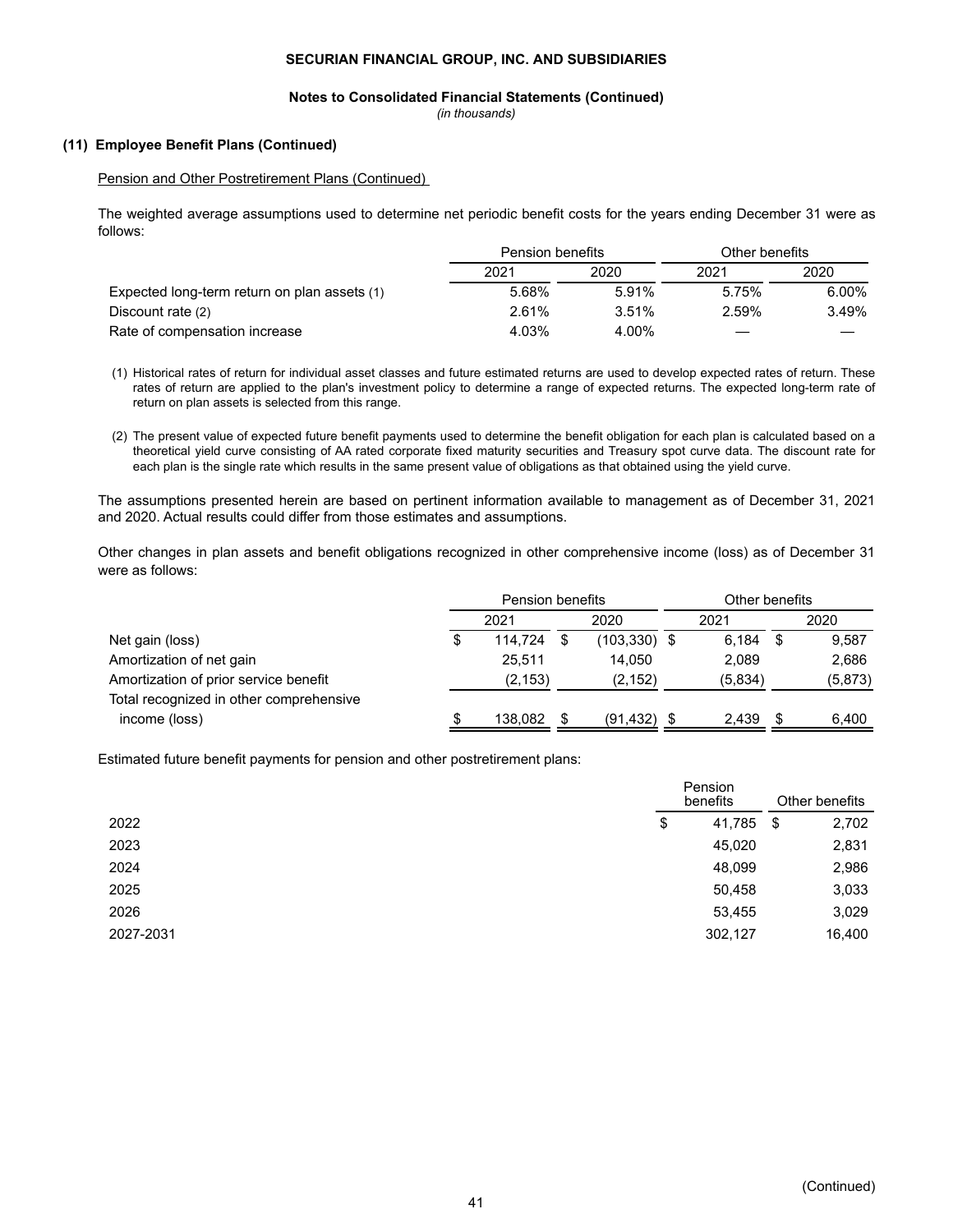### **Notes to Consolidated Financial Statements (Continued)**

*(in thousands)*

## **(11) Employee Benefit Plans (Continued)**

#### Pension and Other Postretirement Plans (Continued)

#### *Investment policies and asset allocation*

Generally, the investment objective of the non-contributory defined benefit plans is to balance the elements of risk, return and volatility. This objective recognizes that assets should be sufficiently liquid to enable the plans to pay all benefits and expenses when due, that higher investment returns increase the plans' assets and therefore may enhance the ability to provide benefits to participants, and that the pursuit of higher returns over the long term may result in increased volatility of returns and the potential for increased investment losses over the short term. This objective is achieved by strategically allocating assets among equity securities, fixed maturity securities and other investments. The higher levels of risk entailed in equity securities are balanced by investing a significant portion of the plans' assets in high quality fixed maturity securities matching the characteristics of the plans' obligations, and the insurance company general account. The target allocation of the Company's non-contributory defined benefit plans is generally based on the proportion of the retiree obligations to the overall obligations of the plans.

The target asset allocation as of December 31, 2021, for each of the broad investment categories, weighted for all plans combined is as follows:

| Equity securities                 | 43% to 50% |
|-----------------------------------|------------|
| Fixed maturity securities         | 47% to 54% |
| Insurance company general account | $3\%$      |

The target asset allocation varies based on the distribution of the underlying obligation.

The Company's non-contributory defined benefit plans weighted average asset allocations by asset category at December 31 are as follows:

|                                   | 2021 | 2020 |
|-----------------------------------|------|------|
| Equity securities                 | 47%  | 47%  |
| Fixed maturity securities         | 49%  | 49%  |
| Insurance company general account | 4%   | 4%   |

Equity securities, as classified in the above table, include direct investments in common stocks, mutual funds and pooled separate accounts. Fixed maturity securities include investments in pooled separate accounts. Pooled separate accounts are under either an immediate participation guaranteed contract or a group annuity contract with Minnesota Life Insurance Company and represent segregated funds administered by an unaffiliated asset management firm and consist principally of marketable fixed maturity and equity securities.

The insurance company general account, as classified in the above table, represents assets held within the general account of Minnesota Life Insurance Company. The assets of the insurance company, backing the insurance company general account, principally consist of fixed maturity securities, commercial mortgage loans and equity securities.

At times, investments may be made in nontraditional asset classes with the approval of the Company's non-contributory defined benefit plan trustees. Current investments include private equity limited partnerships which are classified as equity securities for asset allocation purposes.

The Company's investment policy includes various guidelines and procedures designed to ensure that the plans' assets can reasonably be expected to achieve the objective of the policy. The investment policy is periodically reviewed by the plans' respective trustees.

The primary investment objective of the postretirement plans is to balance capital appreciation and preservation. These plan assets are currently allocated to 53% equity securities and 47% fixed maturity securities. The target asset allocation as of December 31, 2021 is 50% equity securities and 50% fixed maturity securities.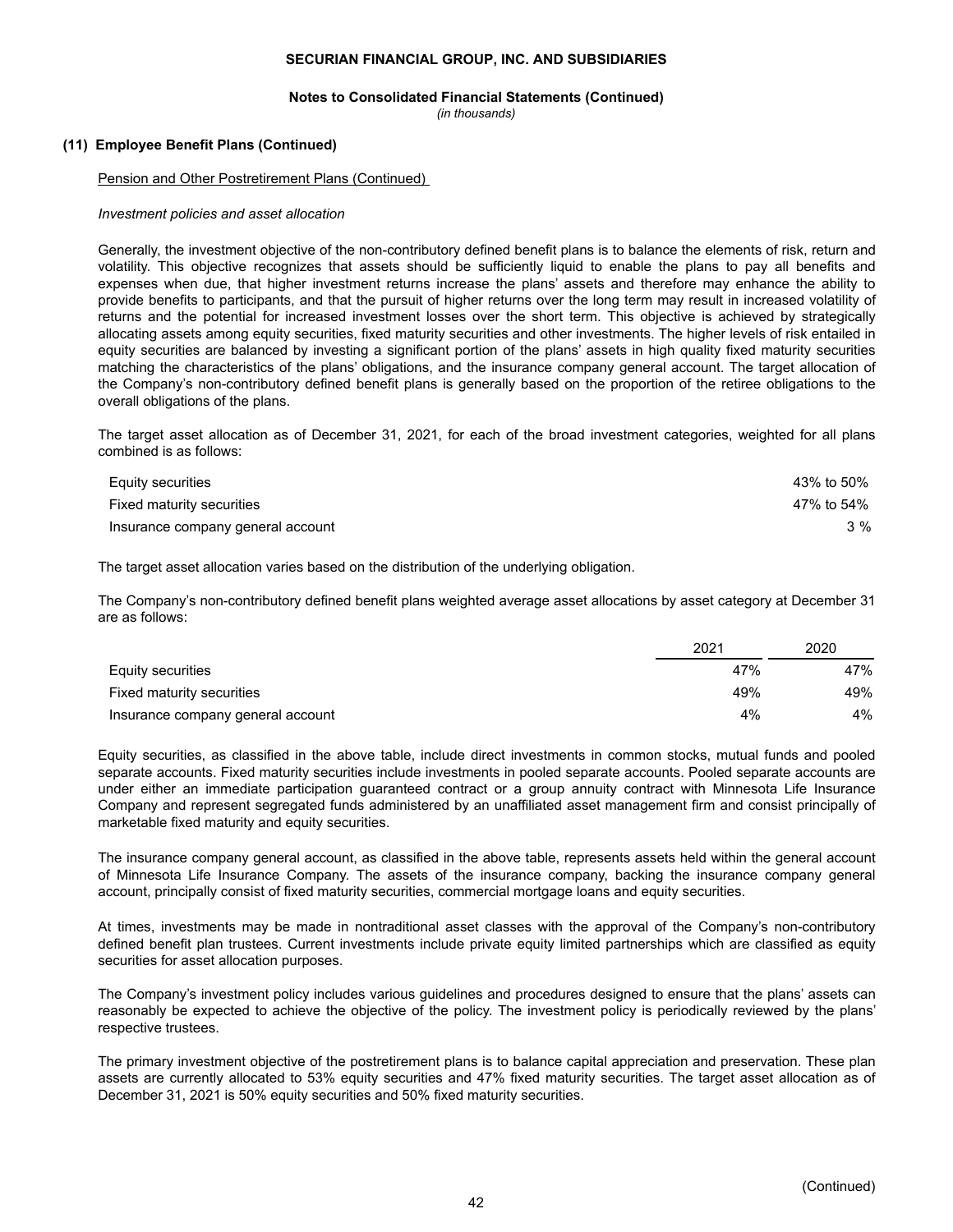#### **Notes to Consolidated Financial Statements (Continued)**

*(in thousands)*

## **(11) Employee Benefit Plans (Continued)**

#### Pension and Other Postretirement Plans (Continued)

In accordance with authoritative accounting guidance, the Company groups plan assets into a three-level hierarchy for valuation techniques used to measure their fair value based on whether the valuation inputs are observable or unobservable. Refer to note 5 Fair Value of Financial Instruments for further discussion on these levels.

The following tables summarize the Company's pension benefit plans' financial assets measured at fair value on a recurring basis:

| December 31, 2021                       | Level 1      |     | Level 2   | Level 3       |    | Total     |
|-----------------------------------------|--------------|-----|-----------|---------------|----|-----------|
| Equity securities                       |              |     |           |               |    |           |
| Domestic real estate                    | \$<br>65,666 | \$  |           | \$            | S  | 65,666    |
| Total equity securities                 | 65,666       |     |           |               |    | 65,666    |
| Investments in pooled separate accounts |              |     | 1,254,198 |               |    | 1,254,198 |
| Insurance company general account       |              |     |           | 51,546        |    | 51,546    |
| Private equity funds                    |              |     |           | 127,828       |    | 127,828   |
| Cash and cash equivalents               | 8,975        |     |           |               |    | 8,975     |
| <b>Total investments</b>                | 74,641       |     | 1,254,198 | 179,374       |    | 1,508,213 |
| Total financial assets                  | 74,641       |     | 1,254,198 | \$<br>179,374 | S  | 1,508,213 |
|                                         |              |     |           |               |    |           |
| December 31, 2020                       | Level 1      |     | Level 2   | Level 3       |    | Total     |
| Equity securities                       |              |     |           |               |    |           |
| Domestic real estate                    | \$<br>44,573 | \$. |           | \$            |    | 44,573    |
| Total equity securities                 | 44,573       |     |           |               |    | 44,573    |
| Investments in pooled separate accounts |              |     | 1,168,317 |               |    | 1,168,317 |
| Insurance company general account       |              |     |           | 50,177        |    | 50,177    |
| Private equity funds                    |              |     |           | 103,107       |    | 103,107   |
| Cash and cash equivalents               | 11,108       |     |           |               |    | 11,108    |
| <b>Total investments</b>                | 55,681       |     | 1,168,317 | 153,284       |    | 1,377,282 |
| Total financial assets                  | \$<br>55,681 | \$  | 1,168,317 | \$<br>153,284 | \$ | 1,377,282 |

Refer to note 5 Fair Value of Financial Instruments for valuation methods and assumptions related to equity securities and cash and cash equivalents.

#### *Investments in pooled separate accounts*

Investments in pooled separate accounts are stated at the corresponding unit value of the pooled separate account, which represents fair value. Investments in pooled separate accounts are classified as Level 2 as the values are based upon quoted prices or reported net asset values provided by asset management firms with little readily determinable public pricing information.

#### *Insurance company general account*

Deposits in the insurance company general account are stated at cost plus accrued interest, which represents fair value. The assets of the insurance company, backing the insurance company general account, principally consist of fixed maturity securities, commercial mortgage loans and equity securities. The deposits in the insurance company general account are classified as Level 3, as fair value is based on unobservable inputs.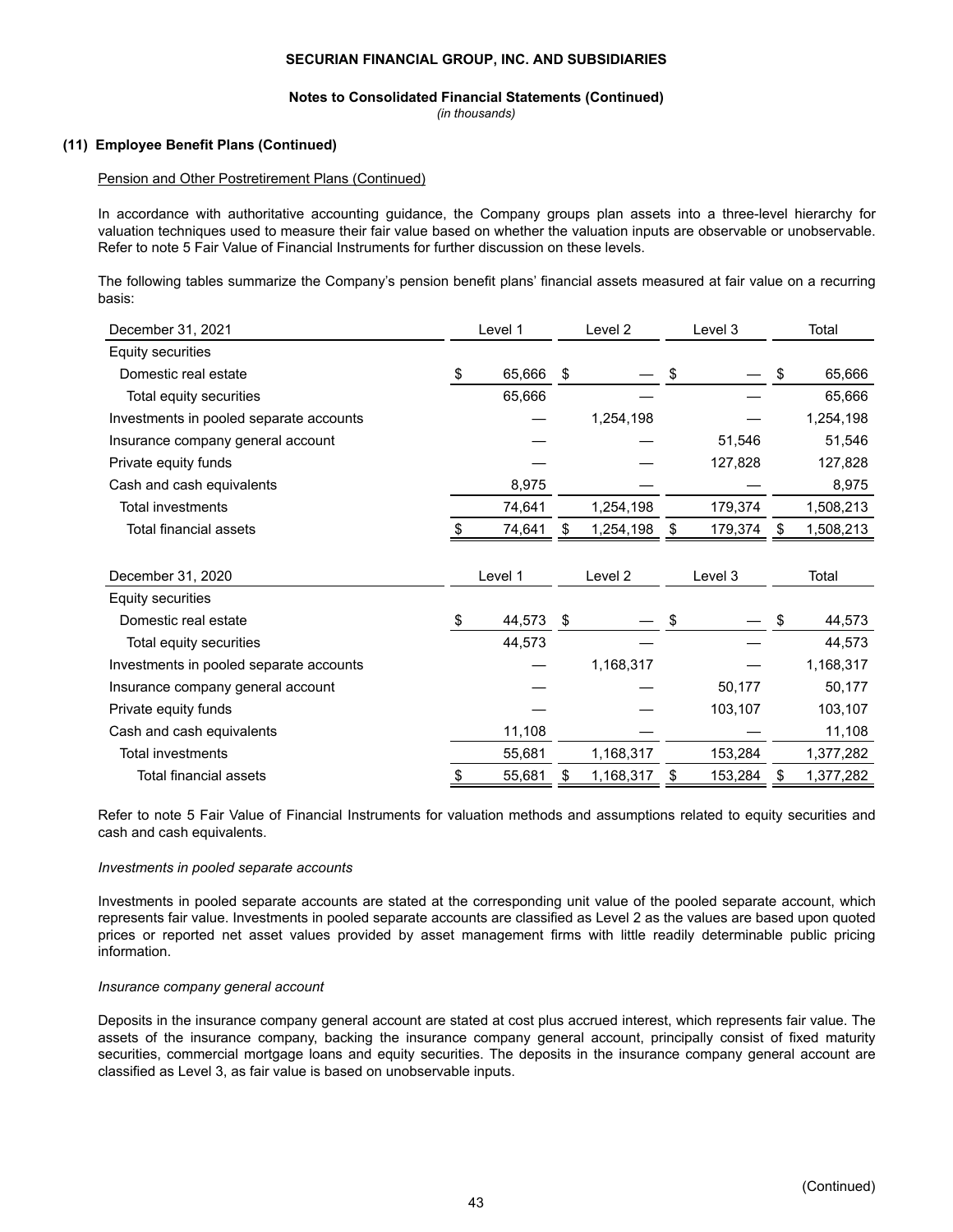#### **Notes to Consolidated Financial Statements (Continued)**

*(in thousands)*

# **(11) Employee Benefit Plans (Continued)**

## Pension and Other Postretirement Plans (Continued)

### *Private equity funds*

Investment in private equity funds primarily include limited partnership investments. The fair value of these investments are determined using assumptions that are generally unobservable and the investments typically have significant liquidity restrictions and are therefore classified as Level 3.

The following table provides a summary of purchased, sales and settlements of Level 3 financial assets held at fair value on a recurring basis during the year ended December 31, 2021:

|                        | Purchases |       |  | Sales                   | Settlements |  |
|------------------------|-----------|-------|--|-------------------------|-------------|--|
| Private equity funds   |           | 6.737 |  | .067)<br>$'$ 1 1        |             |  |
| Total financial assets |           |       |  | .067<br>$^{\prime}$ 4 4 |             |  |

The following table provides a summary of purchased, sales and settlements of Level 3 financial assets held at fair value on a recurring basis during the year ended December 31, 2020:

|                        | Purchases |    | Sales               | Settlements |
|------------------------|-----------|----|---------------------|-------------|
| Private equity funds   | 6.360     | ۰D | (6.930)             |             |
| Total financial assets | 6.360     |    | .6.930 <sup>1</sup> |             |

Transfers of securities among the levels occur at the beginning of the reporting period. There were no transfers in to or out of level 3 for the years ending December 31, 2021 and 2020.

The following table summarizes the Company's other postretirement benefit plan's financial assets measured at fair value on a recurring basis:

| December 31, 2021                       | Level 1 |                          |  | Level 2 | Level 3 |  | Total |        |
|-----------------------------------------|---------|--------------------------|--|---------|---------|--|-------|--------|
| Investments in pooled separate accounts |         |                          |  | 20.483  |         |  |       | 20.483 |
| Total financial assets                  |         |                          |  | 20.483  |         |  |       | 20,483 |
| December 31, 2020                       | Level 1 |                          |  | Level 2 | Level 3 |  |       | Total  |
| Investments in pooled separate accounts |         | $\overline{\phantom{m}}$ |  | 19.173  |         |  |       | 19.173 |
| Total financial assets                  |         |                          |  | 19.173  |         |  |       | 19.173 |

The Plans did not have any assets or liabilities reported at fair value on a nonrecurring basis.

#### Profit Sharing Plans

The Company also has profit sharing plans covering substantially all employees and agents. The Company's contribution rate to the employee plan is determined annually by the directors of the Company and is applied to each participant's prior year earnings. The Company's contribution to the agent plan is made as a certain percentage based on voluntary contribution rates and applied to each eligible agent's annual contribution. The Company recognized contributions to the plans during 2021 and 2020 of \$14,883 and \$11,878, respectively. Participants may elect to receive a portion of their contributions in cash.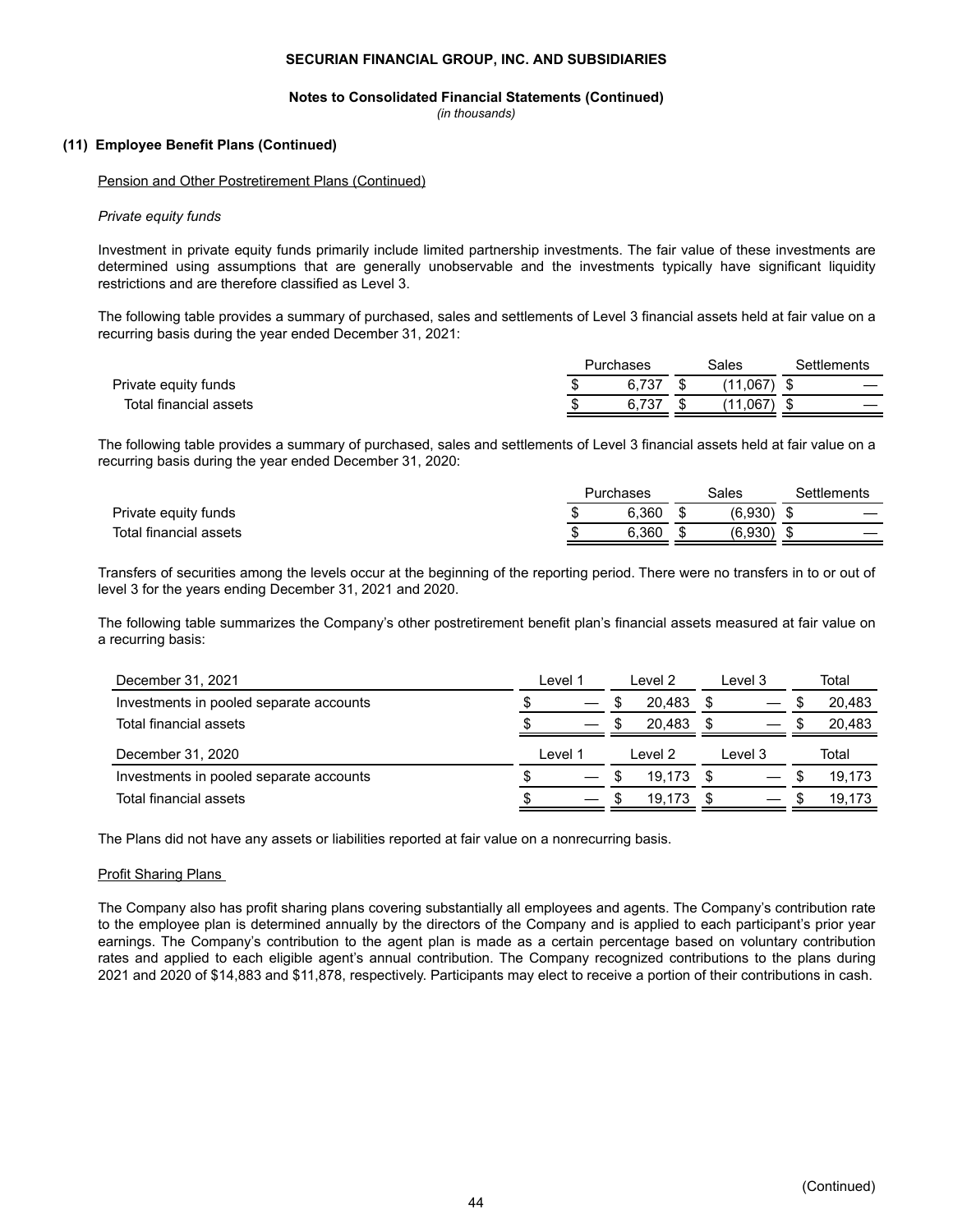#### **Notes to Consolidated Financial Statements (Continued)**

*(in thousands)*

## **(12) Liability for Pending Policy and Contract Claims**

#### Liability for Unpaid Claims and Claim Loss Adjustment Expenses

The following table provides activity in the liability for unpaid claims and loss adjustment expenses related to short and long duration insurance contracts:

|                               | 2021            |    | 2020      |
|-------------------------------|-----------------|----|-----------|
| Balance at January 1          | \$<br>1,613,526 | \$ | 1,340,062 |
| Less: reinsurance recoverable | 778,524         |    | 703,876   |
| Net balance at January 1      | 835,002         |    | 636,186   |
| Incurred related to:          |                 |    |           |
| Current year                  | 3,038,021       |    | 2,875,035 |
| Prior years                   | 9,526           |    | (14, 141) |
| Total incurred                | 3,047,547       |    | 2,860,894 |
| Paid related to:              |                 |    |           |
| Current year                  | 2,335,469       |    | 2,175,826 |
| Prior years                   | 671,081         |    | 486,252   |
| Total paid                    | 3,006,549       |    | 2,662,078 |
| Net balance at December 31    | 875,999         |    | 835,002   |
| Plus: reinsurance recoverable | 750,269         |    | 778,524   |
| Balance at December 31        | \$<br>1,626,268 |    | 1,613,526 |

As a result of changes in estimates of claims incurred in prior years, the unpaid claims and claim and loss adjustment expenses incurred (increased) decreased by \$(9,526) and \$14,141 in 2021 and 2020, respectively. The amounts are the result of normal reserve development inherent in the uncertainty of establishing the liability for unpaid claims and claim and loss adjustment expenses, a portion of which are recaptured by the Company through profit sharing arrangements with certain business partners which is included in other income on the consolidated statements of operations and comprehensive income.

#### Short-Duration Contracts

Certain short-duration contracts are offered within the Company's financial institution and group insurance products.

Claim and claim adjustment expense liabilities are set using a combination of actuarial methods. The liabilities are computed using assumptions for mortality, morbidity, and other performance. These assumptions are based on the Company's experience, industry results, emerging trends and future expectations. Claim frequency is primarily based on reported claims assigned to individual claimants. Claim counts may initially include claims that do not ultimately result in a liability. These claims are omitted from claim counts once it is determined that there is no liability. The information about incurred and paid loss development for all periods preceding year ended December 31, 2021 and the related historical claims payout percentage disclosure is unaudited and is presented as supplementary information.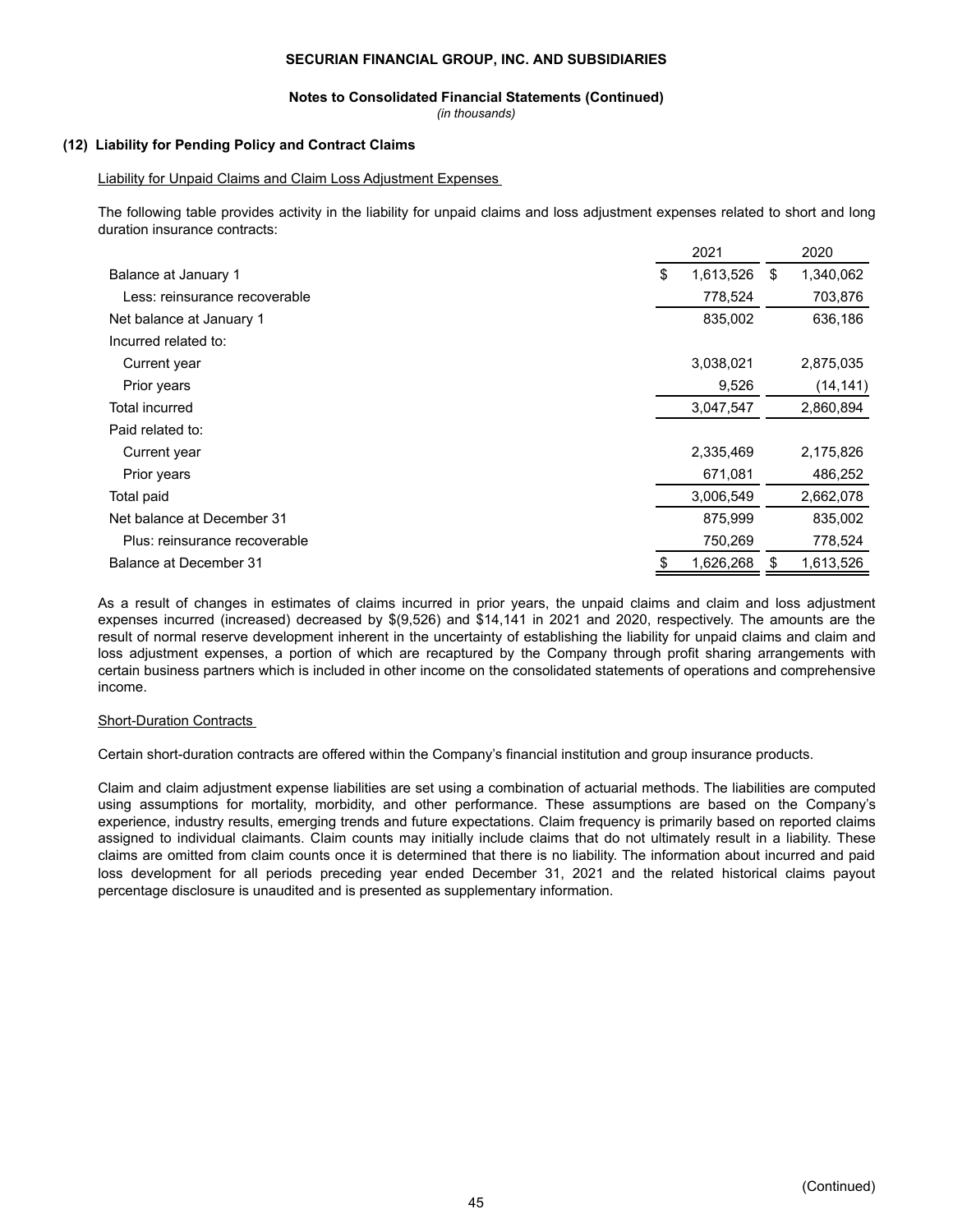# **Notes to Consolidated Financial Statements (Continued)**

*(in thousands)*

# **(12) Liability for Pending Policy and Contract Claims (Continued)**

# Short-Duration Contracts (Continued)

Incurred and paid claims, net of reinsurance, including allocated claim adjustment expenses, by product and by incurral year are summarized below along with the liability for incurred but not reported claims plus expected development on reported claims (IBNR) and the cumulative number of individual claims reported (reported claims) by incurral year as of December 31, 2021:

## *Financial Institution Products*

|               | Net cumulative incurred claims (1) |         |  |         |      |         |  |             |                    |
|---------------|------------------------------------|---------|--|---------|------|---------|--|-------------|--------------------|
| Incurral year |                                    | 2019    |  | 2020    |      | 2021    |  | <b>IBNR</b> | Reported<br>claims |
| 2019          | \$                                 | 205,835 |  | 195,565 | - \$ | 194,353 |  | 761         | 89                 |
| 2020          |                                    |         |  | 203.678 |      | 185.288 |  | 1.973       | 86                 |
| 2021          |                                    |         |  |         |      | 182.219 |  | 30.198      | 58                 |
| Total         |                                    |         |  |         |      | 561,860 |  |             |                    |

(1) 2019 and 2020 unaudited.

|                                                                                   | Net cumulative paid claims (1) |         |      |         |    |         |  |  |  |  |  |
|-----------------------------------------------------------------------------------|--------------------------------|---------|------|---------|----|---------|--|--|--|--|--|
| Incurral year                                                                     |                                | 2019    | 2021 |         |    |         |  |  |  |  |  |
| 2019                                                                              | \$                             | 145,449 | S    | 186,961 | \$ | 190,502 |  |  |  |  |  |
| 2020                                                                              |                                |         |      | 134,007 |    | 177,497 |  |  |  |  |  |
| 2021                                                                              |                                |         |      |         |    | 123,040 |  |  |  |  |  |
| Total                                                                             |                                |         |      |         |    | 491,039 |  |  |  |  |  |
|                                                                                   |                                |         |      |         |    |         |  |  |  |  |  |
| Outstanding liabilities prior to 2019                                             |                                |         |      |         | \$ | 3,783   |  |  |  |  |  |
| Liabilities for unpaid losses and loss adjustment expenses, net of<br>reinsurance |                                |         |      |         | \$ | 74.604  |  |  |  |  |  |

(1) 2019 and 2020 unaudited.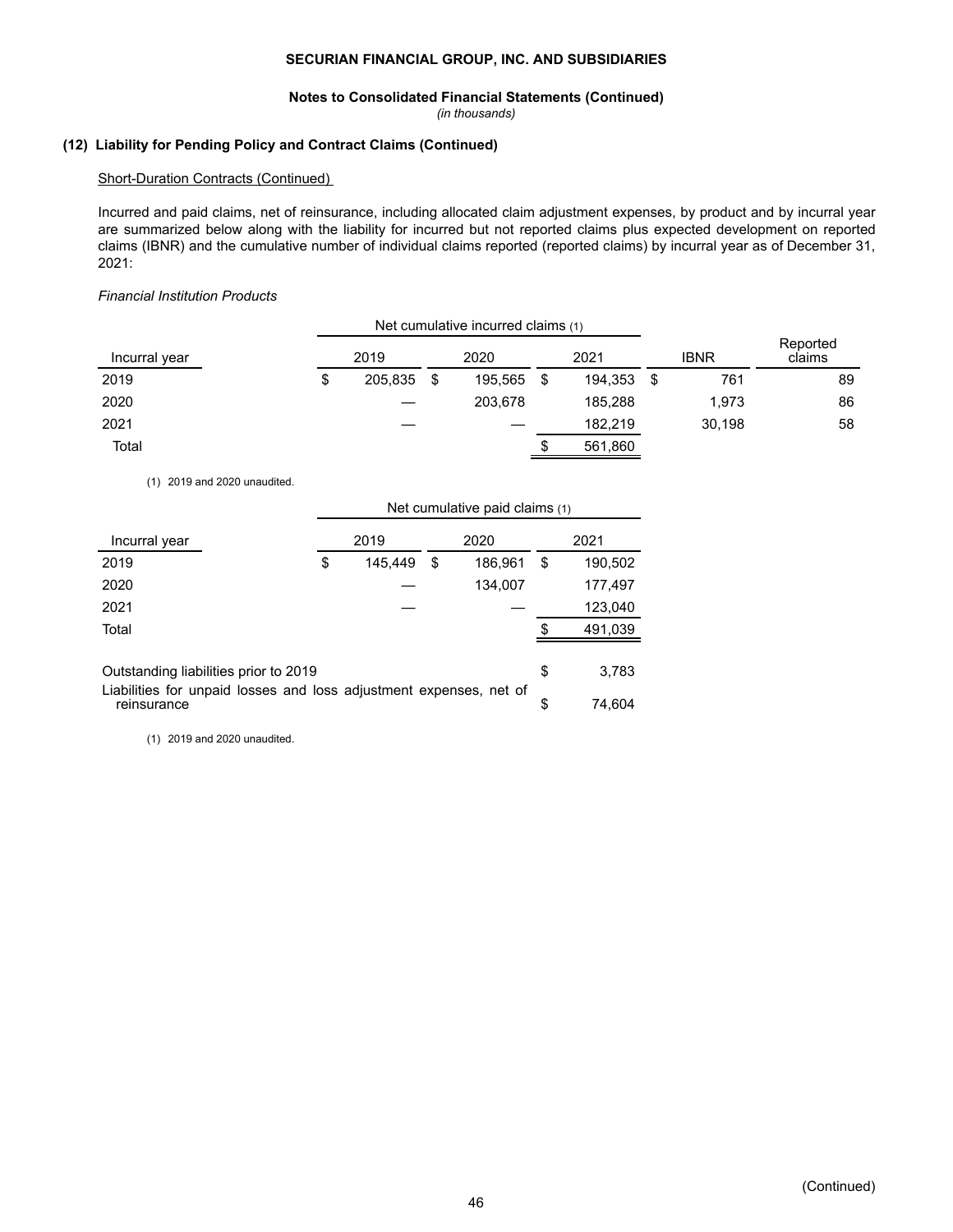# **Notes to Consolidated Financial Statements (Continued)**

*(in thousands)*

# **(12) Liability for Pending Policy and Contract Claims (Continued)**

# Short-Duration Contracts (Continued)

Incurred and paid claims, net of reinsurance, including allocated claim adjustment expenses, by product and by incurral year are summarized below along with the liability for incurred but not reported claims plus expected development on reported claims (IBNR) and the cumulative number of individual claims reported (reported claims) by incurral year as of December 31, 2021 (Continued):

#### *Group Insurance Products*

| Net cumulative incurred claims (1) |    |              |  |           |      |           |      |             |                    |
|------------------------------------|----|--------------|--|-----------|------|-----------|------|-------------|--------------------|
| Incurral year                      |    | 2019         |  | 2020      |      | 2021      |      | <b>IBNR</b> | Reported<br>claims |
| 2019                               | \$ | 1.667.552 \$ |  | 1,651,248 | - \$ | 1,651,304 | - \$ |             | 54                 |
| 2020                               |    |              |  | 1.979.248 |      | 1.983.364 |      |             | 59                 |
| 2021                               |    |              |  |           |      | 2,188,307 |      | 165.347     | 53                 |
| Total                              |    |              |  |           |      | 5,822,975 |      |             |                    |

(1) 2019 and 2020 unaudited.

|                                                                                   | Net cumulative paid claims (1) |           |   |           |    |           |  |  |  |  |  |
|-----------------------------------------------------------------------------------|--------------------------------|-----------|---|-----------|----|-----------|--|--|--|--|--|
| Incurral year                                                                     |                                | 2019      |   | 2020      |    | 2021      |  |  |  |  |  |
| 2019                                                                              | S                              | 1,328,569 | S | 1,617,484 | S  | 1,636,761 |  |  |  |  |  |
| 2020                                                                              |                                |           |   | 1,513,115 |    | 1,935,738 |  |  |  |  |  |
| 2021                                                                              |                                |           |   |           |    | 1,651,808 |  |  |  |  |  |
| Total                                                                             |                                |           |   |           |    | 5,224,307 |  |  |  |  |  |
|                                                                                   |                                |           |   |           |    |           |  |  |  |  |  |
| Outstanding liabilities prior to 2019                                             |                                |           |   |           | S  | 22,239    |  |  |  |  |  |
| Liabilities for unpaid losses and loss adjustment expenses, net of<br>reinsurance |                                |           |   |           | \$ | 620,907   |  |  |  |  |  |

(1) 2019 and 2020 unaudited.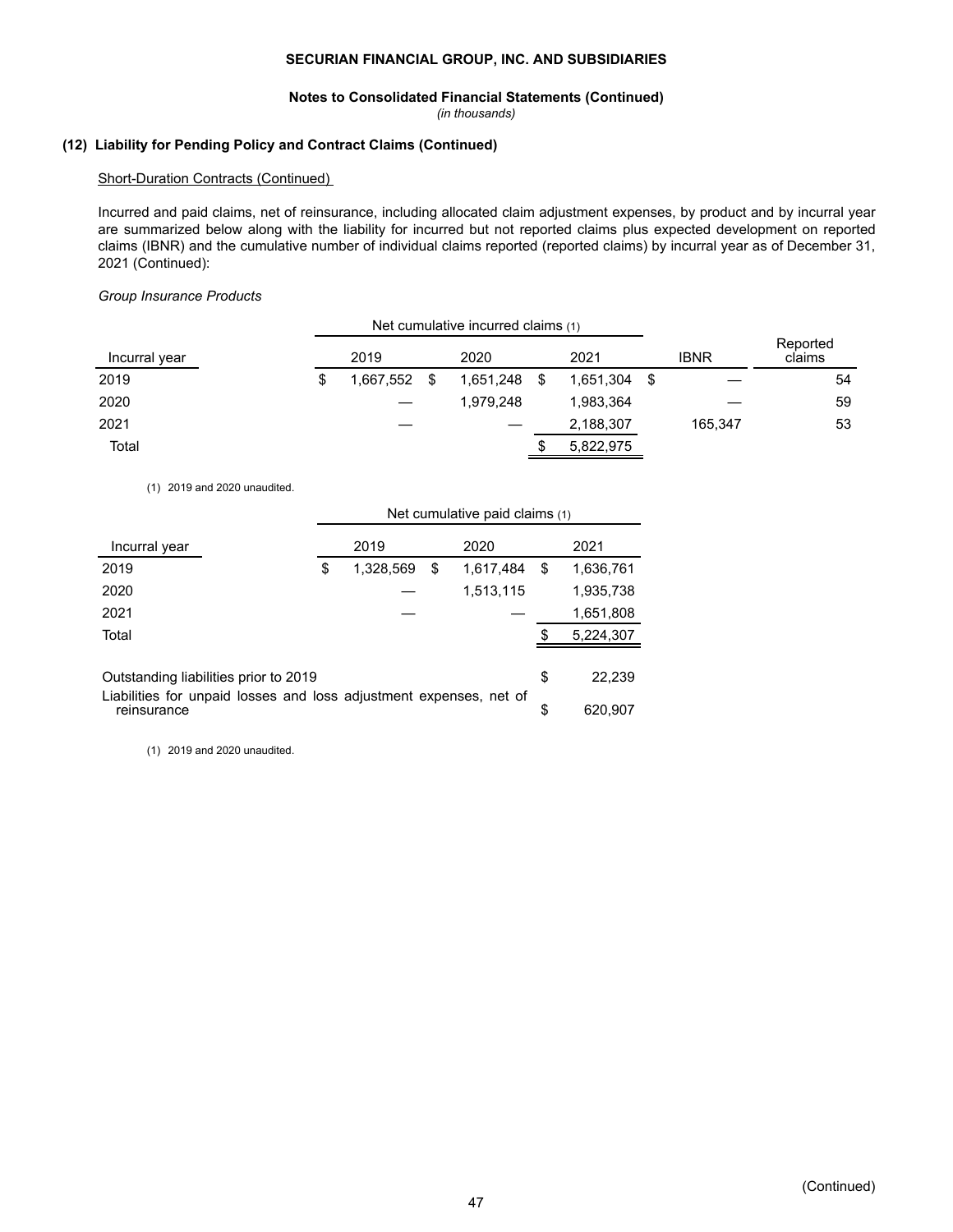### **Notes to Consolidated Financial Statements (Continued)**

*(in thousands)*

# **(12) Liability for Pending Policy and Contract Claims (Continued)**

# Short-Duration Contracts (Continued)

The reconciliation by product of the liability for pending policy and contract claims relating to short-duration contracts to the total liability for pending policy and contract claims on the consolidated balance sheets as of December 31, 2021 is as follows:

|                                             | Financial<br>institution<br>products |      | Group<br>insurance<br>products |    | Total     |
|---------------------------------------------|--------------------------------------|------|--------------------------------|----|-----------|
| Liability for short duration pending policy |                                      |      |                                |    |           |
| and contract claims, net of reinsurance     | \$<br>74,604                         | \$   | 620,907                        | \$ | 695,511   |
| Reinsurance recoverable on pending policy   |                                      |      |                                |    |           |
| and contract claims                         | 9,159                                |      | 136,224                        |    | 145,383   |
| Less: other liabilities (1)                 | 28,266                               |      | 44                             |    | 28,310    |
| Short-duration claims recorded within       |                                      |      |                                |    |           |
| pending policy and contract claims          |                                      |      |                                |    |           |
| on the consolidated balance sheet           | 55,497                               | - \$ | 757,087                        |    | 812,584   |
| Other short-duration pending policy and     |                                      |      |                                |    |           |
| contract claims                             |                                      |      |                                |    | 19,893    |
| Long-duration pending policy and            |                                      |      |                                |    |           |
| contract claims                             |                                      |      |                                |    | 174,578   |
| Pending policy and contract claims          |                                      |      |                                |    | 1,007,054 |

(1) Includes contracts that are recorded in line items other than pending policy and contract claims on the consolidated balance sheet.

Supplementary information on the historical average annual percentage payoff of incurred claims, net of reinsurance, by product and accident year as of December 31, 2021 is as follows (1):

| Incurral year | Financial<br>institution<br>products | Group<br>insurance<br>products |
|---------------|--------------------------------------|--------------------------------|
|               | 71.6%                                | 77.4%                          |
| 2             | 22.4%                                | 19.4%                          |
| 3             | 1.8%                                 | 1.2%                           |

(1) Unaudited.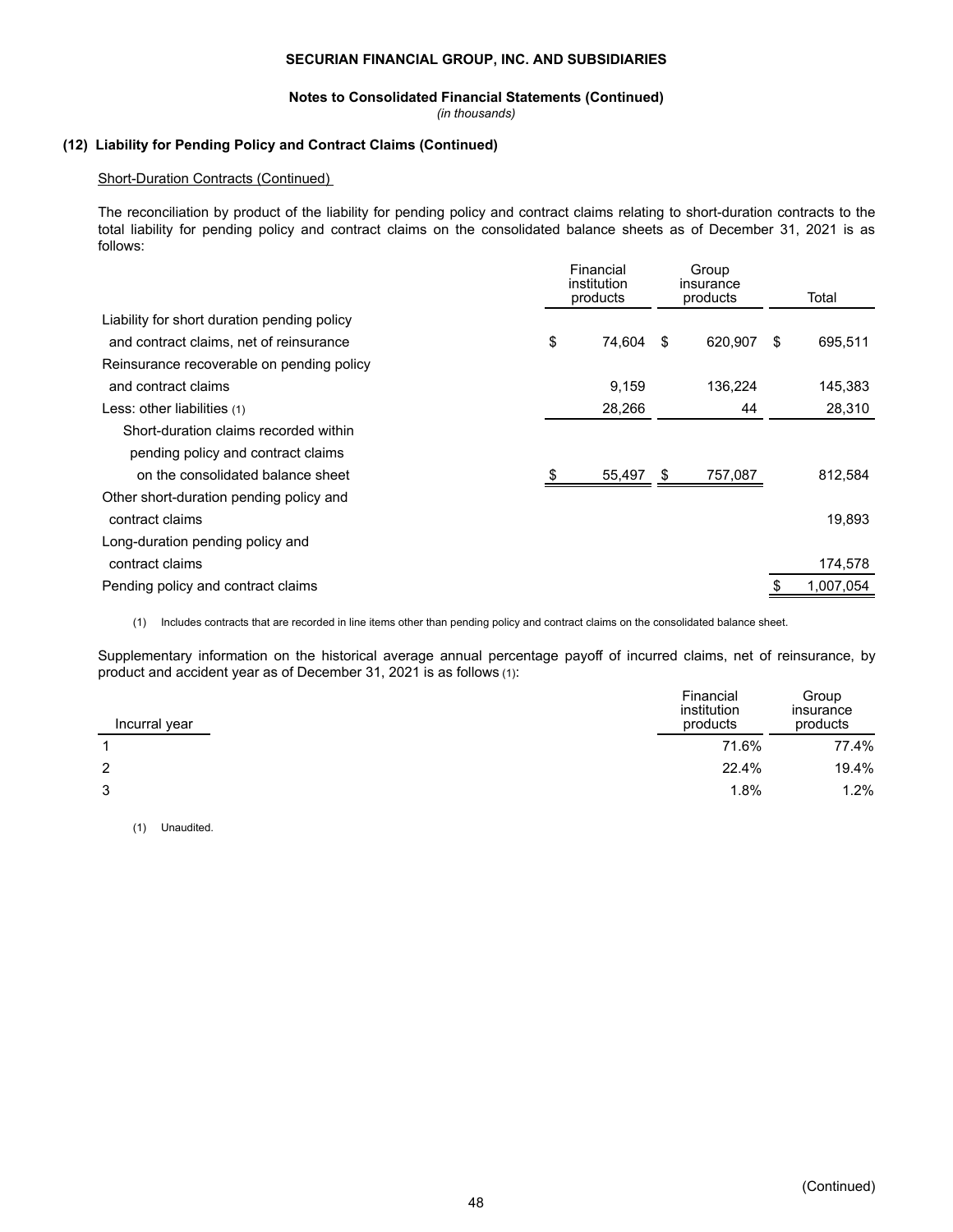#### **Notes to Consolidated Financial Statements (Continued)**

*(in thousands)*

# **(13) Reinsurance**

In the normal course of business, the Company seeks to limit its exposure to loss on any single insured and to recover a portion of benefits paid by ceding reinsurance to other insurance companies. To the extent that a reinsurer is unable to meet its obligation under the reinsurance agreement, the Company remains liable. The Company evaluates the financial condition of its reinsurers and monitors concentrations of credit risk to minimize its exposure to significant losses from reinsurer insolvencies. Allowances are established for amounts deemed to be uncollectible.

Reinsurance is accounted for over the lives of the underlying reinsured policies using assumptions consistent with those used to account for the underlying policies.

The effect of reinsurance on premiums for the years ended December 31 was as follows:

|                     | 2021       | 2020 |            |  |
|---------------------|------------|------|------------|--|
| Direct premiums     | 5.016.884  |      | 4.851.186  |  |
| Reinsurance assumed | 10.282     |      | 49.607     |  |
| Reinsurance ceded   | (909, 936) |      | (871, 871) |  |
| Net premiums        | 4,117,229  |      | 4,028,922  |  |

Reinsurance recoveries on ceded reinsurance contracts included in policyholder benefits on the consolidated statements of operations and comprehensive income were \$796,987 and \$648,243 during 2021 and 2020, respectively.

During 2021, the Company entered into an assumption reinsurance agreement expected to close in 2023, subject to receipt of certain regulatory approvals and satisfaction of customary closing conditions, for certain blocks of group creditor insurance and affinity insurance business. This transaction is not expected to have a material impact on equity upon closing.

### **(14) Certain Nontraditional Long-Duration Contracts and Separate Accounts**

The Company issues certain nontraditional long-duration contracts including universal life, variable life and deferred annuities, and fixed deferred and indexed annuities that contain either certain guarantees or sales inducements.

The Company issues variable contracts through its separate accounts for which investment income and investment gains and losses accrue directly to, and investment risk is borne by, the contractholder. The Company also issues variable annuity contracts through separate accounts where the Company contractually guarantees to the contractholder either (a) return of no less than total deposits made to the contract adjusted for partial withdrawals, (b) total deposits made to the contract adjusted for partial withdrawals plus a minimum return, (c) the highest contract value on a specified anniversary date adjusted for withdrawals following the contract anniversary, or (d) a minimum payment on a variable immediate annuity. These guarantees include benefits that are payable in the event of death, withdrawal or annuitization based upon the specific contract selected. The Company also issues fixed indexed annuities through its general account where the Company guarantees to the contractholder either (a) return of no less than total deposits made to the contract adjusted for partial withdrawals, (b) total deposits made to the contract adjusted for partial withdrawals plus a minimum return, or (c) the highest contract value on a specified anniversary date adjusted for withdrawals following the contract anniversary. The Company also issues universal life and variable life contracts where the Company provides to the contractholder a no-lapse guarantee.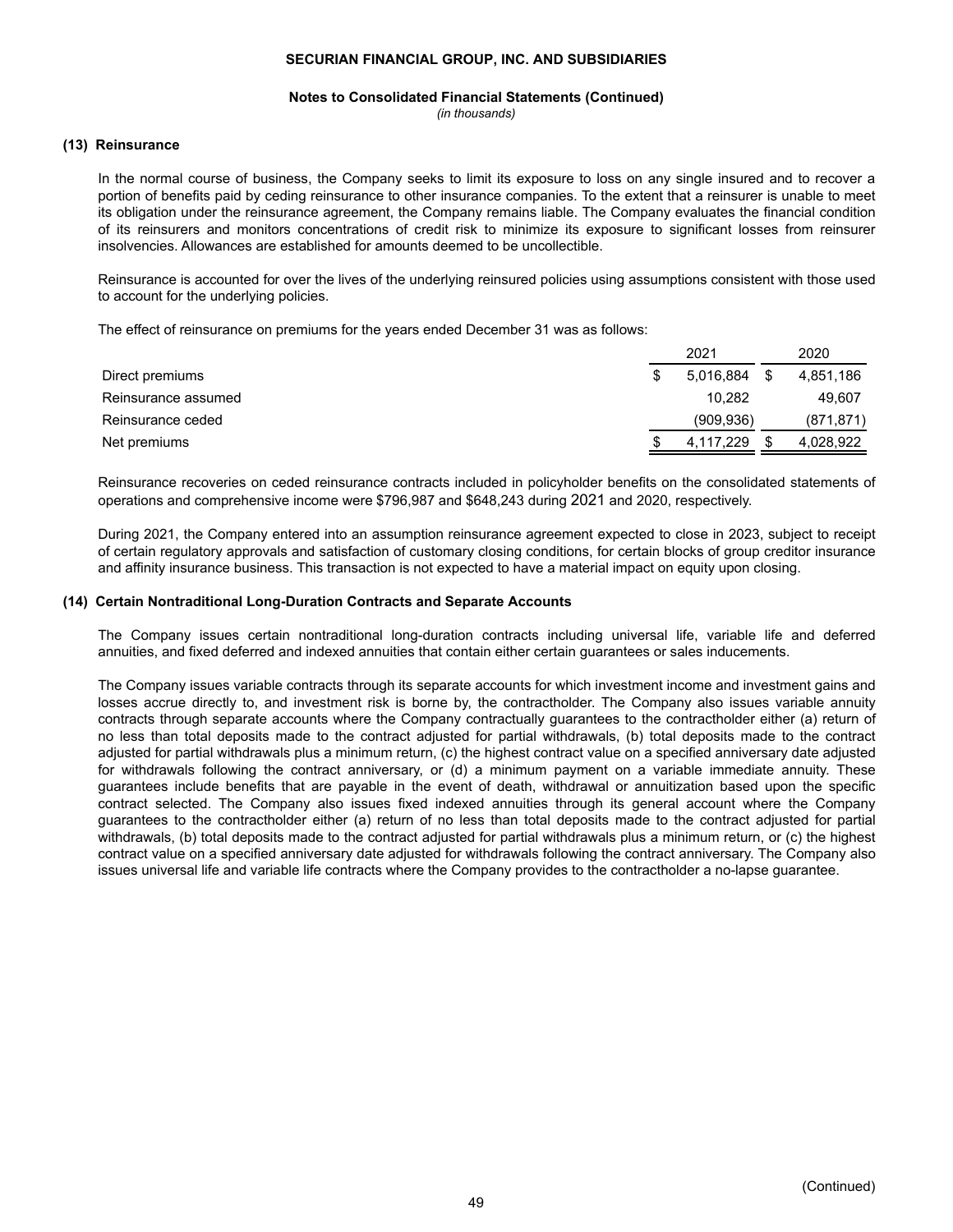#### **Notes to Consolidated Financial Statements (Continued)**

*(in thousands)*

#### **(14) Certain Nontraditional Long-Duration Contracts and Separate Accounts (Continued)**

The assets supporting the variable portion of the traditional variable annuities, variable contracts with guarantees, universal life and variable life contracts are carried at fair value and reported as summary total separate account assets with an equivalent summary total reported for liabilities. For variable annuity contracts, amounts assessed against the contractholders for mortality, administrative, and other services are included in policy and contract fees, changes in liabilities for minimum guarantees on deferred annuities are included in policyholder benefits, and changes in liabilities for the minimum guaranteed payments on variable immediate annuities and the minimum withdrawal benefits on variable deferrable annuities are included in net realized investment gains (losses) on the consolidated statements of operations and comprehensive income. For universal life and variable life contracts, the amounts assessed against the contractholders for mortality, administrative, and other services are included in policy and contract fees and changes in liabilities for guaranteed benefits are included in policyholder benefits on the consolidated statements of operations and comprehensive income. For variable annuity, universal life and variable life contracts, separate account net investment income, net investment gains and losses and the related liability changes are offset within the same line item on the consolidated statements of operations and comprehensive income. There were no investment gains or losses on transfers of assets from the general account to the separate account during 2021 and 2020.

The Company's variable annuity contracts with guarantees may offer more than one type of guarantee in each contract; therefore, the amounts listed are not mutually exclusive. For guarantees of amounts in the event of death, the net amount at risk is defined as the current guaranteed minimum death benefit in excess of the current account balance at the balance sheet date. For guaranteed withdrawal amounts, the net amount at risk is defined as the present value of future withdrawal benefits in excess of the current account balance. For guarantees of amounts at annuitization, the net amount at risk is defined as the present value of the minimum guaranteed annuity payments in excess of the current account balance. For the guaranteed payout annuity floor, the net amount at risk is defined as the guaranteed benefit in excess of the current benefit payable, assuming the guaranteed and current benefit amounts remain constant. For universal life and variable life contracts the net amount at risk is defined as the current death benefit in excess of the current balance, excluding reinsurance.

At December 31, the Company had the following variable annuity contracts with guarantees:

|                                                                           | 2021            | 2020 |           |  |
|---------------------------------------------------------------------------|-----------------|------|-----------|--|
| Return of net deposits:                                                   |                 |      |           |  |
| In the event of death                                                     |                 |      |           |  |
| Account value                                                             | \$<br>5,587,210 | S.   | 5,394,898 |  |
| Net amount at risk                                                        | \$<br>6,198     | \$   | 5,368     |  |
| Average attained age of contract holders                                  | 66.2            |      | 65.5      |  |
| Return of net deposits plus a minimum return:                             |                 |      |           |  |
| In the event of death                                                     |                 |      |           |  |
| Account value                                                             | \$<br>477,756   | -\$  | 415,961   |  |
| Net amount at risk                                                        | \$<br>23,805    | - \$ | 22,273    |  |
| Average attained age of contract holders                                  | 71.6            |      | 71.4      |  |
| At annuitization                                                          |                 |      |           |  |
| Account value                                                             | \$<br>301,062   | - \$ | 328,423   |  |
| Net amount at risk                                                        | \$<br>496       | -\$  | 989       |  |
| Weighted average period remaining until expected annuitization (in years) | 0.5             |      | 0.8       |  |
| As withdrawals are taken                                                  |                 |      |           |  |
| Account value                                                             | \$<br>3,848,654 | -\$  | 3,808,504 |  |
| Net amount at risk                                                        | \$<br>22,468    | \$   | 118,869   |  |
| Average attained age of contract holders                                  | 67.6            |      | 66.8      |  |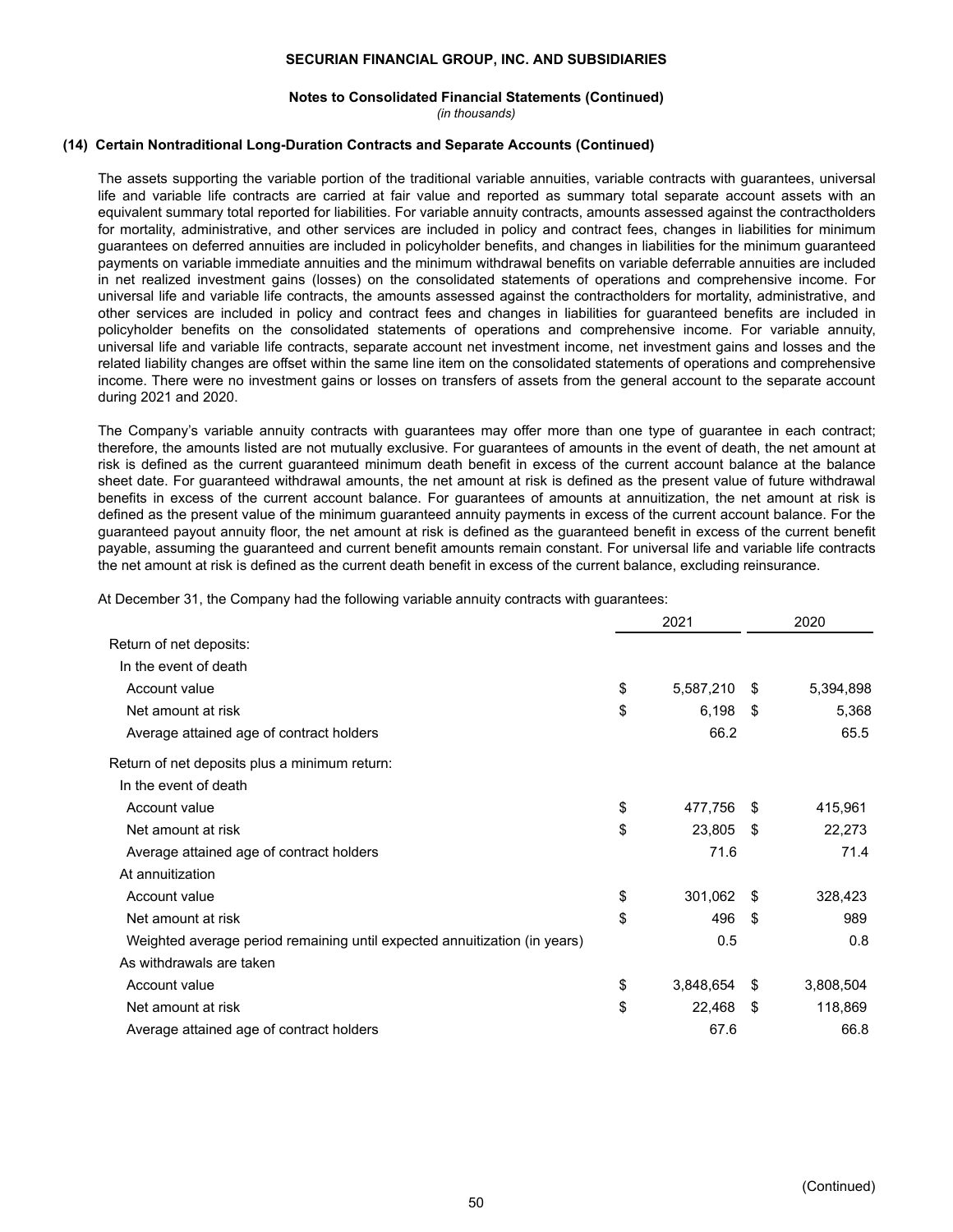#### **Notes to Consolidated Financial Statements (Continued)**

*(in thousands)*

# **(14) Certain Nontraditional Long-Duration Contracts and Separate Accounts (Continued)**

At December 31, the Company had the following variable annuity contracts with guarantees (Continued):

|                                                                           |    | 2021           | 2020 |         |  |
|---------------------------------------------------------------------------|----|----------------|------|---------|--|
| Highest specified anniversary account value:                              |    |                |      |         |  |
| In the event of death                                                     |    |                |      |         |  |
| Account value                                                             | \$ | 660,781        | S    | 670,220 |  |
| Net amount at risk                                                        | \$ | 3,608          | -S   | 3,148   |  |
| Average attained age of contract holders                                  |    | 67.8           |      | 66.9    |  |
| Account value adjustment on 10 <sup>th</sup> contract anniversary         |    |                |      |         |  |
| Account value                                                             | \$ | 95,965         | -SS  | 90,230  |  |
| Net amount at risk                                                        | \$ | $\overline{2}$ | \$   | 5       |  |
| Weighted average period remaining until expected annuitization (in years) |    | 62.9           |      | 61.9    |  |
| As withdrawals are taken                                                  |    |                |      |         |  |
| Account value                                                             | \$ | 266,731        | -SS  | 236,045 |  |
| Net amount at risk                                                        | \$ | 214            | -\$  | 16,627  |  |
| Average attained age of contract holders                                  |    | 71.2           |      | 70.3    |  |
| Guaranteed payout annuity floor:                                          |    |                |      |         |  |
| Account value                                                             | \$ | 56,902         | -SS  | 50,600  |  |
| Net amount at risk                                                        | \$ |                | S    |         |  |
| Average attained age of contract holders                                  |    | 78.3           |      | 77.6    |  |

At December 31, the Company had the following fixed index annuity contracts with guarantees:

|                                          |   | 2021    |      | 2020    |  |  |
|------------------------------------------|---|---------|------|---------|--|--|
| As withdrawals are taken                 |   |         |      |         |  |  |
| Account value                            | S | 423.794 | - \$ | 390.792 |  |  |
| Net amount at risk                       | S | 3.947   |      | 12.517  |  |  |
| Average attained age of contract holders |   | 65.2    |      | 64.4    |  |  |

At December 31, the Company had the following universal life and variable life contracts with guarantees:

|                                               | 2021 |               |  | 2020       |  |  |
|-----------------------------------------------|------|---------------|--|------------|--|--|
| Account value (general and separate accounts) |      | 11.346.142 \$ |  | 10.048.012 |  |  |
| Net amount at risk                            |      | 51.676.447 \$ |  | 51.201.989 |  |  |
| Average attained age of policyholders         |      | 54.0          |  | 53.0       |  |  |

Liabilities for guarantees on variable annuity, indexed annuity, universal life and variable life contracts reflected in the general account as of December 31, 2021 were as follows:

|                              | <b>Minimum</b><br>guaranteed death<br>and income<br>benefits | Guaranteed payout<br>annuity floor |   | Minimum<br>quaranteed<br>withdrawal and<br>accumulation<br>benefit |  | No lapse quarantee<br>universal life and<br>variable life |
|------------------------------|--------------------------------------------------------------|------------------------------------|---|--------------------------------------------------------------------|--|-----------------------------------------------------------|
| Balance at beginning of year | \$<br>17,532 \$                                              | 2,068                              | S | 38,348                                                             |  | 232,127                                                   |
| Incurred guarantee benefits  | 13.237                                                       | (1,051)                            |   | (17, 836)                                                          |  | 50,415                                                    |
| Paid guaranteed benefits     | (1,635)                                                      |                                    |   |                                                                    |  | (16,745)                                                  |
| Balance at end of year       | 29,134                                                       | \$<br>1,017                        |   | 20,512                                                             |  | 265,797                                                   |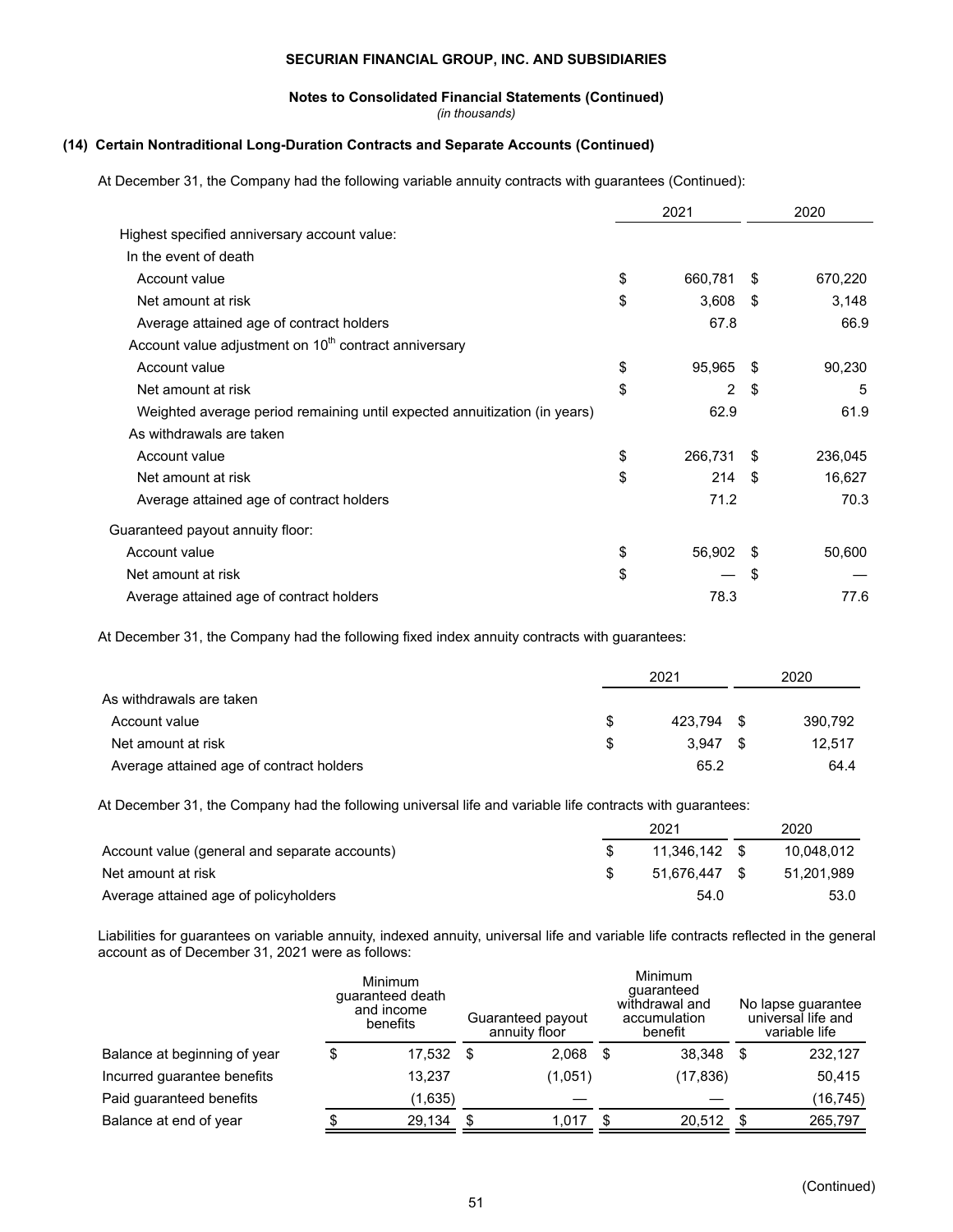## **Notes to Consolidated Financial Statements (Continued)**

*(in thousands)*

## **(14) Certain Nontraditional Long-Duration Contracts and Separate Accounts (Continued)**

Liabilities for guarantees on variable annuity, indexed annuity, universal life and variable life contracts reflected in the general account as of December 31, 2020 were as follows:

|                              |   | Minimum<br>guaranteed death<br>and income<br>benefits | Guaranteed payout<br>annuity floor |   | Minimum<br>quaranteed<br>withdrawal and<br>accumulation<br>benefit | No lapse guarantee<br>universal life and<br>variable life |
|------------------------------|---|-------------------------------------------------------|------------------------------------|---|--------------------------------------------------------------------|-----------------------------------------------------------|
| Balance at beginning of year | S | $10,733$ \$                                           | 1,898                              | S | 16.677                                                             | 187,902                                                   |
| Incurred quarantee benefits  |   | 8.476                                                 | 173                                |   | 21.671                                                             | 63,039                                                    |
| Paid quaranteed benefits     |   | (1,677)                                               | (3)                                |   |                                                                    | (18, 814)                                                 |
| Balance at end of year       |   | 17,532                                                | 2,068                              |   | 38,348                                                             | 232,127                                                   |

The minimum guaranteed death benefit liability and the guaranteed minimum income liability is determined each period end by estimating the expected value of death benefits in excess of the projected account balance and recognizing the excess ratably over the accumulation period based on total expected assessments. The guaranteed payout annuity floor and minimum guaranteed withdrawal benefits are considered to be derivatives and are recognized at fair value through earnings. The universal life and variable life no lapse guarantee liabilities are determined by estimating the expected value of death benefits in excess of projected account balances and recognizing the excess ratably over the accumulation period based on total expected assessments. For variable annuity, fixed indexed annuity, universal life and variable life contracts with guarantees, the Company regularly evaluates estimates used and adjusts the additional liability balance, with a related charge or credit to benefit expense, if actual experience or other evidence suggests that earlier assumptions should be revised.

The following assumptions and methodology were used to determine the minimum guaranteed death and income benefit liability on variable annuities and fixed indexed annuities at December 31, 2021 and 2020 (except where noted otherwise):

- A sample selection tool was used to select 200 scenarios from a set of 10,000 stochastically generated investment performance scenarios.
- Mean investment performance was 5.60% and 5.20% for 2021 and 2020, respectively, and is consistent with DAC projections over a 10 year period.
- Annualized monthly standard deviation was 12.00%.
- Mortality assumption was at 100% of the 2012 Individual Annuity Mortality Basis table.
- Lapse rates varied by contract type and policy duration, ranging from 1.00% to 10.00% with an average of 8.00%.
- Discount rates varied by contract type and policy duration and were consistent with discount rates used in DAC models.

The following assumptions and methodology, which are consistent with those used for DAC models, were used to determine the universal life and variable life liability at December 31, 2021 and 2020 (except where noted otherwise):

- Separate account investment performance assumption was 6.75% for 2021 and 2020.
- Mortality assumption was at 100% of pricing levels.
- Lapse rates varied by policy duration, ranging from 2.00% to 9.00%.
- Long-term general account discount rate grades from the current yield curve up to 4.75% for 2021 and 2020, linearly over ten years.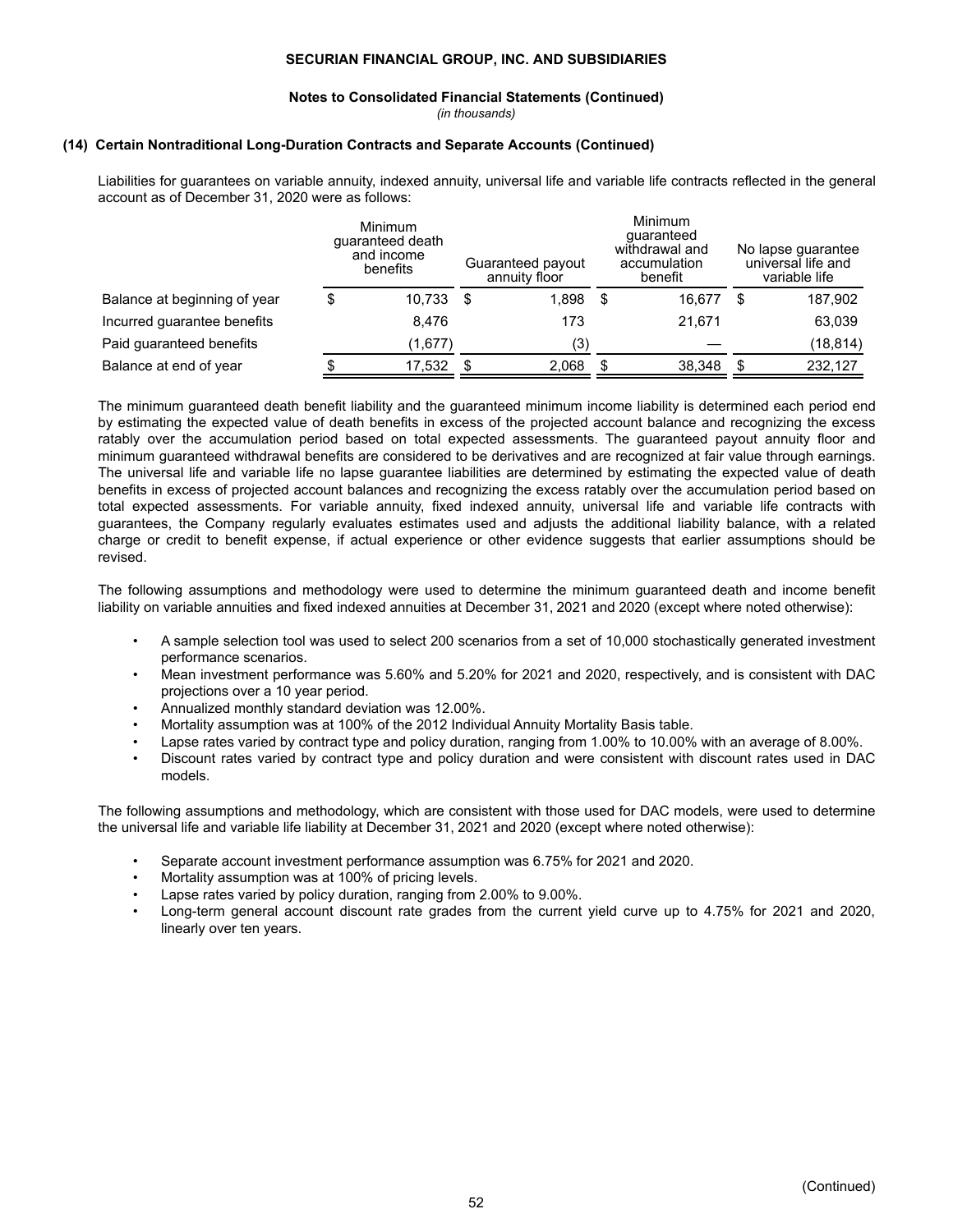#### **Notes to Consolidated Financial Statements (Continued)**

*(in thousands)*

### **(14) Certain Nontraditional Long-Duration Contracts and Separate Accounts (Continued)**

Account balances for contracts with guarantees were invested in variable separate accounts by mutual fund grouping as follows at December 31:

|                    | Variable annuity contracts |           |      |           |      | Variable life contracts |    |           |  |  |
|--------------------|----------------------------|-----------|------|-----------|------|-------------------------|----|-----------|--|--|
|                    | 2021                       |           | 2020 |           | 2021 |                         |    | 2020      |  |  |
| Equity             | \$                         | 2,510,222 | -\$  | 2,442,418 | \$   | 2,438,720               | \$ | 2,017,175 |  |  |
| <b>Bond</b>        |                            | 946.680   |      | 926,866   |      | 250,145                 |    | 239,997   |  |  |
| <b>Balanced</b>    |                            | 3,136,871 |      | 2,996,885 |      | 505,298                 |    | 461,496   |  |  |
| Money market       |                            | 40.526    |      | 44.388    |      | 28,310                  |    | 21,316    |  |  |
| Mortgage           |                            |           |      |           |      | 479,975                 |    | 391,510   |  |  |
| <b>Real Estate</b> |                            | 91.448    |      | 70.523    |      | 162,687                 |    | 155,987   |  |  |
| Total              |                            | 6,725,747 | \$   | 6,481,079 |      | 3,865,135               |    | 3,287,481 |  |  |

### **(15) Unremitted Premiums and Claims Payable**

The Company acts as an agent of certain insurance underwriters and has a fiduciary responsibility to remit the appropriate percentage of monies collected from each financial institution customer to the corresponding insurance underwriters. The remittance is equal to the premiums collected from the financial institution customer, less any commissions earned by the Company. The Company recognizes a liability equal to the amount of the premiums that have not yet been remitted to the insurance underwriters. At December 31, 2021 and 2020, the liability associated with unremitted premiums, claims payable was \$69,932 and \$57,003, respectively and is reported as part of other liabilities on the consolidated balance sheets. As described in note 2 Summary of Significant Accounting Policies, as of December 31, 2021 and 2020, the Company had restricted the use of \$69,932 and \$57,003, respectively, of its cash and cash equivalents to satisfy these payables.

# **(16) Debt**

Liabilities for short-term and long-term debt are carried at an amount equal to unpaid principal balance. Short-term debt is debt coming due in the next 12 months.

The following table provides a summary of debt, net of unamortized issuance costs and discounts, and related collateral for that debt as of December 31, 2021:

|    |         | Long-term  |         |           | Total   |   | Collateral |
|----|---------|------------|---------|-----------|---------|---|------------|
| \$ |         | S.         | 118,000 | \$        | 118,000 | S |            |
|    |         |            |         |           |         |   |            |
|    | 120,000 |            | 0       |           | 120,000 |   | 1,860,289  |
|    |         |            | 492.885 |           | 492.885 |   |            |
|    | 120,000 |            | 610.885 |           | 730,885 |   | .860,289   |
|    |         | Short-term |         | Liability |         |   |            |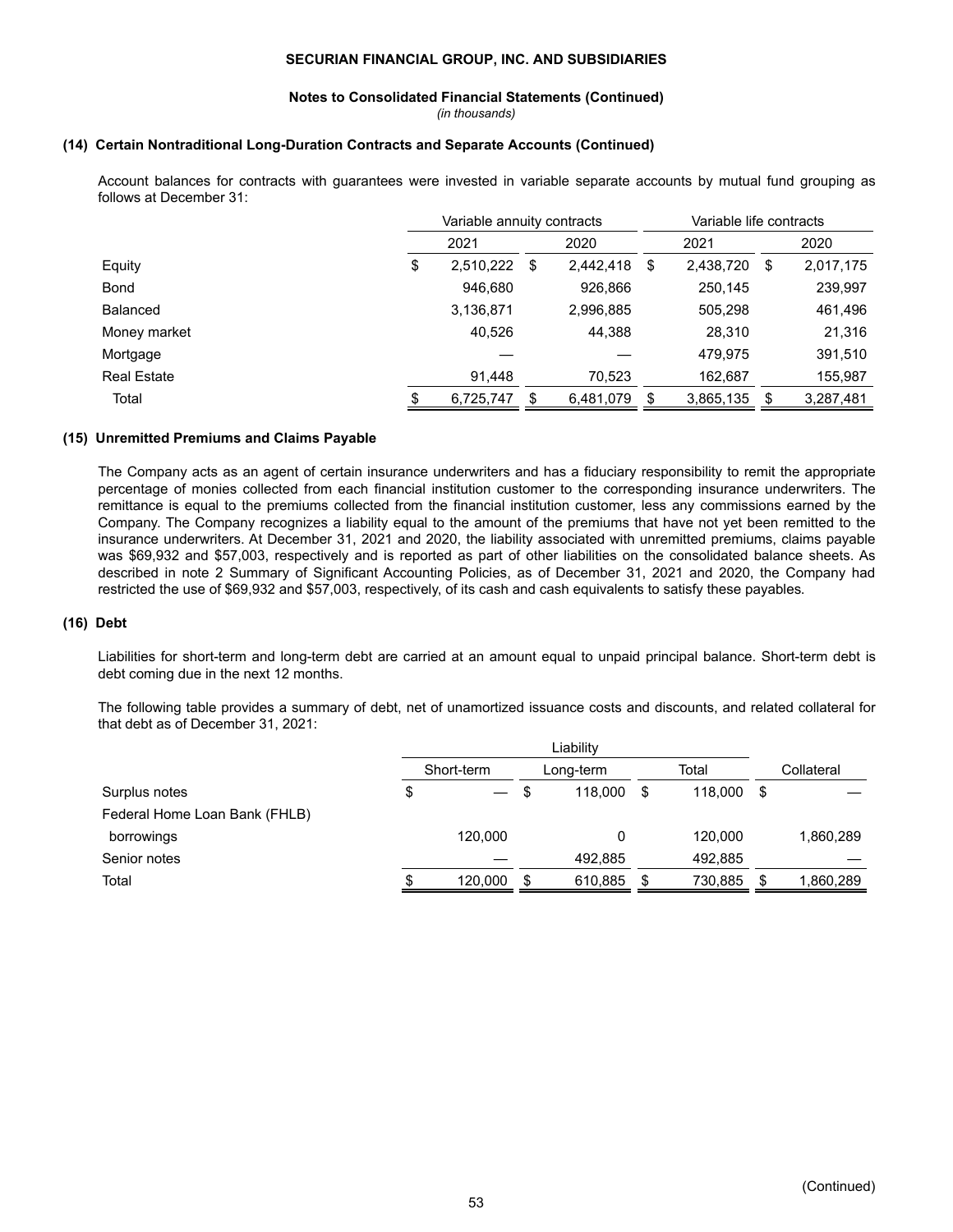#### **Notes to Consolidated Financial Statements (Continued)**

*(in thousands)*

# **(16) Debt (Continued)**

The following table provides a summary of debt and related collateral for that debt as of December 31, 2020:

|                               |    | Short-term |   | Long-term | Total |         |    | Collateral |
|-------------------------------|----|------------|---|-----------|-------|---------|----|------------|
| Surplus notes                 | \$ |            |   | 118,000   |       | 118,000 | S. |            |
| Federal Home Loan Bank (FHLB) |    |            |   |           |       |         |    |            |
| borrowings                    |    | 25,000     |   | 70.000    |       | 95,000  |    | 2,101,165  |
| Senior notes                  |    |            |   | 492.752   |       | 492.752 |    |            |
| Total                         | J. | 25,000     | S | 680,752   |       | 705,752 |    | 2,101,165  |

In September 1995, the Company issued surplus notes with a face value of \$125,000, at 8.25%, due in 2025. The surplus notes are subordinate to all current and future policyholders interests, including claims, and indebtedness of the Company. All payments of interest and principal on the notes are subject to the approval of the Minnesota Department of Commerce (Department of Commerce). As of December 31, 2021 and 2020, the accrued interest was \$2,832. Interest paid on the surplus notes for the years ended December 31, 2021 and 2020 was \$9,735.

The Company has entered into a membership agreement with the FHLB, providing an efficient way to set up a borrowing facility with access to low cost funding. The total borrowing capacity is dependent on the amount and type of Company assets. The outstanding borrowings at December 31, 2021 have a maturity of less than one year with principal due at those times. The Company pledged \$1,860,289 of fixed maturity securities as collateral as of December 31, 2021. At that time, the Company had the capacity for either long-term or short-term borrowings of approximately \$1,469,773 without pledging additional collateral. If the fair value of the pledged collateral falls below the required collateral for the outstanding borrowed amount, the Company is required to pledge additional collateral. The Company also currently holds FHLB common stock of \$16,962, as required. The FHLB common stock is carried at cost, which approximates fair value, and is recorded in other invested assets in the consolidated balance sheets.

In April 2018, the Company issued senior notes with a face value of \$500,000, at 4.80%, due in 2048. The Company may redeem some or all of the senior notes at any time at the redemption price defined under the terms of the senior notes. As of December 31, 2021, the accrued interest was \$5,000. Interest paid on the senior note for the years ended December 31, 2021 and 2020 was \$24,000.

At December 31, 2021, the aggregate minimum annual long-term debt maturities for the next five years and thereafter are as follows: 2022, \$0; 2023, \$0; 2024, \$0; 2025, \$118,000; 2026, \$0; thereafter, \$500,000.

Total interest paid by the Company for the years ended December 31, 2021 and 2020 was \$34,356 and \$35,913, respectively. Interest expense is recognized in general operating and other expenses on the consolidated statements of operations and comprehensive income.

# **(17) Business Combinations**

During 2021, the Company made acquisitions of certain companies that distribute credit and specialty property and casualty products as well as technology solutions offered for roadside assistance and service logistics.

The amount of acquisition-related additional cash consideration the Company may have to pay in 2022 and future years if certain thresholds are attained is \$25,194 of which \$10,287 was accrued at December 31, 2021.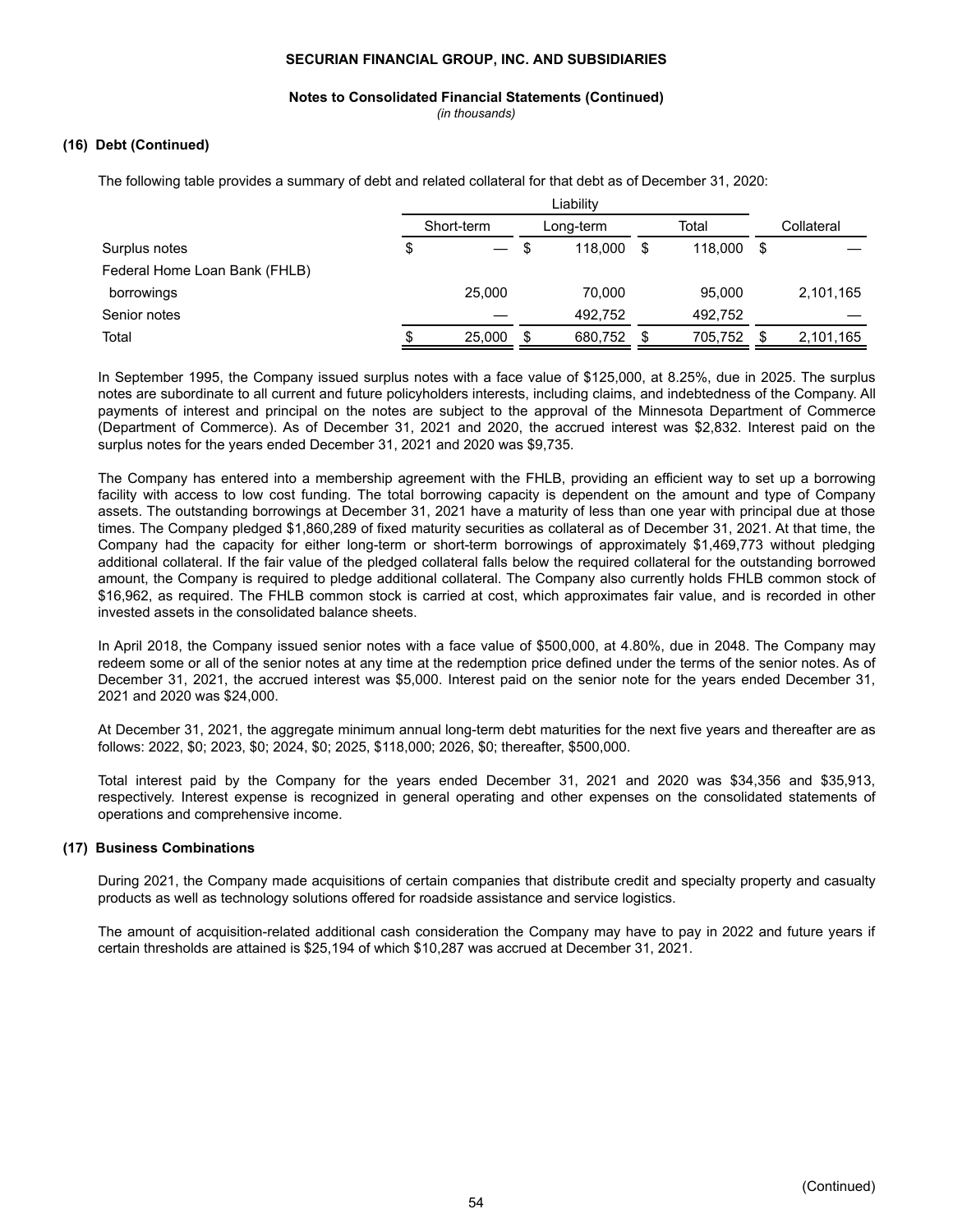#### **Notes to Consolidated Financial Statements (Continued)**

*(in thousands)*

## **(18) Goodwill and Intangible Assets**

The amount of goodwill included on the consolidated balance sheets in other assets as of December 31, was as follows:

|                              | 2021    | 2020 |         |  |
|------------------------------|---------|------|---------|--|
| Balance at beginning of year | 317.199 |      | 309,597 |  |
| Additions                    | 70.961  |      | 6,369   |  |
| Foreign currency translation | 442     |      | 1.233   |  |
| Balance at end of year       | 388,602 |      | 317,199 |  |

The amount of acquired finite-lived intangible assets, excluding the value of acquired inforce contracts within DAC, included on the consolidated balance sheets in other assets was as follows:

| December 31, 2021            |   | Customer<br>relationships | Other    | Total finite-lived<br>intangible assets |          |  |
|------------------------------|---|---------------------------|----------|-----------------------------------------|----------|--|
| Gross carrying amount        | S | 147.606                   | 63.212   |                                         | 210,818  |  |
| Accumulated amortization     |   | (65, 567)                 | (25,521) |                                         | (91,088) |  |
| Foreign currency translation |   | 310                       | 206      |                                         | 516      |  |
| Net carrying amount          |   | 82.349                    | 37.897   |                                         | 120,246  |  |

| December 31, 2020            | Customer<br>relationships |           |  | Other    | Total finite-lived<br>intangible assets |
|------------------------------|---------------------------|-----------|--|----------|-----------------------------------------|
| Gross carrying amount        | S                         | 101.120   |  | 59.486   | 160,606                                 |
| Accumulated amortization     |                           | (56, 525) |  | (19,999) | (76, 524)                               |
| Foreign currency translation |                           | 266       |  | 183      | 449                                     |
| Net carrying amount          |                           | 44.861    |  | 39.670   | 84,531                                  |

Finite-lived intangible assets acquired during the year ended December 31, 2021 was \$53,209 with a weighted average amortization period of 11 years. Finite-lived intangible assets acquired during the year ended December 31, 2020 was \$7,027 with a weighted average amortization period of 7 years.

The appropriate estimated useful life for each intangible asset class is reviewed annually. A change in expected useful life could potentially indicate impairment of these assets. The Company completes annual impairment testing of all intangible assets. The annual review did not result in any changes to the expected useful lives and no intangible impairments were recognized in 2021 or 2020.

Intangible asset amortization expense for 2021 and 2020 in the amount of \$14,564 and \$14,495, respectively, is included in general operating expenses on the consolidated statements of operations and comprehensive income. Projected amortization expense for the next five years is as follows: 2022, \$19,186; 2023, \$19,119; 2024, \$18,913; 2025, \$18,643; 2026, \$11,404.

# **(19) Related Party Transactions**

The Company has agreements with its affiliates for expenses including allocations for occupancy costs, data processing, compensation, advertising and promotion, and other administrative expenses, which the Company incurs on behalf of its affiliates and is reimbursed. At December 31, 2021 and 2020, the amount payable to the Company was \$1,326 and \$1,058, respectively. The amount of expenses incurred by and reimbursed to the Company for the years ended December 31, 2021 and 2020 were \$2,589 and \$2,534, respectively.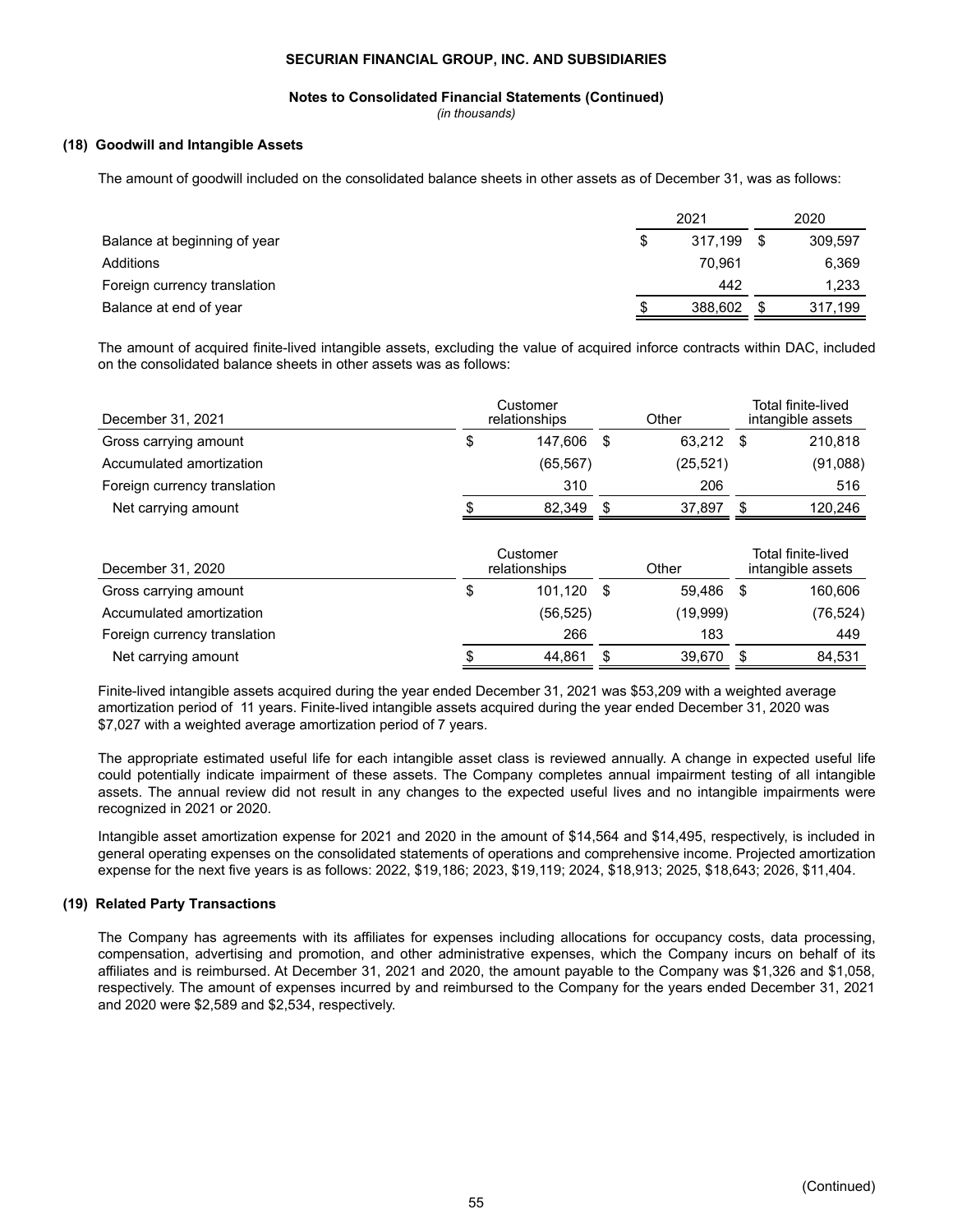#### **Notes to Consolidated Financial Statements (Continued)**

*(in thousands)*

# **(20) Other Comprehensive Income (Loss)**

Comprehensive income (loss) is defined as any change in equity originating from non-owner transactions. The Company has identified those changes as being comprised of net income, adjustments to pension and other postretirement plans, foreign currency translation, unrealized gains (losses) on securities and related adjustments.

The components of other comprehensive income (loss) and related tax effects, other than net income are illustrated below:

|                                                                | December 31, 2021 |                      |                          |    |               |  |  |  |
|----------------------------------------------------------------|-------------------|----------------------|--------------------------|----|---------------|--|--|--|
|                                                                |                   | <b>Before</b><br>tax | Tax benefit<br>(expense) |    | Net of<br>tax |  |  |  |
| Other comprehensive income (loss):                             |                   |                      |                          |    |               |  |  |  |
| Unrealized holding gains (losses) on securities arising during |                   |                      |                          |    |               |  |  |  |
| the period                                                     | \$                | $(975, 338)$ \$      | 204,606                  | \$ | (770, 732)    |  |  |  |
| Less: Reclassification adjustment for gains (losses)           |                   |                      |                          |    |               |  |  |  |
| included in net income                                         |                   | (70, 453)            | 14,795                   |    | (55,658)      |  |  |  |
| Unrealized gains (losses) on securities – OTTI                 |                   | (310)                | 65                       |    | (245)         |  |  |  |
| Foreign currency translation adjustment                        |                   | 813                  |                          |    | 813           |  |  |  |
| Adjustment to deferred policy acquisition costs                |                   | 506,209              | (106, 304)               |    | 399,905       |  |  |  |
| Adjustment to reserves                                         |                   | 121,070              | (25, 425)                |    | 95,645        |  |  |  |
| Adjustment to unearned premiums and fees                       |                   | 32,073               | (6, 735)                 |    | 25,338        |  |  |  |
| Adjustment to pension and other postretirement plans           |                   | 120,908              | (25, 390)                |    | 95,518        |  |  |  |
| Less: Reclassification adjustment for pension and other        |                   |                      |                          |    |               |  |  |  |
| postretirement plans expenses included in net income           |                   | 19,613               | (4, 119)                 |    | 15,494        |  |  |  |
| Other comprehensive income (loss)                              | \$                | (245, 415)           | 51,493<br>\$             | \$ | (193, 922)    |  |  |  |

|                                                                | December 31, 2020 |                      |    |                          |    |               |  |
|----------------------------------------------------------------|-------------------|----------------------|----|--------------------------|----|---------------|--|
| Other comprehensive income (loss):                             |                   | <b>Before</b><br>tax |    | Tax benefit<br>(expense) |    | Net of<br>tax |  |
|                                                                |                   |                      |    |                          |    |               |  |
| Unrealized holding gains (losses) on securities arising during |                   |                      |    |                          |    |               |  |
| the period                                                     | \$                | 1,301,798            | \$ | $(273, 711)$ \$          |    | 1,028,087     |  |
| Less: Reclassification adjustment for gains (losses)           |                   |                      |    |                          |    |               |  |
| included in net income                                         |                   | (31, 717)            |    | 6,660                    |    | (25,057)      |  |
| Unrealized gains (losses) on securities – OTTI                 |                   | 5,453                |    | (1, 145)                 |    | 4,308         |  |
| Foreign currency translation adjustment                        |                   | 3,914                |    |                          |    | 3,914         |  |
| Adjustment to deferred policy acquisition costs                |                   | (577, 151)           |    | 121,202                  |    | (455, 949)    |  |
| Adjustment to reserves                                         |                   | (285, 613)           |    | 59,978                   |    | (225, 635)    |  |
| Adjustment to unearned premiums and fees                       |                   | 122,951              |    | (25, 820)                |    | 97,131        |  |
| Adjustment to pension and other postretirement plans           |                   | (93, 744)            |    | 19,686                   |    | (74, 058)     |  |
| Less: Reclassification adjustment for pension and other        |                   |                      |    |                          |    |               |  |
| postretirement plans expenses included in net income           |                   | 8,711                |    | (1,829)                  |    | 6,882         |  |
| Other comprehensive income (loss)                              |                   | 454,602              |    | (94, 979)                | \$ | 359,623       |  |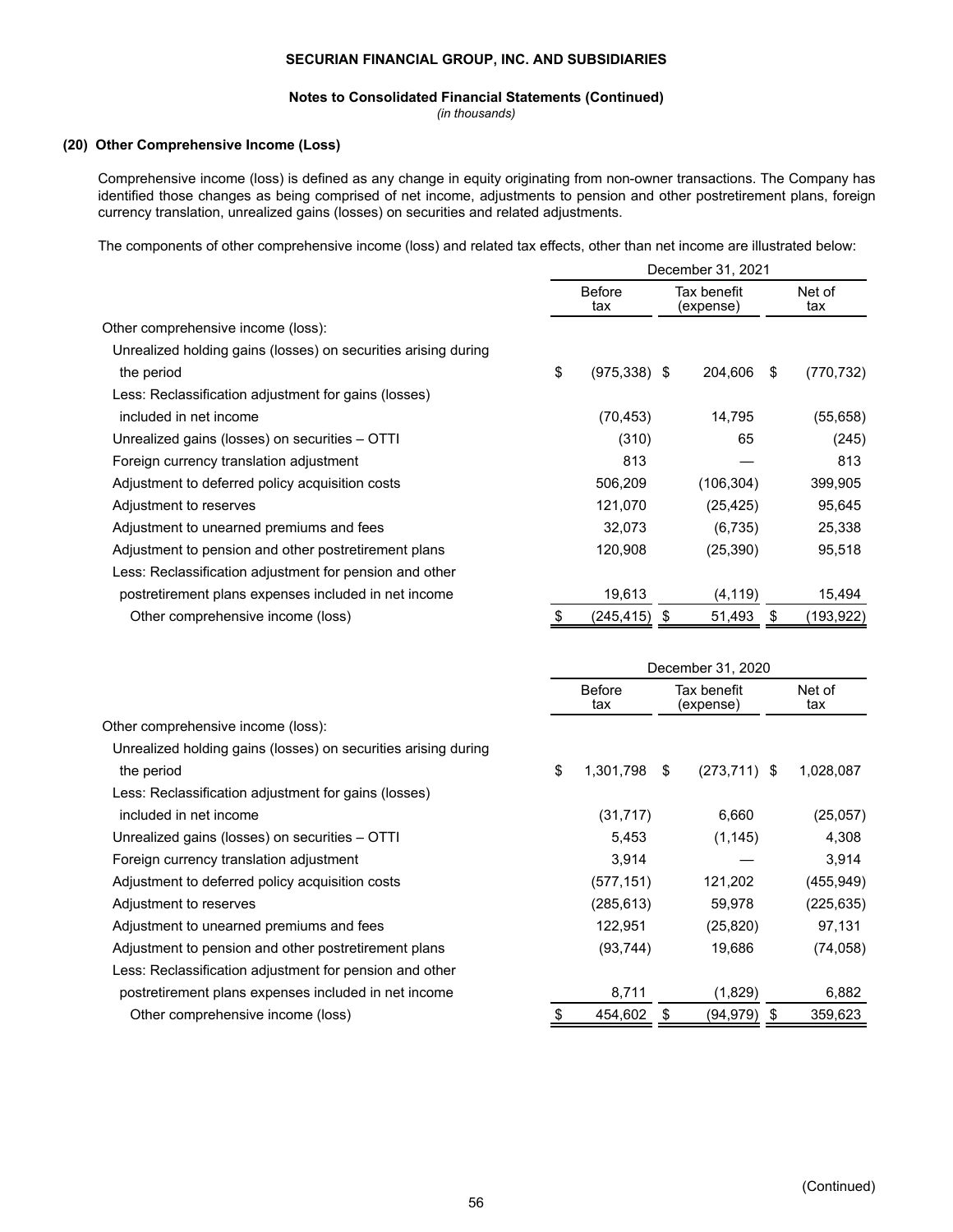## **Notes to Consolidated Financial Statements (Continued)**

*(in thousands)*

# **(20) Other Comprehensive Income (Loss) (Continued)**

Information regarding amounts reclassified out of each component of accumulated other comprehensive income and related tax effects at December 31, 2021 were as follows:

|                                                            | Amount<br>reclassified<br>from<br>accumulated<br>other<br>comprehensive<br>income |           | Consolidated statement of<br>operations and comprehensive<br>income location |
|------------------------------------------------------------|-----------------------------------------------------------------------------------|-----------|------------------------------------------------------------------------------|
| Net unrealized investment gains (losses):                  |                                                                                   |           |                                                                              |
| Unrealized gains (losses)                                  | \$                                                                                | 78.028    | Other net realized investment gains                                          |
| Unrealized OTTI losses - OTTI on fixed maturity securities |                                                                                   | (7, 575)  | OTTI on fixed maturity securities                                            |
| Unrealized investment gains (losses), before               |                                                                                   |           |                                                                              |
| income tax                                                 |                                                                                   | 70,453    |                                                                              |
| Deferred income tax benefit (expense)                      |                                                                                   | (14, 795) |                                                                              |
| Unrealized investment gains (losses), net of               |                                                                                   |           |                                                                              |
| income tax                                                 |                                                                                   | 55,658    |                                                                              |
| Pension and other postretirement plans (1):                |                                                                                   |           |                                                                              |
| Amortization of prior service benefit                      | \$                                                                                | (7.987)   | General operating expenses                                                   |
| Amortization of net actuarial losses                       |                                                                                   | 27,600    | General operating expenses                                                   |
| Amortization of pension and other postretirement plan      |                                                                                   |           |                                                                              |
| items, before income tax                                   |                                                                                   | 19,613    |                                                                              |
| Deferred income tax benefit (expense)                      |                                                                                   | (4, 119)  |                                                                              |
| Amortization of pension and other postretirement           |                                                                                   |           |                                                                              |
| plan items, net of income tax                              | \$                                                                                | 15,494    |                                                                              |

(1) These accumulated other comprehensive income items are included in the computation of net periodic benefit costs. See note 11 Employee Benefit Plans for further details.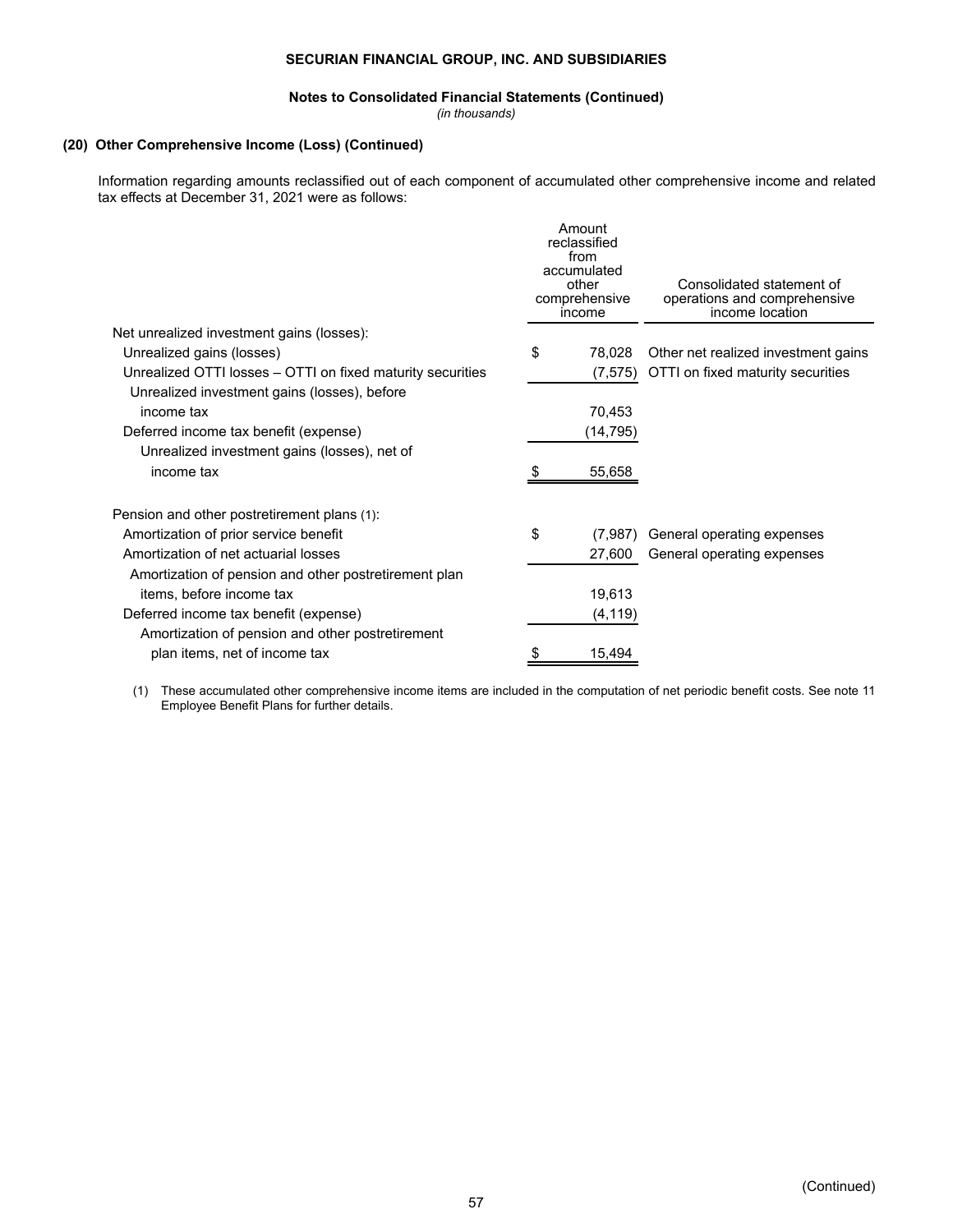## **Notes to Consolidated Financial Statements (Continued)**

*(in thousands)*

# **(20) Other Comprehensive Income (Loss) (Continued)**

Information regarding amounts reclassified out of each component of accumulated other comprehensive income and related tax effects at December 31, 2020 were as follows:

|                                                            |    | Amount<br>reclassified<br>from<br>accumulated<br>other<br>comprehensive<br>income | Consolidated statement of<br>operations and comprehensive<br>income location |  |  |  |
|------------------------------------------------------------|----|-----------------------------------------------------------------------------------|------------------------------------------------------------------------------|--|--|--|
| Net unrealized investment gains (losses):                  |    |                                                                                   |                                                                              |  |  |  |
| Unrealized gains (losses)                                  | \$ | 47.032                                                                            | Other net realized investment gains                                          |  |  |  |
| Unrealized OTTI losses – OTTI on fixed maturity securities |    |                                                                                   | (15,315) OTTI on fixed maturity securities                                   |  |  |  |
| Unrealized investment gains (losses), before               |    |                                                                                   |                                                                              |  |  |  |
| income tax                                                 |    | 31,717                                                                            |                                                                              |  |  |  |
| Deferred income tax benefit (expense)                      |    | (6,660)                                                                           |                                                                              |  |  |  |
| Unrealized investment gains (losses), net of               |    |                                                                                   |                                                                              |  |  |  |
| income tax                                                 |    | 25,057                                                                            |                                                                              |  |  |  |
| Pension and other postretirement plans (1):                |    |                                                                                   |                                                                              |  |  |  |
| Amortization of prior service benefit                      | \$ | (8,025)                                                                           | General operating expenses                                                   |  |  |  |
| Amortization of net actuarial losses                       |    | 16,736                                                                            | General operating expenses                                                   |  |  |  |
| Amortization of pension and other postretirement plan      |    |                                                                                   |                                                                              |  |  |  |
| items, before income tax                                   |    | 8,711                                                                             |                                                                              |  |  |  |
| Deferred income tax benefit (expense)                      |    | (1,829)                                                                           |                                                                              |  |  |  |
| Amortization of pension and other postretirement           |    |                                                                                   |                                                                              |  |  |  |
| plan items, net of income tax                              | \$ | 6,882                                                                             |                                                                              |  |  |  |

(1) These accumulated other comprehensive income items are included in the computation of net periodic benefit costs. See note 11 Employee Benefit Plans for further details.

The components of accumulated other comprehensive income and related tax effects at December 31 were as follows:

|                                                      | 2021            |   | 2020          |  |
|------------------------------------------------------|-----------------|---|---------------|--|
| Gross unrealized gains                               | \$<br>1,686,621 | S | 2,595,198     |  |
| Gross unrealized losses                              | (164, 261)      |   | (27, 047)     |  |
| Gross unrealized losses - OTTI                       | 7.660           |   | 7,970         |  |
| Foreign currency translation                         | 8.218           |   | 7,405         |  |
| Adjustment to deferred policy acquisition costs      | (679, 522)      |   | (1, 185, 731) |  |
| Adjustment to reserves                               | (320, 575)      |   | (441, 645)    |  |
| Adjustment to unearned premiums and fees             | 576.429         |   | 544,356       |  |
| Adjustment to pension and other postretirement plans | (91,142)        |   | (231,663)     |  |
|                                                      | 1,023,428       |   | 1,268,843     |  |
| Deferred federal income tax expenses (benefits)      | (208, 100)      |   | (259,593)     |  |
| Net accumulated other comprehensive income           | \$<br>815,328   |   | 1.009.250     |  |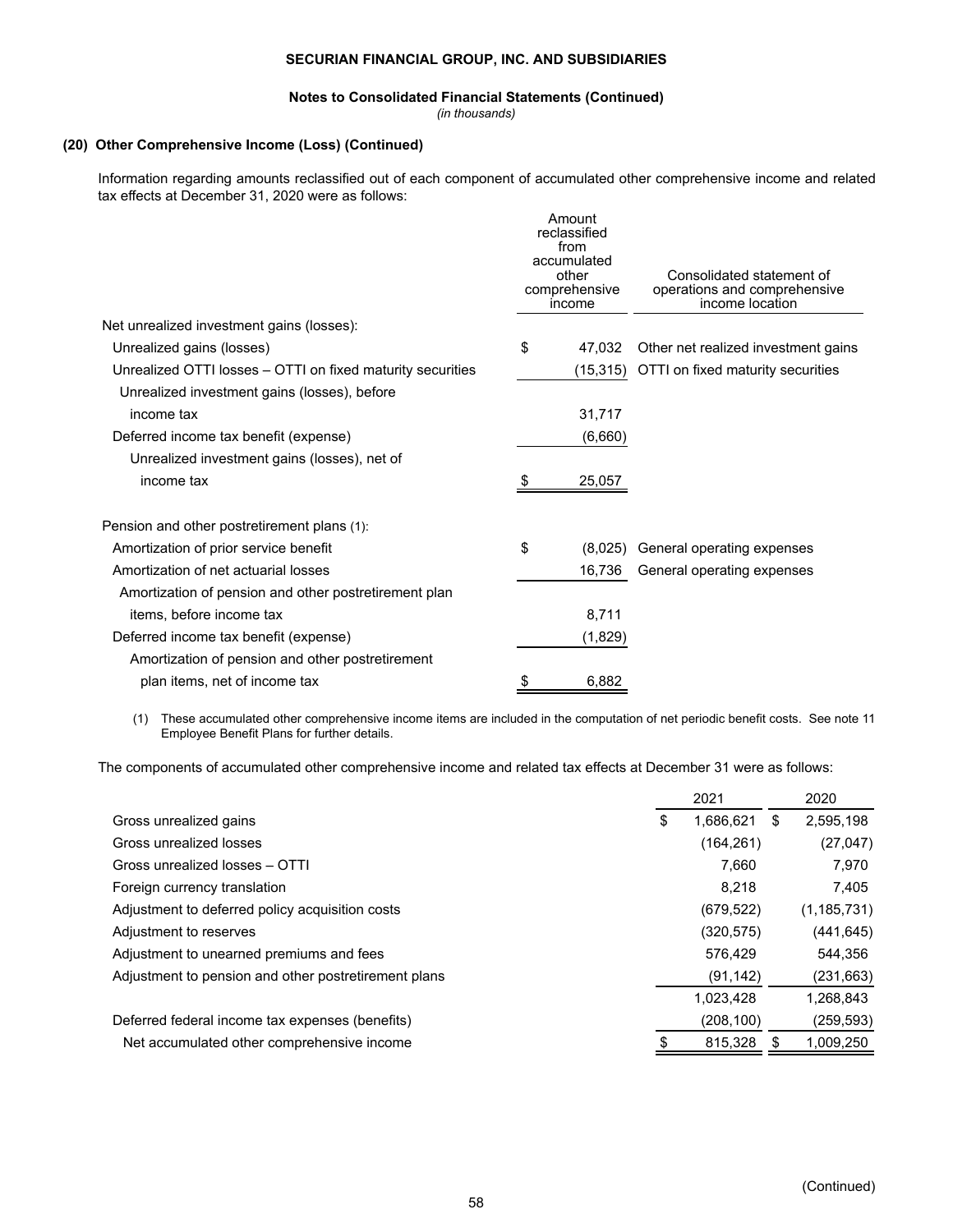#### **Notes to Consolidated Financial Statements (Continued)**

*(in thousands)*

## **(21) Stock Dividends and Capital Contributions**

The Company declared and paid dividends to SHC consisting of equity securities in the amount \$5,000 and \$1,966 during the years ended December 31, 2021 and 2020, respectively.

Dividend payments received by SFG from its subsidiary, Minnesota Life Insurance Company, cannot exceed the greater of 10% of Minnesota Life Insurance Company's statutory capital and surplus or the statutory net gain from operations as of the preceding year-end, as well as the timing and amount of dividends paid in the preceding 12 months, without prior approval from the Department of Commerce. Based on these limitations and 2021 statutory results, the maximum amount available for the payment of dividends during 2022 by Minnesota Life Insurance Company without prior regulatory approval is \$340,293.

### **(22) Commitments and Contingencies**

The Company is involved in various pending or threatened legal proceedings arising out of the normal course of business. In the opinion of management, the ultimate resolution of such litigation will likely not have a material adverse effect on consolidated operations or the financial position of the Company.

In the normal course of business, the Company seeks to limit its exposure to loss on any single insured and to recover a portion of benefits paid by ceding reinsurance to other insurance companies (reinsurers). To the extent that a reinsurer is unable to meet its obligations under the reinsurance agreement, the Company remains liable. The Company evaluates the financial condition of its reinsurers and monitors concentrations of credit risk to minimize its exposure to significant losses from reinsurer insolvencies. Allowances are established for amounts deemed uncollectible.

The Company has long-term commitments to fund alternative investments and real estate investments totaling \$546,414 as of December 31, 2021. The Company estimates that \$219,000 of these commitments will be invested in 2022, with the remaining \$327,414 invested over the next four years.

As of December 31, 2021, the Company had committed to originate mortgage loans totaling \$354,475 but had not completed the originations.

As of December 31, 2021, the Company had committed to purchase fixed maturity securities totaling \$89,430 but had not completed the purchase transactions.

The Company leases space in downtown St. Paul to unaffiliated companies. Commitments to the Company from these agreements are as follows: 2022, \$1,135; 2023, \$961; 2024, \$803; 2025, \$730; 2026, \$484. Income from these leases was \$2,599 and \$2,575 for the years ended December 31, 2021 and 2020, respectively and is reported in net investment income on the statements of operations and comprehensive income.

The Company also has long-term lease agreements with unaffiliated companies for office facilities and equipment. Minimum gross rental commitments under these leases are as follows: 2022, \$9,046; 2023, \$8,294; 2024, \$7,512; 2025, \$3,902; 2026, \$3,646.